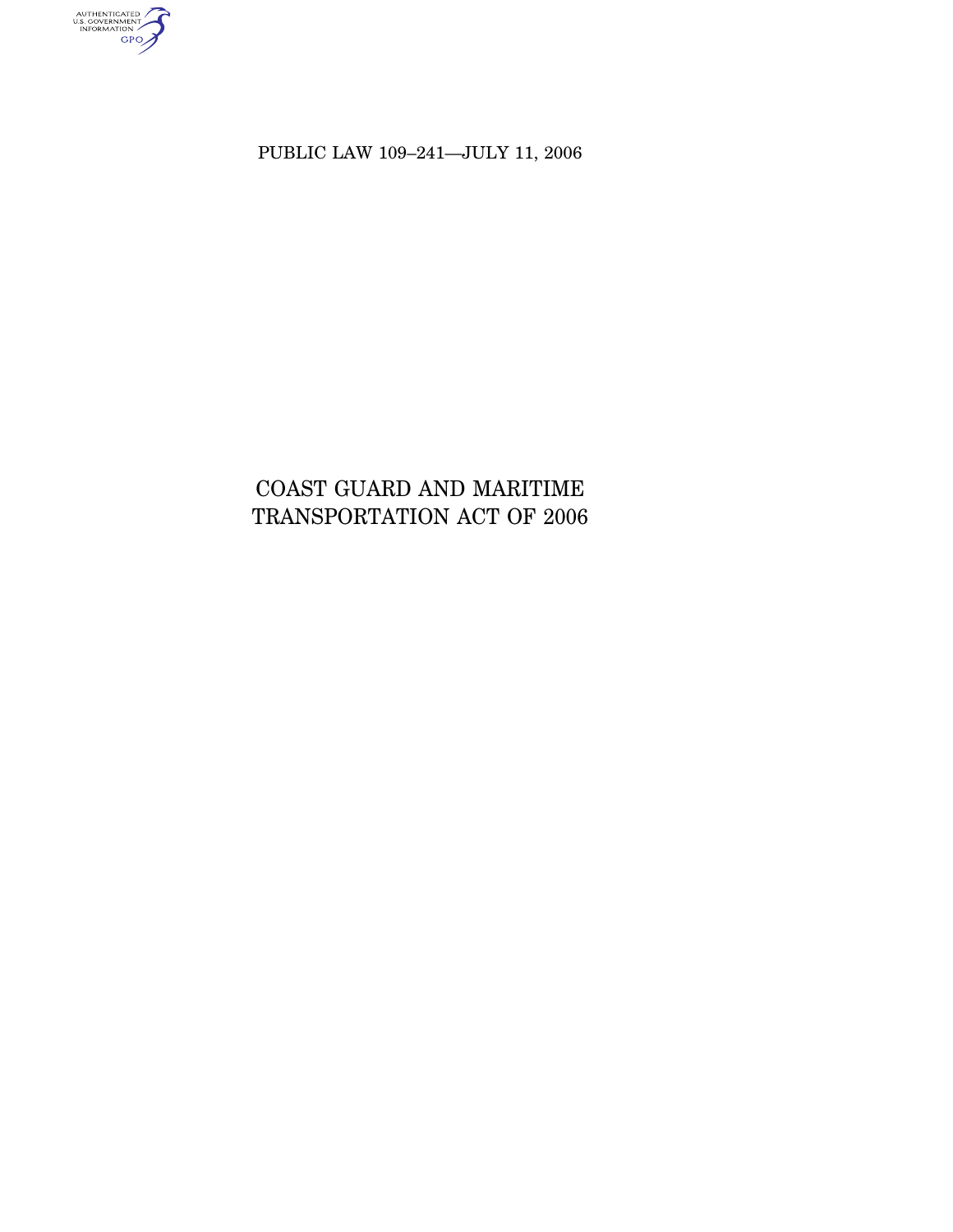## Public Law 109–241 109th Congress

## An Act

July 11, 2006 [H.R. 889]

To authorize appropriations for the Coast Guard for fiscal year 2006, to make technical corrections to various laws administered by the Coast Guard, and for other purposes.

*Be it enacted by the Senate and House of Representatives of the United States of America in Congress assembled*,

Coast Guard and Maritime Transportation Act of 2006. 14 USC 1 note.

## **SECTION 1. SHORT TITLE.**

This Act may be cited as the "Coast Guard and Maritime Transportation Act of 2006''.

## **SEC. 2. TABLE OF CONTENTS.**

The table of contents for this Act is as follows:

- 
- Sec. 1. Short title. Sec. 2. Table of contents.

#### TITLE I—AUTHORIZATION

- 
- Sec. 101. Authorization of appropriations. Sec. 102. Authorized levels of military strength and training.
- Sec. 103. Supplemental authorization of appropriations.
- Sec. 104. Web-based risk management data system.

#### TITLE II—COAST GUARD

- Sec. 201. Extension of Coast Guard vessel anchorage and movement authority.
- Sec. 202. International training and technical assistance.
- Sec. 203. Officer promotion.
- Sec. 204. Coast Guard band director.
- Sec. 205. Authority for one-step turnkey design-build contracting.
- Sec. 206. Reserve recall authority.
- Sec. 207. Reserve officer distribution.
- Sec. 208. Expansion of use of auxiliary equipment to support Coast Guard missions.
- Sec. 209. Coast Guard history fellowships.
- Sec. 210. Icebreakers.
- Sec. 211. Operation as a service in the Navy.
- Sec. 212. Limitation on moving assets to St. Elizabeth's Hospital.
- Sec. 213. Cooperative agreements.
- Sec. 214. Biodiesel feasibility study.
- Sec. 215. Boating safety director.
- Sec. 216. Hangar at Coast Guard Air Station Barbers Point.
- Sec. 217. Promotion of Coast Guard officers.
- Sec. 218. Redesignation of Coast Guard law specialists as judge advocates.

#### TITLE III—SHIPPING AND NAVIGATION

- Sec. 301. Treatment of ferries as passenger vessels.
- Sec. 302. Great Lakes pilotage annual ratemaking.
- Sec. 303. Certification of vessel nationality in drug smuggling cases.
- Sec. 304. LNG tankers.
- Sec. 305. Use of maritime safety and security teams.
- Sec. 306. Enhanced civil penalties for violations of provisions enacted by the Coast Guard and Maritime Transportation Act of 2004.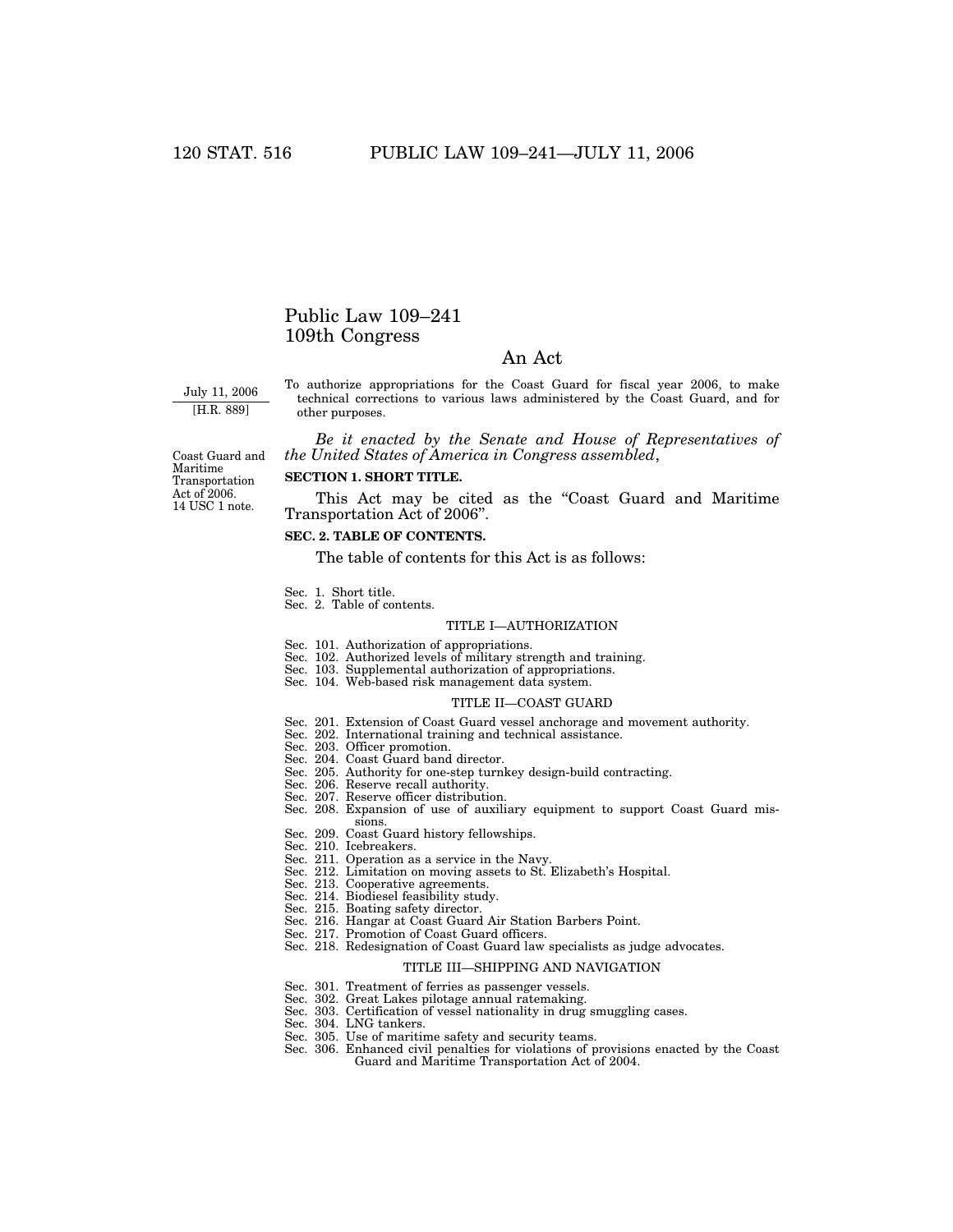- Sec. 307. Training of cadets at United States Merchant Marine Academy.
- Sec. 308. Reports from mortgagees of vessels. Sec. 309. Determination of the Secretary.
- 
- Sec. 310. Setting, relocating, and recovering anchors.
- Sec. 311. International tonnage measurement of vessels engaged in the Aleutian trade.
- Sec. 312. Riding gangs.

#### TITLE IV—MISCELLANEOUS

- Sec. 401. Authorization of junior reserve officers training program pilot program. Sec. 402. Transfer. Sec. 403. LORAN–C.
- 
- 
- Sec. 404. Long-range vessel tracking system. Sec. 405. Marine vessel and cold water safety education.
- Sec. 406. Reports.
- 
- Sec. 407. Conveyance of decommissioned Coast Guard Cutter MACKINAW. Sec. 408. Deepwater reports.
- Sec. 409. Helicopters.
- Sec. 410. Newtown Creek, New York City, New York. Sec. 411. Report on technology.
- 
- Sec. 412. Assessment and planning. Sec. 413. Homeport.
- 
- Sec. 414. Navigational safety of certain facilities. Sec. 415. Port Richmond.
- 
- Sec. 416. Western Alaska community development quota program. Sec. 417. Quota share allocation.
- 
- Sec. 418. Maine fish tender vessels.
- Sec. 419. Automatic identification system. Sec. 420. Voyage data recorder study and report.
- Sec. 421. Distant water tuna fleet.
- 

### TITLE V—LIGHTHOUSES

- 
- Sec. 501. Transfer. Sec. 502. Misty Fiords National Monument and Wilderness.
- Sec. 503. Miscellaneous Light Stations.
- Sec. 504. Inclusion of lighthouse in St. Marks National Wildlife Refuge, Florida.

#### TITLE VI—DELAWARE RIVER PROTECTION AND MISCELLANEOUS OIL PROVISIONS

- Sec. 601. Short title.
- Sec. 602. Requirement to notify Coast Guard of release of objects into the navigable waters of the United States.
- Sec. 603. Limits on liability.
- Sec. 604. Requirement to update Philadelphia Area Contingency Plan.
- Sec. 605. Submerged oil removal.
- Sec. 606. Assessment of oil spill costs.
- Sec. 607. Delaware River and Bay Oil Spill Advisory Committee.
- Sec. 608. Nontank vessels.

#### TITLE VII—HURRICANE RESPONSE

- Sec. 701. Homeowners assistance for Coast Guard personnel affected by Hurricanes Katrina or Rita.
- Sec. 702. Temporary authorization to extend the duration of licenses, certificates of registry, and merchant mariners' documents.
- Sec. 703. Temporary authorization to extend the duration of vessel certificates of inspection.
- Sec. 704. Preservation of leave lost due to Hurricane Katrina operations.
- Sec. 705. Reports on impact to Coast Guard.
- Sec. 706. Reports on impacts on navigable waterways.

#### TITLE VIII—OCEAN COMMISSION RECOMMENDATIONS

- Sec. 801. Implementation of international agreements.
- Sec. 802. Voluntary measures for reducing pollution from recreational boats.
- Sec. 803. Integration of vessel monitoring system data.
- Sec. 804. Foreign fishing incursions.

#### TITLE IX—TECHNICAL CORRECTIONS

- Sec. 901. Miscellaneous technical corrections.
- Sec. 902. Correction of references to Secretary of Transportation and Department of Transportation; related matters.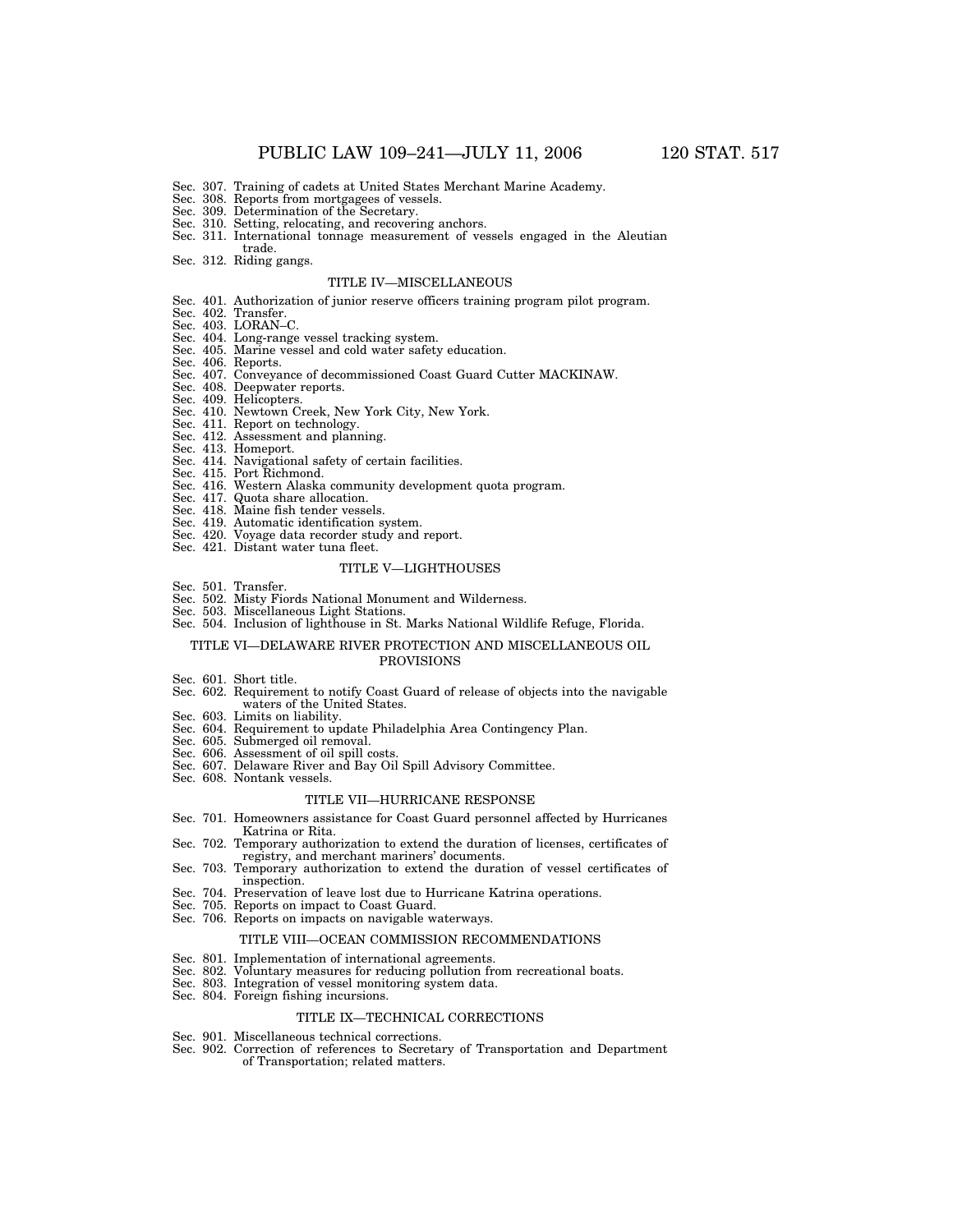## **TITLE I—AUTHORIZATION**

## **SEC. 101. AUTHORIZATION OF APPROPRIATIONS.**

Funds are authorized to be appropriated for fiscal year 2006 for necessary expenses of the Coast Guard as follows:

(1) For the operation and maintenance of the Coast Guard, \$5,633,900,000, of which \$24,500,000 is authorized to be derived from the Oil Spill Liability Trust Fund to carry out the purposes of section 1012(a)(5) of the Oil Pollution Act of 1990 (33 U.S.C.  $2712(a)(5)$ ).

(2) For the acquisition, construction, rebuilding, and improvement of aids to navigation, shore and offshore facilities, vessels, and aircraft, including equipment related thereto, \$1,903,821,000, of which—

(A) \$20,000,000 shall be derived from the Oil Spill Liability Trust Fund to carry out the purposes of section  $1012(a)(5)$  of the Oil Pollution Act of 1990, to remain available until expended;

 $(B)$  \$1,316,300,000 is authorized for acquisition and construction of shore and offshore facilities, vessels, and aircraft, including equipment related thereto, and other activities that constitute the Integrated Deepwater Systems; and

(C) \$284,369,000 is authorized for sustainment of legacy vessels and aircraft, including equipment related thereto, and other activities that constitute the Integrated Deepwater Systems.

(3) To the Commandant of the Coast Guard for research, development, test, and evaluation of technologies, materials, and human factors directly relating to improving the performance of the Coast Guard's mission in search and rescue, aids to navigation, marine safety, marine environmental protection, enforcement of laws and treaties, ice operations, oceanographic research, and defense readiness, \$24,000,000, to remain available until expended, of which \$3,500,000 shall be derived from the Oil Spill Liability Trust Fund to carry out the purposes of section 1012(a)(5) of the Oil Pollution Act of 1990.

(4) For retired pay (including the payment of obligations otherwise chargeable to lapsed appropriations for this purpose), payments under the Retired Serviceman's Family Protection and Survivor Benefit Plans, and payments for medical care of retired personnel and their dependents under chapter 55 of title 10, United States Code, \$1,014,080,000, to remain available until expended.

(5) For alteration or removal of bridges over navigable waters of the United States constituting obstructions to navigation, and for personnel and administrative costs associated with the Bridge Alteration Program, \$38,400,000.

(6) For environmental compliance and restoration at Coast Guard facilities (other than parts and equipment associated with operation and maintenance), \$12,000,000, to remain available until expended.

(7) For the Coast Guard Reserve program, including per-<br>sonnel and training costs, equipment, and services, training costs, equipment, and services, \$119,000,000.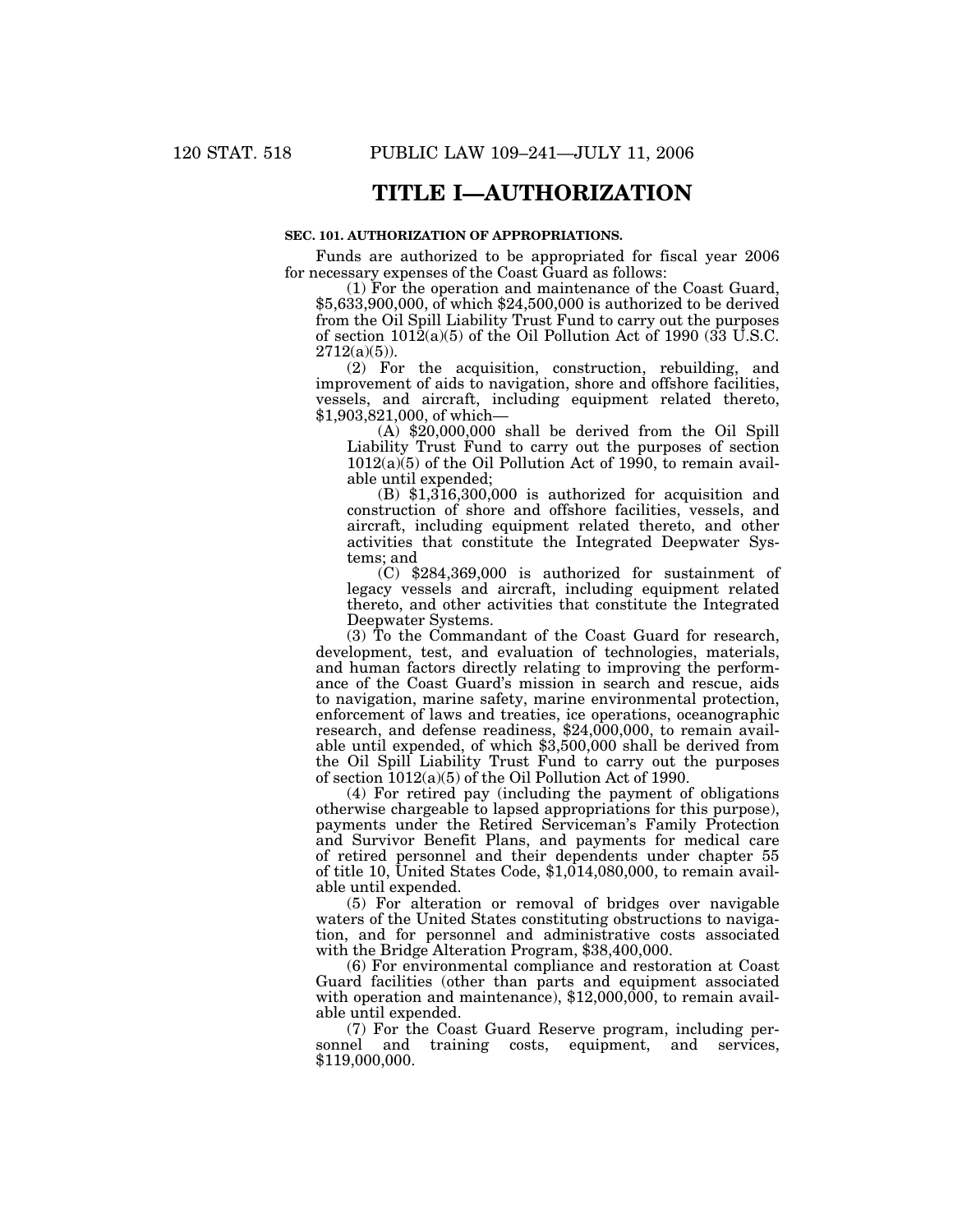#### **SEC. 102. AUTHORIZED LEVELS OF MILITARY STRENGTH AND TRAINING.**

(a) ACTIVE-DUTY STRENGTH.—The Coast Guard is authorized an end-of-year strength for active-duty personnel of 45,500 for the fiscal year ending on September 30, 2006.

(b) MILITARY TRAINING STUDENT LOADS.—For fiscal year 2006, the Coast Guard is authorized average military training student loads as follows:

(1) For recruit and special training, 2,500 student years. (2) For flight training, 125 student years.

(3) For professional training in military and civilian institutions, 350 student years.

(4) For officer acquisition, 1,200 student years.

## **SEC. 103. SUPPLEMENTAL AUTHORIZATION OF APPROPRIATIONS.**

(a) AUTHORIZATION OF APPROPRIATIONS.—In addition to amounts provided to the Coast Guard from another Federal agency for reimbursement of expenditures for Hurricane Katrina, there are authorized to be appropriated to the Secretary of the department in which the Coast Guard is operating the following amounts for nonreimbursed expenditures:

(1) For the operation and maintenance of the Coast Guard in responding to Hurricane Katrina, including search and rescue efforts, clearing channels, and emergency response to oil and chemical spills, and for increased costs of operation and maintenance of the Coast Guard due to higher than expected fuel costs, \$300,000,000.

(2) For the acquisition, construction, renovation, and improvement of aids to navigation, shore and offshore facilities, and vessels and aircraft, including equipment related thereto, related to damage caused by Hurricane Katrina, \$200,000,000.

(b) CONSTRUCTION WITH OTHER FUNDING.—The amounts authorized to be appropriated by subsection (a) are in addition to any other amounts authorized to be appropriated to the Secretary of the department in which the Coast Guard is operating under any other provision of law.

(c) AVAILABILITY.—The amounts made available under subsection (a) shall remain available until expended.

#### **SEC. 104. WEB-BASED RISK MANAGEMENT DATA SYSTEM.**

There is authorized to be appropriated for each of fiscal years 2006 and 2007 to the Secretary of the department in which the Coast Guard is operating \$1,000,000 to continue deployment of a World Wide Web-based risk management system to help reduce accidents and fatalities.

## **TITLE II—COAST GUARD**

#### **SEC. 201. EXTENSION OF COAST GUARD VESSEL ANCHORAGE AND MOVEMENT AUTHORITY.**

Section 91 of title 14, United States Code, is amended by adding at the end the following new subsection:

''(d) As used in this section 'navigable waters of the United States' includes all waters of the territorial sea of the United States as described in Presidential Proclamation No. 5928 of December 27, 1988.''.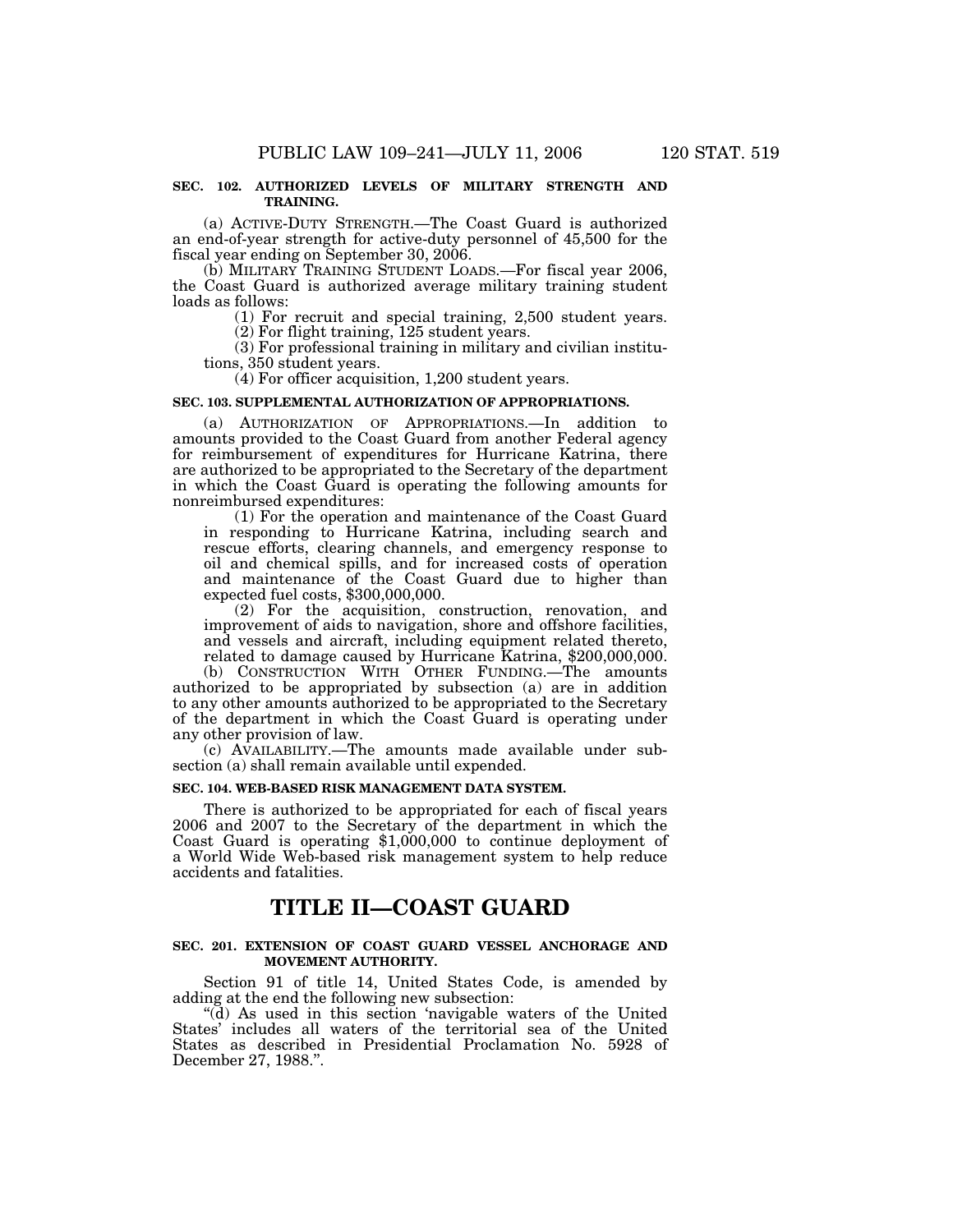### **SEC. 202. INTERNATIONAL TRAINING AND TECHNICAL ASSISTANCE.**

(a) IN GENERAL.—Section 149 of title 14, United States Code, is amended—

(1) by amending the section heading to read as follows:

### **''§ 149. Assistance to foreign governments and maritime authorities''**;

(2) by inserting before the undesignated text the following: ''(a) DETAIL OF MEMBERS TO ASSIST FOREIGN GOVERNMENTS.— ''; and

(3) by adding at the end the following new subsection: ''(b) TECHNICAL ASSISTANCE TO FOREIGN MARITIME AUTHORI-TIES.—The Commandant, in coordination with the Secretary of State, may provide, in conjunction with regular Coast Guard operations, technical assistance (including law enforcement and maritime safety and security training) to foreign navies, coast guards, and other maritime authorities.''.

(b) CLERICAL AMENDMENT.—The item relating to such section in the analysis at the beginning of chapter 7 of such title is amended to read as follows:

"149. Assistance to foreign governments and maritime authorities".

#### **SEC. 203. OFFICER PROMOTION.**

Section 257 of title 14, United States Code, is amended by adding at the end the following new subsection:

''(f) The Secretary may waive subsection (a) to the extent necessary to allow officers described therein to have at least two opportunities for consideration for promotion to the next higher grade as officers below the promotion zone.''.

## **SEC. 204. COAST GUARD BAND DIRECTOR.**

(a) BAND DIRECTOR APPOINTMENT AND GRADE.—Section 336 of title 14, United States Code, is amended—

 $(1)$  in subsection  $(b)$ -

(A) by striking the first sentence and inserting the following: ''The Secretary may designate as the director any individual determined by the Secretary to possess the necessary qualifications.''; and

(B) in the second sentence, by striking ''a member so designated" and inserting "an individual so designated";  $(2)$  in subsection  $(c)$ —

(A) by striking "of a member" and inserting "of an individual''; and

(B) by striking ''of lieutenant (junior grade) or lieutenant'' and inserting ''determined by the Secretary to be most appropriate to the qualifications and experience of the appointed individual'';

 $(3)$  in subsection  $(d)$  by striking "A member" and inserting "An individual"; and

 $(4)$  in subsection  $(e)$ —

(A) by striking ''When a member's designation is revoked,'' and inserting ''When an individual's designation is revoked,''; and

 $(B)$  by striking "option:" and inserting "option—".

(b) CURRENT DIRECTOR.—The individual serving as Coast Guard band director on the date of enactment of this Act may be immediately promoted to a commissioned grade, not to exceed captain,

14 USC 336 note.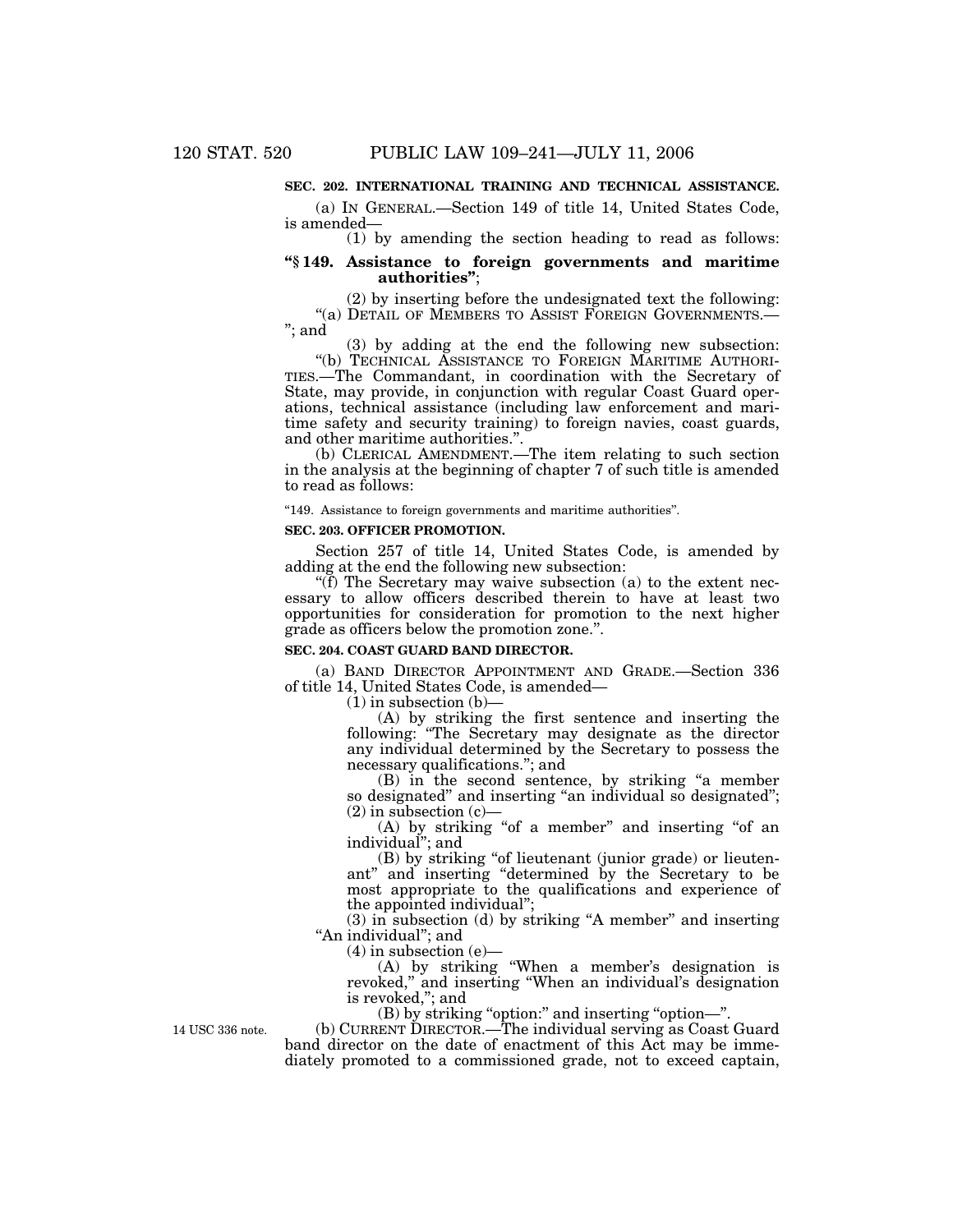determined by the Secretary of the department in which the Coast Guard is operating to be most appropriate to the qualifications and experience of that individual.

#### **SEC. 205. AUTHORITY FOR ONE-STEP TURNKEY DESIGN-BUILD CON-TRACTING.**

(a) IN GENERAL.—Chapter 17 of title 14, United States Code, is amended by adding at the end the following new section:

### **''§ 677. Turnkey selection procedures**

"(a) AUTHORITY TO USE.—The Secretary may use one-step turnkey selection procedures for the purpose of entering into contracts for construction projects.

''(b) DEFINITIONS.—In this section, the following definitions apply:

''(1) The term 'one-step turnkey selection procedures' means procedures used for the selection of a contractor on the basis of price and other evaluation criteria to perform, in accordance with the provisions of a firm fixed-price contract, both the design and construction of a facility using performance specifications supplied by the Secretary.

" $(2)$  The term 'construction' includes the construction, procurement, development, conversion, or extension of any facility.

 $\degree$ (3) The term 'facility' means a building, structure, or other improvement to real property.''.

(b) CLERICAL AMENDMENT.—The analysis at the beginning of such chapter is amended by inserting after the item relating to section 676 the following:

"677. Turnkey selection procedures".

#### **SEC. 206. RESERVE RECALL AUTHORITY.**

Section 712 of title 14, United States Code, is amended— (1) in subsection (a) by striking ''during a'' and inserting "during a, or to aid in prevention of an imminent,";

(2) in subsection (a) by striking ''or catastrophe,'' and inserting "catastrophe, act of terrorism (as defined in section 2(15) of the Homeland Security Act of 2002 (6 U.S.C. 101(15))), or transportation security incident as defined in section 70101 of title  $46$ ,";

(3) in subsection (a) by striking ''thirty days in any fourmonth period" and inserting "60 days in any 4-month period";

(4) in subsection (a) by striking ''sixty days in any twoyear period" and inserting "120 days in any 2-year period"; and

(5) by adding at the end the following:

''(e) For purposes of calculating the duration of active duty allowed pursuant to subsection (a), each period of active duty shall begin on the first day that a member reports to active duty, including for purposes of training.''.

## **SEC. 207. RESERVE OFFICER DISTRIBUTION.**

Section 724 of title 14, United States Code, is amended— (1) in subsection (a) by inserting after the first sentence the following: ''Reserve officers on an active-duty list shall not be counted as part of the authorized number of officers in the Reserve.''; and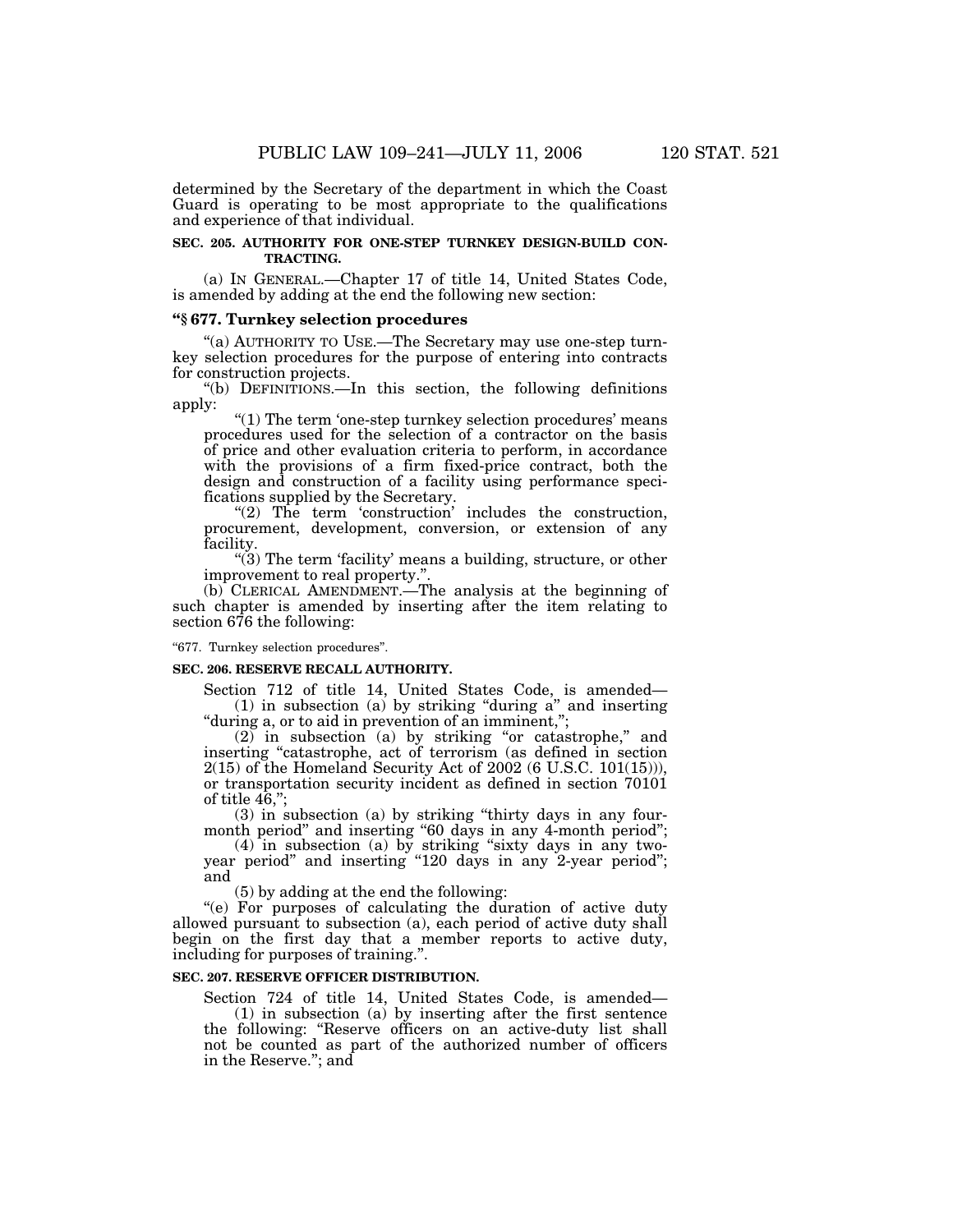Computation.

(2) in subsection (b) by striking all that precedes paragraph (2) and inserting the following:

 $'(b)(1)$  The Secretary shall make, at least once each year, a computation to determine the number of Reserve officers in an active status authorized to be serving in each grade. The number in each grade shall be computed by applying the applicable percentage to the total number of such officers serving in an active status on the date the computation is made. The number of Reserve officers in an active status below the grade of rear admiral (lower half) shall be distributed by pay grade so as not to exceed percentages of commissioned officers authorized by section 42(b) of this title. When the actual number of Reserve officers in an active status in a particular pay grade is less than the maximum percentage authorized, the difference may be applied to the number in the next lower grade. A Reserve officer may not be reduced in rank or grade solely because of a reduction in an authorized number as provided for in this subsection, or because an excess results directly from the operation of law.''.

#### **SEC. 208. EXPANSION OF USE OF AUXILIARY EQUIPMENT TO SUPPORT COAST GUARD MISSIONS.**

(a) USE OF MOTORIZED VEHICLES.—Section 826 of title 14, United States Code, is amended—

(1) by inserting before the undesignated text the following: "(a) MOTOR BOATS, YACHTS, AIRCRAFT, AND RADIO STATIONS.-''; and

(2) by adding at the end the following new subsection:

''(b) MOTOR VEHICLES.—The Coast Guard may utilize to carry out its functions and duties as authorized by the Secretary any motor vehicle (as defined in section 154 of title 23, United States Code) placed at its disposition by any member of the Auxiliary, by any corporation, partnership, or association, or by any State or political subdivision thereof, to tow Federal Government property.''.

(b) APPROPRIATIONS FOR FACILITIES.—Section 830(a) of such title is amended by striking ''or radio station'' each place it appears and inserting ''radio station, or motorized vehicle utilized under section  $826(b)$ .

#### **SEC. 209. COAST GUARD HISTORY FELLOWSHIPS.**

(a) FELLOWSHIPS AUTHORIZED.—Chapter 9 of title 14, United States Code, is amended by adding at the end the following:

#### **''§ 198. Coast Guard history fellowships**

''(a) FELLOWSHIPS.—The Commandant of the Coast Guard may prescribe regulations under which the Commandant may award fellowships in Coast Guard history to individuals who are eligible under subsection (b).

''(b) ELIGIBLE INDIVIDUALS.—An individual shall be eligible under this subsection if the individual is a citizen or national of the United States and—

 $''(1)$  is a graduate student in United States history;

 $''(2)$  has completed all requirements for a doctoral degree other than preparation of a dissertation; and

"(3) agrees to prepare a dissertation in a subject area of Coast Guard history determined by the Commandant.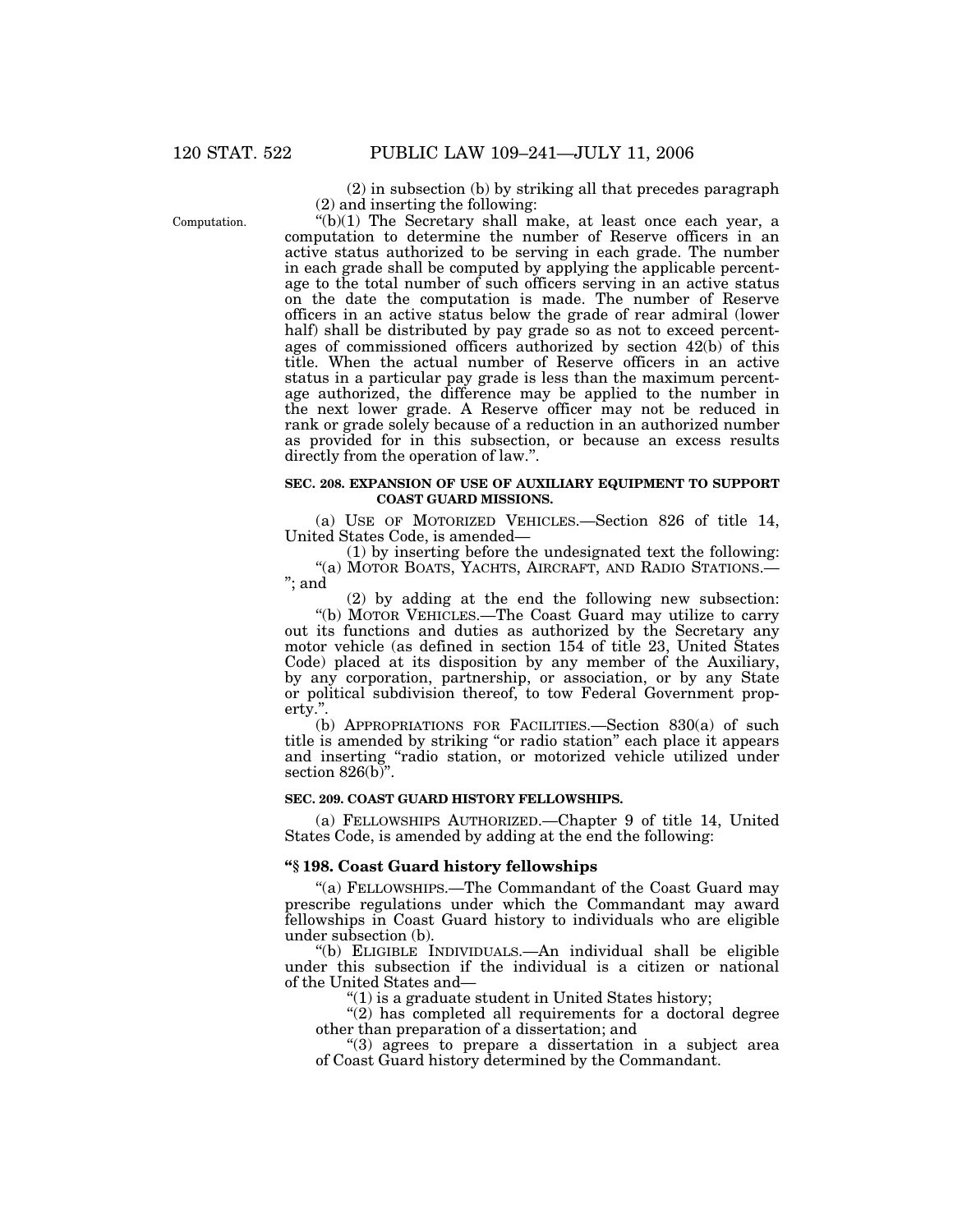''(c) LIMITATIONS.—The Commandant may award up to 2 fellowships annually. The Commandant may not award any fellowship under this section that exceeds \$25,000 in any year.

''(d) REGULATIONS.—The regulations prescribed under this section shall include—

''(1) the criteria for award of fellowships;

 $''(2)$  the procedures for selecting recipients of fellowships;

''(3) the basis for determining the amount of a fellowship; and

"(4) subject to the availability of appropriations, the total amount that may be awarded as fellowships during an academic year.''.

(b) CLERICAL AMENDMENT.—The analysis at the beginning of such chapter is amended by adding at the end the following:

''198. Coast Guard history fellowships''.

#### **SEC. 210. ICEBREAKERS.**

14 USC 93 note.

Deadline.

(a) OPERATION AND MAINTENANCE PLAN.—Not later than 90 days after the date of enactment of this Act, the Secretary of the department in which the Coast Guard is operating shall submit to the Committee on Transportation and Infrastructure of the House of Representatives and the Committee on Commerce, Science, and Transportation of the Senate a plan—

(1) for operation and maintenance after fiscal year 2006 of the Coast Guard polar icebreakers POLAR STAR, POLAR SEA, and HEALY, that does not rely on the transfer of funds to the Coast Guard by any other Federal agency; and

(2) for the long-term recapitalization of these assets.

(b) NECESSARY MEASURES.—The Secretary shall take all necessary measures to ensure that the Coast Guard maintains, at a minimum, its current vessel capacity for carrying out ice breaking in the Arctic and Antarctic, Great Lakes, and New England regions, including the necessary funding for operation and maintenance of such vessels, until it has implemented the long-term recapitalization of the Coast Guard polar icebreakers POLAR STAR, POLAR SEA, and HEALY in accordance with the plan submitted under subsection (a).

(c) REIMBURSEMENT.—Nothing in this section shall preclude the Secretary from seeking reimbursement for operation and maintenance costs of such polar icebreakers from other Federal agencies and entities, including foreign countries, that benefit from the use of the icebreakers.

(d) AUTHORIZATION OF APPROPRIATIONS.—There is authorized to be appropriated for fiscal year 2006 to the Secretary of the department in which the Coast Guard is operating \$100,000,000 to carry out this section with respect to the polar icebreakers referred to in subsection (a).

#### **SEC. 211. OPERATION AS A SERVICE IN THE NAVY.**

Section 3 of title 14, United States Code, is amended by inserting ''if Congress so directs in the declaration'' after ''Upon the declaration of war''.

#### **SEC. 212. LIMITATION ON MOVING ASSETS TO ST. ELIZABETH'S HOS-PITAL.**

The Commandant of the Coast Guard may not move any Coast Guard personnel, property, or other assets to the West Campus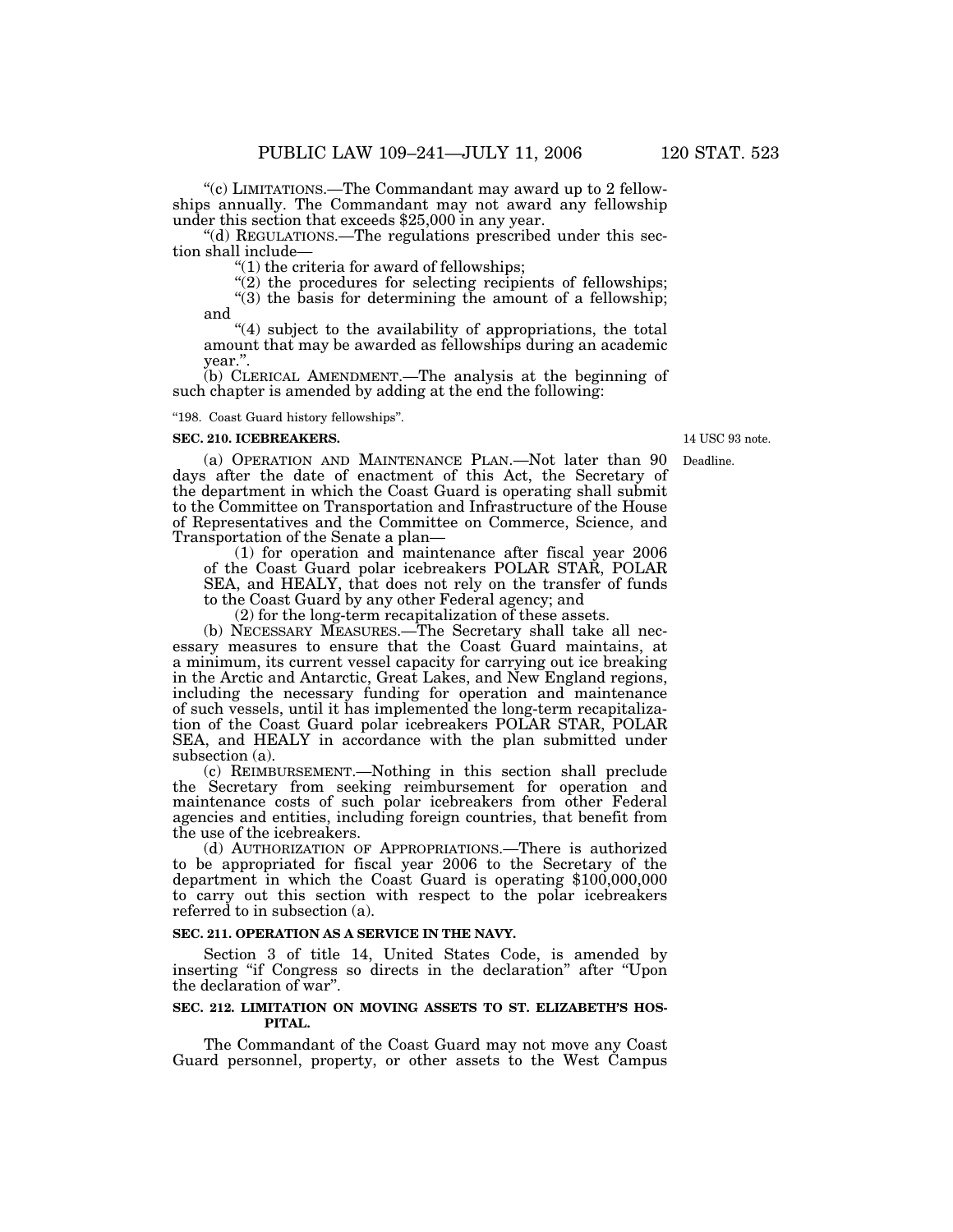of St. Elizabeth's Hospital until the Administrator of General Services submits to the Committee on Transportation and Infrastructure of the House of Representatives and the Committee on Commerce, Science, and Transportation and the Committee on Environment and Public Works of the Senate a plan—

(1) to provide road access to the site from Interstate Route 295;

(2) for the design of facilities for at least one Federal agency other than the Coast Guard that would house no fewer than 2,000 employees at such location;

(3) to provide transportation of employees and visitors to and from sites in the District of Columbia metropolitan area that are located within close proximity to St. Elizabeth's Hospital;

(4) for the construction, facade, and layout of the proposed structures, including security considerations, parking facilities, medical facilities, dining facilities, and physical exercise facilities on the West Campus;

(5) that analyzes the costs of building restrictions, planning considerations, and permitting requirements of constructing new facilities on or near historic landmarks and historic buildings (especially those known to possess medical waste, lead paint, and asbestos);

(6) that analyzes the feasibility of relocating Coast Guard Headquarters—

(A) to the Department of Transportation Headquarters located at L'Enfant Plaza;

(B) to the Waterfront Mall Complex in Southwest District of Columbia; and

(C) to 3 alternative sites requiring either new construction or leasing of current facilities (other than those referred to in subparagraphs  $(A)$  and  $(B)$ ) within the District of Columbia metropolitan area that accommodate the Coast Guard's minimum square footage requirements; and (7) that analyzes how a potential move to the West Campus

of St. Elizabeth's Hospital would impact—

(A) the Coast Guard's ability to access and cooperatively work with the Department of Homeland Security and the other Federal agencies of the Department; and

(B) plans under consideration for relocating all or parts of the headquarters of the Department of Homeland Security and other offices of the Department.

#### **SEC. 213. COOPERATIVE AGREEMENTS.**

Not later than 180 days after the date of enactment of this Act, the Secretary of the department in which the Coast Guard is operating shall provide a report to the Committee on Commerce, Science, and Transportation of the Senate and the Committee on Transportation and Infrastructure of the House of Representatives on opportunities for cost savings and operational efficiencies that can be achieved through and the feasibility of colocating Coast Guard assets and personnel at facilities of other armed forces throughout the United States. The report shall—

(1) identify opportunities for cooperative agreements with respect to siting of assets or operations that may be established between the Coast Guard and any of the other armed forces; and

Deadline. Reports.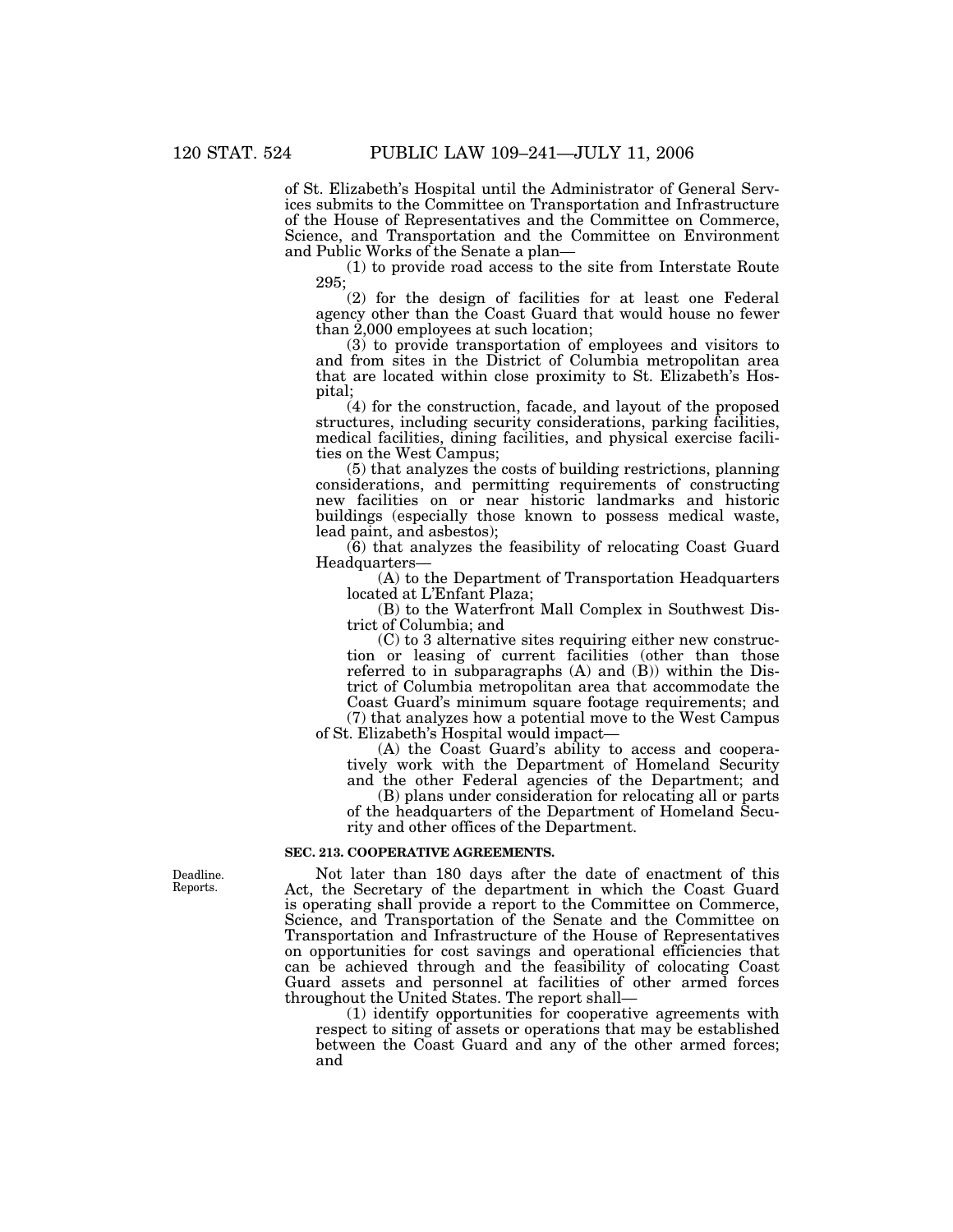(2) analyze anticipated costs and benefits, and operational impacts associated with each site and such agreements.

#### **SEC. 214. BIODIESEL FEASIBILITY STUDY.**

(a) STUDY.—The Secretary of the department in which the Coast Guard is operating shall conduct a study that examines the technical feasibility, costs, and potential cost savings of using biodiesel fuel in new and existing Coast Guard vehicles and vessels and that focuses on the use of biodiesel fuel in ports which have a high density of vessel traffic, including ports for which vessel traffic systems have been established.

(b) REPORT.—Not later than one year after the date of enactment of this Act, the Secretary shall submit a report containing the findings, conclusions, and recommendations (if any) from the study to the Committee on Commerce, Science, and Transportation of the Senate and the Committee on Transportation and Infrastructure of the House of Representatives.

#### **SEC. 215. BOATING SAFETY DIRECTOR.**

(a) IN GENERAL.—Subchapter A of chapter 11 of title 14, United States Code, is amended by adding at the end the following:

#### **''§ 216. Director of Boating Safety Office**

''The initial appointment of the Director of the Boating Safety Office shall be in the grade of Captain.''.

(b) CLERICAL AMENDMENT.—The analysis for such chapter is amended by inserting after the item relating to section 215 the following:

#### ''216. Director of Boating Safety Office''.

#### **SEC. 216. HANGAR AT COAST GUARD AIR STATION BARBERS POINT.**

Hawaii. Deadline.

Not later than 180 days after the date of enactment of this Act, the Secretary of the department in which the Coast Guard is operating shall submit to the Committee on Commerce, Science, and Transportation of the Senate and the Committee on Transportation and Infrastructure of the House of Representatives a proposal and cost analysis for constructing an enclosed hangar at Air Station Barbers Point, Hawaii. The proposal should ensure that the hangar has the capacity to shelter current aircraft assets and those projected to be located at the station over the next 20 years.

#### **SEC. 217. PROMOTION OF COAST GUARD OFFICERS.**

(a) IN GENERAL.—Section 211(a) of title 14, United States Code, is amended to read as follows:

 $((a)(1)$  The President may appoint permanent commissioned officers in the Regular Coast Guard in grades appropriate to their qualification, experience, and length of service, as the needs of the Coast Guard may require, from among the following categories:

''(A) Graduates of the Coast Guard Academy.

''(B) Commissioned warrant officers, warrant officers, and enlisted members of the Regular Coast Guard.

''(C) Members of the Coast Guard Reserve who have served at least 2 years as such.

''(D) Licensed officers of the United States merchant marine who have served 2 or more years aboard a vessel of the United States in the capacity of a licensed officer.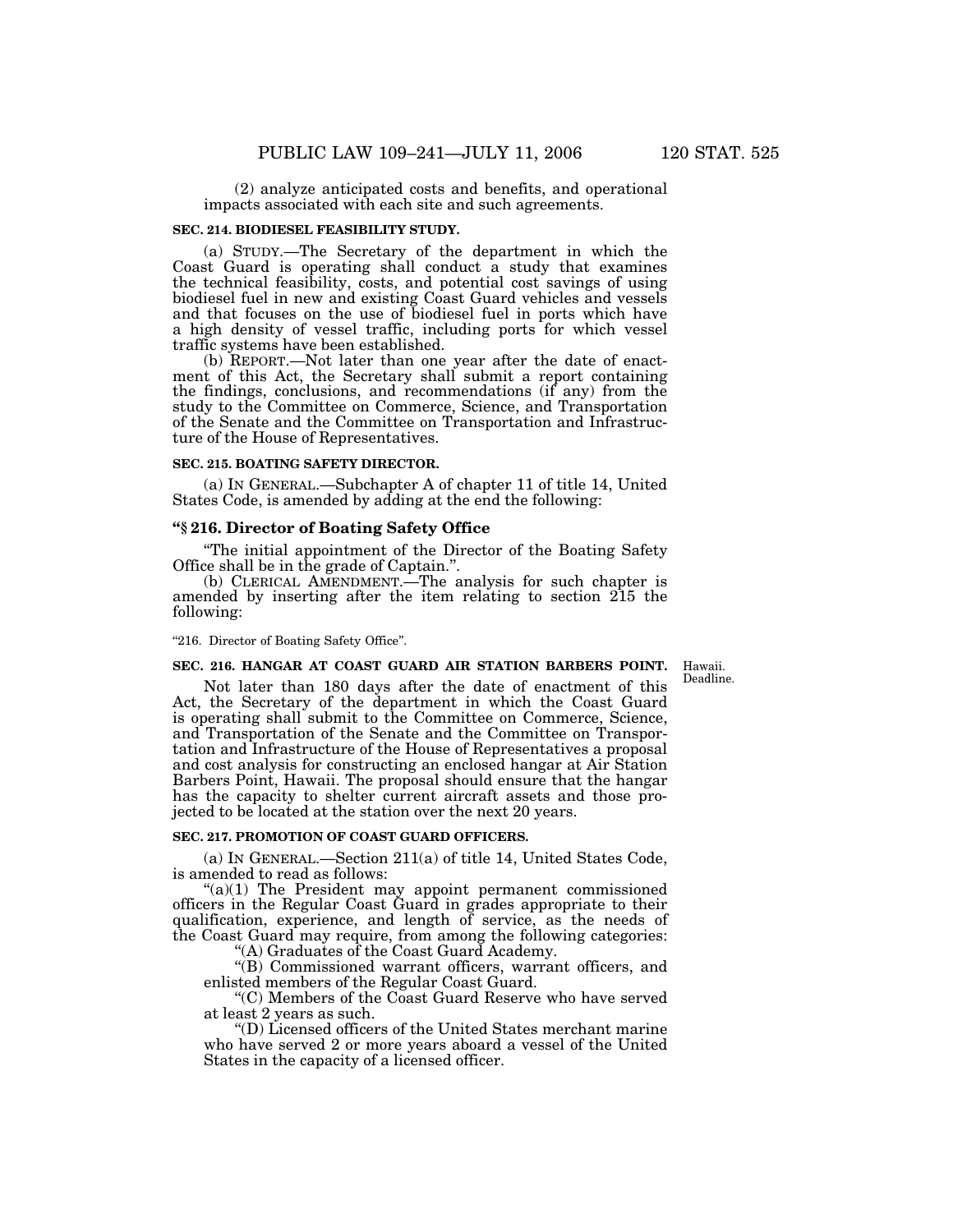President. **Congress** 

"(2) Original appointments under this section in the grades of lieutenant commander and above shall be made by the President by and with the advice and consent of the Senate.

''(3) Original appointments under this section in the grades of ensign through lieutenant shall be made by the President alone.''.

(b) WARTIME TEMPORARY SERVICE PROMOTION.—Section 275(f) of such title is amended by striking the second and third sentences and inserting "Original appointments under this section in the grades of lieutenant commander and above shall be made by the President by and with the advice and consent of the Senate. Original appointments under this section in the grades of ensign through lieutenant shall be made by the President alone.''.

## **SEC. 218. REDESIGNATION OF COAST GUARD LAW SPECIALISTS AS JUDGE ADVOCATES.**

(a) DEFINITIONS IN TITLE 10.—Section 801 of title 10, United States Code, is amended—

(1) by striking paragraph (11); and

(2) in paragraph (13) by striking subparagraph (C) and inserting the following:

''(C) a commissioned officer of the Coast Guard designated for special duty (law).''.

(b) CONFORMING AMENDMENTS.—

(1) TITLE 14.—Section 727 of title 14, United States Code, is amended by striking "law specialist" and inserting "judge advocate''.

(2) SOCIAL SECURITY ACT.—Section 465(a)(2) of the Social Security Act  $(42 \text{ U.S.C. } 665(a)(2))$  is amended by striking "law specialist" and inserting "judge advocate".

## **TITLE III—SHIPPING AND NAVIGATION**

## **SEC. 301. TREATMENT OF FERRIES AS PASSENGER VESSELS.**

(a) FERRY DEFINED.—Section 2101 of title 46, United States Code, is amended by inserting after paragraph (10a) the following:

"(10b) 'ferry' means a vessel that is used on a regular schedule—

''(A) to provide transportation only between places that are not more than 300 miles apart; and

''(B) to transport only—

''(i) passengers; or

"(ii) vehicles, or railroad cars, that are being used, or have been used, in transporting passengers or

goods.''.

(b) PASSENGER VESSELS THAT ARE FERRIES.—Section 2101(22) of title 46, United States Code, is amended—

 $(1)$  by striking "or" at the end of subparagraph  $(B)$ ;

(2) by striking the period at the end of subparagraph (C) and inserting ''; or''; and

(3) by adding at the end the following:

 $E^{(n)}(D)$  that is a ferry carrying a passenger.".

(c) SMALL PASSENGER VESSELS THAT ARE FERRIES.—Section 2101(35) of title 46, United States Code, is amended—

(1) by striking "or" at the end of subparagraph  $(C)$ ;

(2) by striking the period at the end of subparagraph (D) and inserting "; or"; and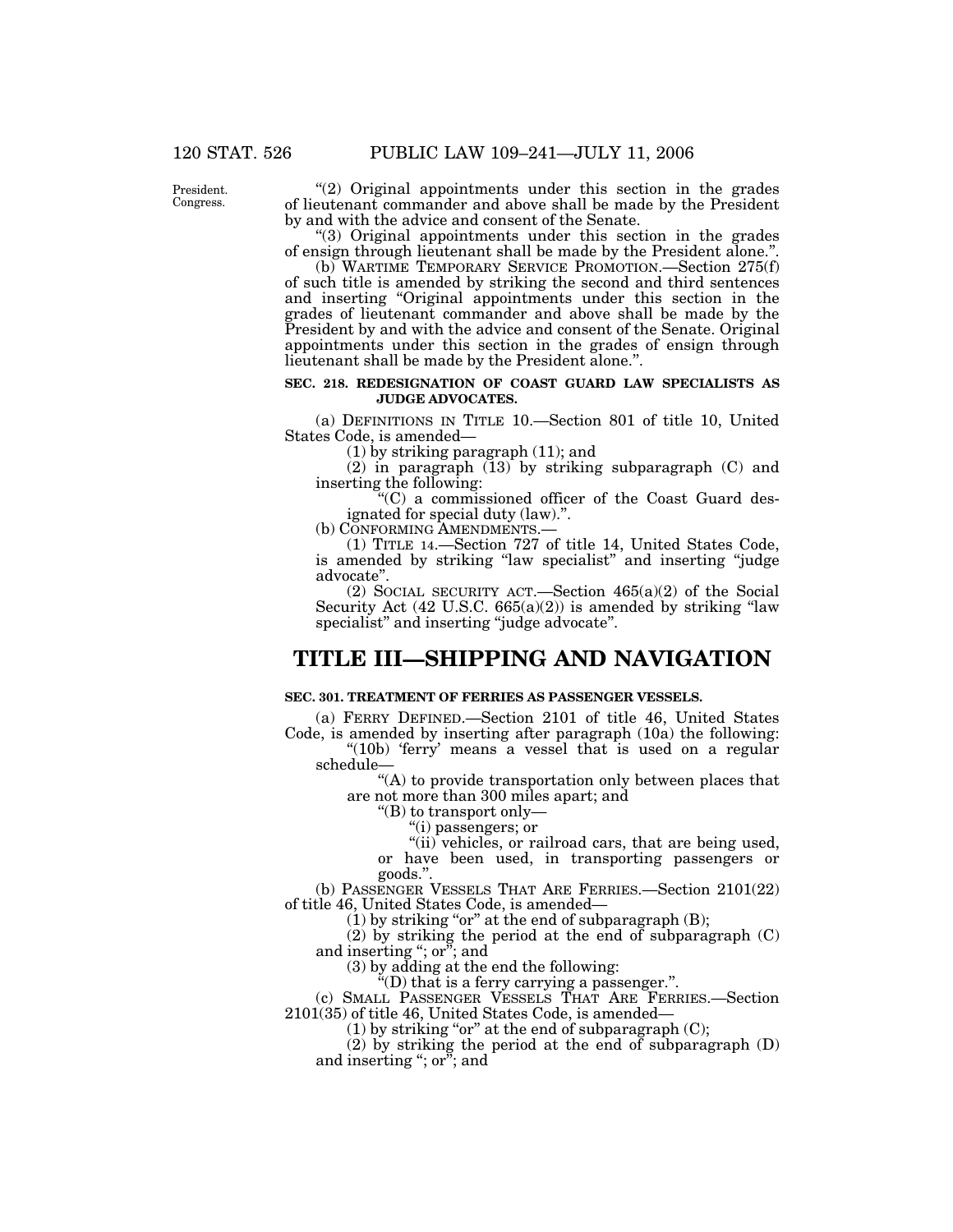(3) by adding at the end the following:

''(E) that is a ferry carrying more than 6 passengers.''.

#### **SEC. 302. GREAT LAKES PILOTAGE ANNUAL RATEMAKING.**

Section 9303 of title 46, United States Code, is amended—

(1) in subsection (f) by inserting at the end the following: ''The Secretary shall establish new pilotage rates by March Deadlines. 1 of each year. The Secretary shall establish base pilotage rates by a full ratemaking at least once every 5 years and shall conduct annual reviews of such base pilotage rates, and make adjustments to such base rates, in each intervening year.''; and

(2) by adding at the end the following:

"(g) The Secretary shall ensure that a sufficient number of individuals are assigned to carrying out subsection (f).''.

#### **SEC. 303. CERTIFICATION OF VESSEL NATIONALITY IN DRUG SMUG-GLING CASES.**

Section 3(c)(2) of the Maritime Drug Law Enforcement Act  $(46 \text{ U.S.C. App. } 1903(c)(2))$  is amended by striking the last two sentences and inserting the following: ''The response of a foreign nation to a claim of registry under subparagraph (A) or (C) may be made by radio, telephone, or similar oral or electronic means, and is conclusively proved by certification of the Secretary of State or the Secretary's designee.''.

## **SEC. 304. LNG TANKERS.**

to be servicing that port.

(a) PROGRAM.—The Secretary of Transportation shall develop and implement a program to promote the transportation of liquefied natural gas to the United States on United States flag vessels.

(b) AMENDMENT TO DEEPWATER PORT ACT.—Section 4 of the Deepwater Port Act of 1974 (33 U.S.C. 1503) is amended by adding at the end the following:

"(i) To promote the security of the United States, the Secretary shall give top priority to the processing of a license under this Act for liquefied natural gas facilities that will be supplied with liquefied natural gas by United States flag vessels.''.

(c) PUBLIC NOTICE OF LNG VESSEL'S REGISTRY AND CREW.—

(1) PLAN SUBMITTED WITH APPLICATION FOR DEEPWATER PORT LICENSE.—Section 5(c)(2) of the Deepwater Port Act of 1974 (33 U.S.C. 1504(c)(2)) is amended—

(A) by redesignating subparagraphs (K) and (L) as subparagraphs  $(L)$  and  $(M)$ , respectively; and

(B) by inserting after subparagraph (J) the following: "(K) the nation of registry for, and the nationality or citizenship of officers and crew serving on board, vessels transporting natural gas that are reasonably anticipated to be servicing the deepwater port;''.

(2) INFORMATION TO BE PROVIDED.—When the Coast Guard is operating as a contributing agency in the Federal Energy Regulatory Commission's shoreside licensing process for a liquefied natural gas or liquefied petroleum gas terminal located on shore or within State seaward boundaries, the Coast Guard shall provide to the Commission the information described in section  $5(c)(2)(K)$  of the Deepwater Port Act of 1974 (33 U.S.C.  $1504(c)(2)(K)$  with respect to vessels reasonably anticipated 33 USC 1504 note.

33 USC 1503 note.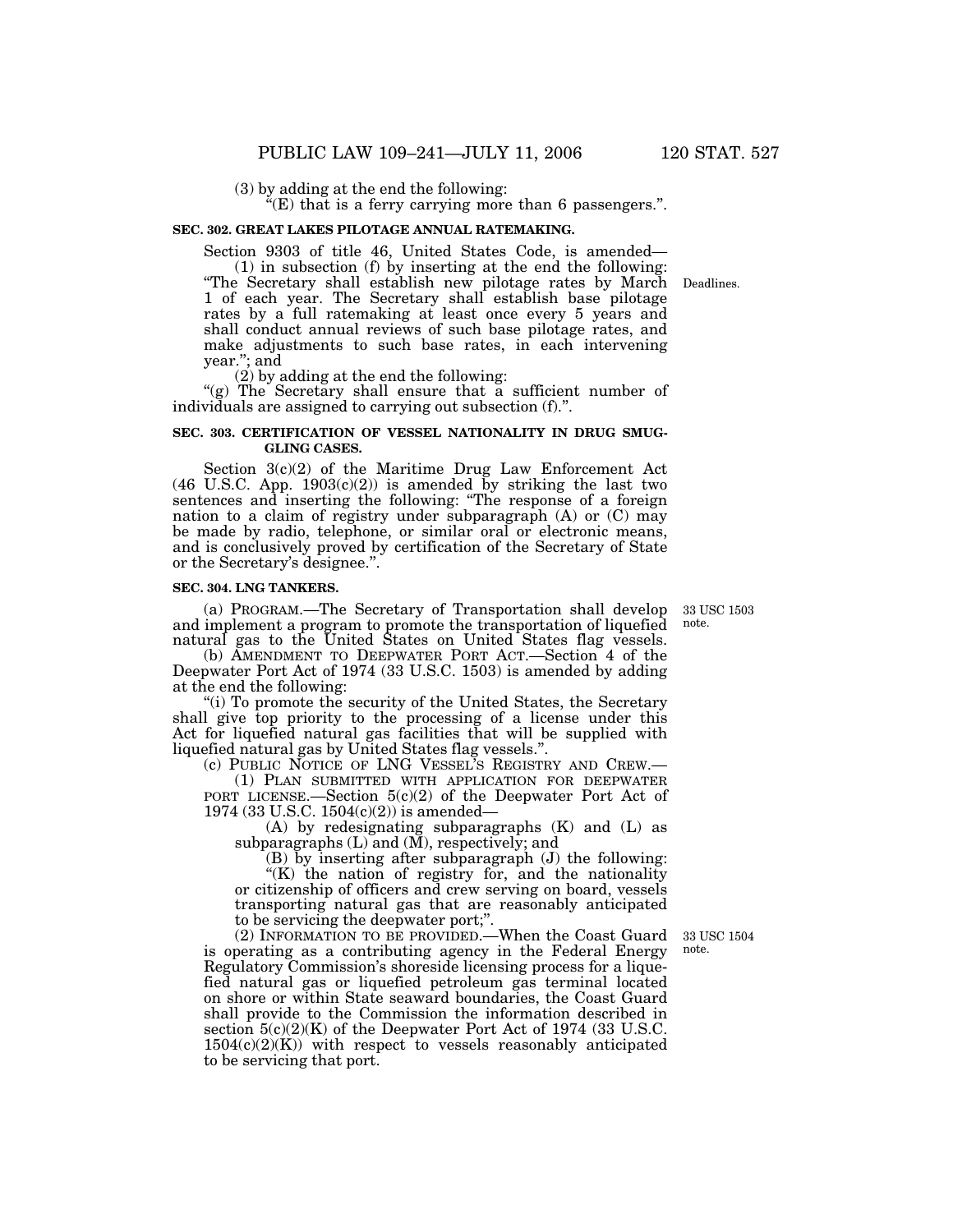Deadline.

(d) REPORT.—Not later than 6 months after the date of enactment of this Act, the Secretary of the department in which the Coast Guard is operating shall submit a report on the implementation of this section to the Committee on Commerce, Science, and Transportation of the Senate and the Committee on Transportation and Infrastructure of the House of Representatives.

## **SEC. 305. USE OF MARITIME SAFETY AND SECURITY TEAMS.**

Section 70106(b)(8) of title 46, United States Code, is amended by striking "other security missions" and inserting "any other missions of the Coast Guard''.

### **SEC. 306. ENHANCED CIVIL PENALTIES FOR VIOLATIONS OF PROVI-SIONS ENACTED BY THE COAST GUARD AND MARITIME TRANSPORTATION ACT OF 2004.**

(a) CONTINUING VIOLATIONS.—The section enumerated 70119 of title 46, United States Code, as redesignated and transferred by section 802(a)(1) of the Coast Guard and Maritime Transportation Security Act of 2004 (118 Stat. 1078), relating to civil penalty, is amended—

(1) by inserting "(a) In GENERAL.—" before "Any";

(2) by striking ''violation.'' and inserting ''day during which the violation continues.''; and

(3) by adding at the end the following:

''(b) CONTINUING VIOLATIONS.—The maximum amount of a civil penalty for a violation under this section shall not exceed \$50,000.''.

(b) APPLICATION OF CIVIL PENALTY PROCEDURES.—Section 2107 of title 46, United States Code, is amended by striking ''this subtitle'' each place it appears and inserting ''this subtitle or subtitle VII''.

#### **SEC. 307. TRAINING OF CADETS AT UNITED STATES MERCHANT MARINE ACADEMY.**

Section 1303(f) of the Merchant Marine Act, 1936 (46 App. U.S.C.  $1295b(f)$  is amended—

(1) by striking "and" at the end of paragraph  $(2)$ ;

(2) by striking the period at the end of paragraph (3) and inserting "; and"; and

(3) by adding at the end the following:

"(4) on any other vessel considered by the Secretary to be necessary or appropriate or in the national interest.''.

## **SEC. 308. REPORTS FROM MORTGAGEES OF VESSELS.**

Section 12120 of title 46, United States Code, is amended by striking ''owners, masters, and charterers'' and inserting ''owners, masters, charterers, and mortgagees''.

#### **SEC. 309. DETERMINATION OF THE SECRETARY.**

Section 70105(c) of title 46, United States Code, is amended— (1) by redesignating paragraphs (3) and (4) as paragraphs

(4) and (5), respectively; and

(2) by inserting after paragraph (2) the following:

"(3) DENIAL OF WAIVER REVIEW.-

''(A) IN GENERAL.—The Secretary shall establish a review process before an administrative law judge for individuals denied a waiver under paragraph (2).

''(B) SCOPE OF REVIEW.—In conducting a review under the process established pursuant to subparagraph (A), the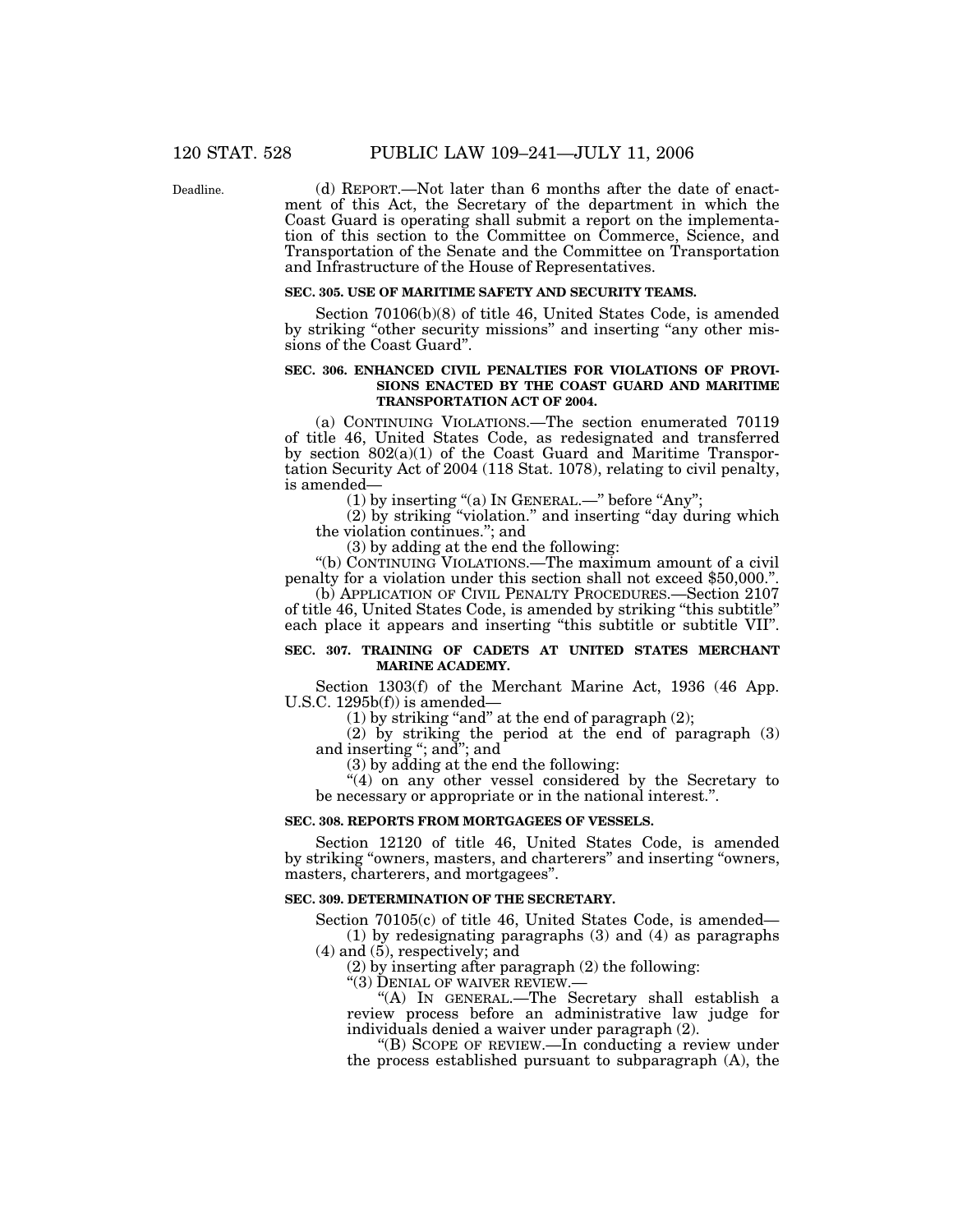administrative law judge shall be governed by the standards of section 706 of title 5. The substantial evidence Applicability. standard in section  $706(2)(E)$  of title 5 shall apply whether or not there has been an agency hearing. The judge shall review all facts on the record of the agency.

''(C) CLASSIFIED EVIDENCE.—The Secretary, in consultation with the National Intelligence Director, shall issue regulations to establish procedures by which the Secretary, as part of a review conducted under this paragraph, may provide to the individual adversely affected by the determination an unclassified summary of classified evidence upon which the denial of a waiver by the Secretary was based.

''(D) REVIEW OF CLASSIFIED EVIDENCE BY ADMINISTRA-TIVE LAW JUDGE.—

''(i) REVIEW.—As part of a review conducted under this section, if the decision of the Secretary was based on classified information (as defined in section 1(a) of the Classified Information Procedures Act (18 U.S.C. App.)), such information may be submitted by the Secretary to the reviewing administrative law judge, pursuant to appropriate security procedures, and shall be reviewed by the administrative law judge ex parte and in camera.

''(ii) SECURITY CLEARANCES.—Pursuant to existing procedures and requirements, the Secretary, in coordination (as necessary) with the heads of other affected departments or agencies, shall ensure that administrative law judges reviewing negative waiver decisions of the Secretary under this paragraph possess security clearances appropriate for such review.

''(iii) UNCLASSIFIED SUMMARIES OF CLASSIFIED EVI-DENCE.—As part of a review conducted under this paragraph and upon the request of the individual adversely affected by the decision of the Secretary not to grant a waiver, the Secretary shall provide to the individual and reviewing administrative law judge, consistent with the procedures established under clause (i), an unclassified summary of any classified information upon which the decision of the Secretary was based.

''(E) NEW EVIDENCE.—The Secretary shall establish a process under which an individual may submit a new request for a waiver, notwithstanding confirmation by the administrative law judge of the Secretary's initial denial of the waiver, if the request is supported by substantial evidence that was not available to the Secretary at the time the initial waiver request was denied.''.

#### **SEC. 310. SETTING, RELOCATING, AND RECOVERING ANCHORS.**

Section 12105 of title 46, United States Code, is amended by adding at the end the following:

 $\mathcal{L}(c)(1)$  Only a vessel for which a certificate of documentation with a registry endorsement is issued may engage in—

''(A) the setting, relocation, or recovery of the anchors or other mooring equipment of a mobile offshore drilling unit that is located over the outer Continental Shelf (as defined

Regulations. Procedures.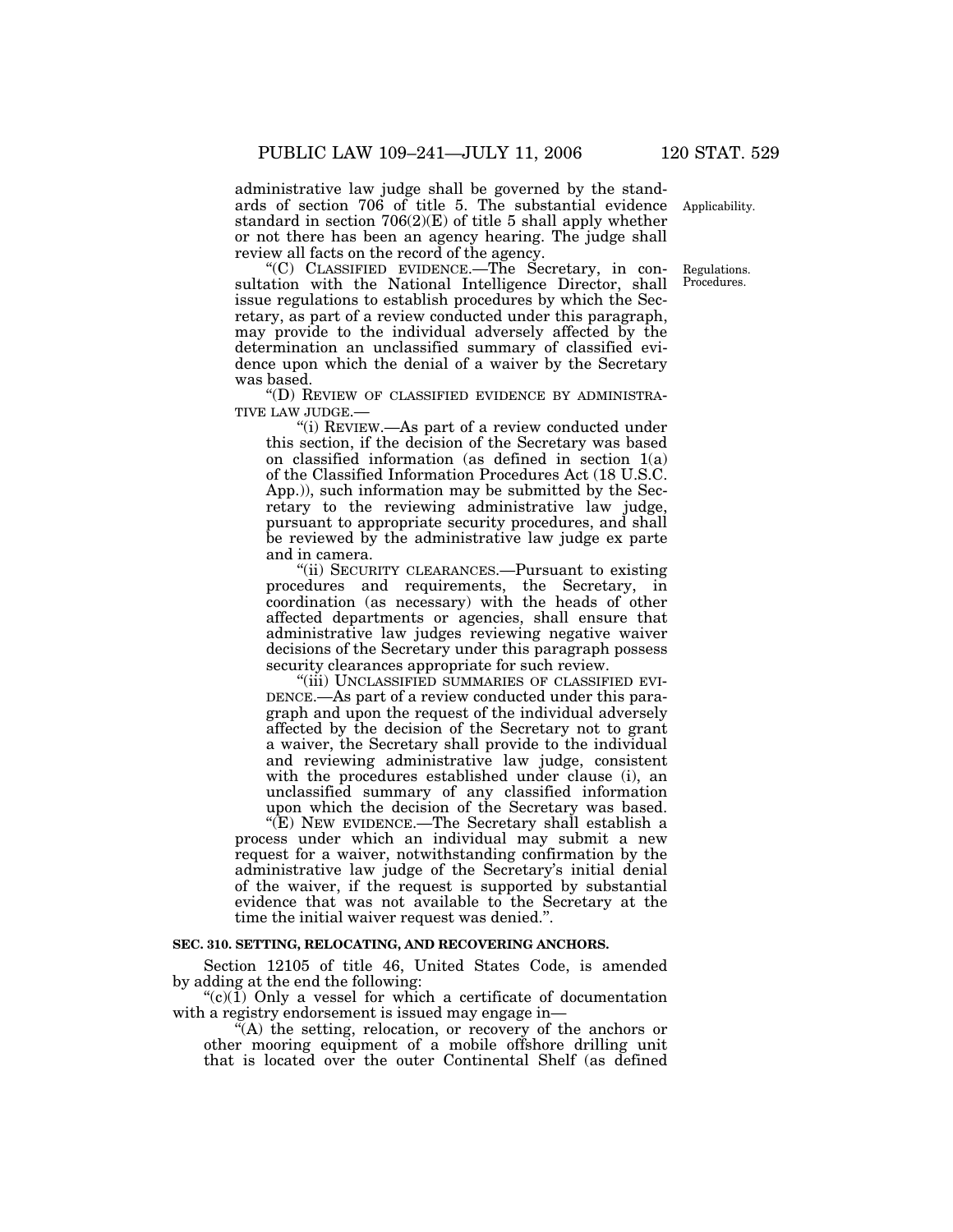in section 2(a) of the Outer Continental Shelf Lands Act (43 U.S.C.  $1331(a)$ ; or

''(B) the transportation of merchandise or personnel to or from a point in the United States from or to a mobile offshore drilling unit located over the outer Continental Shelf that is not attached to the seabed.

" $(2)$  Nothing in paragraph  $(1)$  authorizes the employment in the coastwise trade of a vessel that does not meet the requirements of section 12106 of this title.''.

### **SEC. 311. INTERNATIONAL TONNAGE MEASUREMENT OF VESSELS ENGAGED IN THE ALEUTIAN TRADE.**

(a) GENERAL INSPECTION EXEMPTION.—Section 3302(c)(2) of title 46, United States Code, is amended to read as follows:

" $(2)$  Except as provided in paragraphs  $(3)$  and  $(4)$  of this subsection, the following fish tender vessels are exempt from section 3301(1), (6), (7), (11), and (12) of this title:

"(A) A vessel of not more than 500 gross tons as measured under section 14502 of this title or an alternate tonnage measured under section 14302 of this title as prescribed by the Secretary under section 14104 of this title.

''(B) A vessel engaged in the Aleutian trade that is not more than 2,500 gross tons as measured under section 14302 of this title.".<br>(b) Other Inspection Exemption and Watch Requirement.-

Paragraphs  $(3)(B)$  and  $(4)$  of section  $3302(c)$  of title 46, United States Code, and section 8104(o) of that title are each amended by striking ''or an alternate tonnage measured under section 14302 of this title as prescribed by the Secretary under section 14104 of this title'' and inserting ''or less than 500 gross tons as measured under section 14502 of this title, or is less than 2,500 gross tons as measured under section 14302 of this title''.

#### **SEC. 312. RIDING GANGS.**

(a) IN GENERAL.—Chapter 81 of title 46, United States Code, is amended by adding at the end the following:

#### **''§ 8106. Riding gangs**

''(a) IN GENERAL.—The owner or managing operator of a freight vessel of the United States on voyages covered by the International Convention for Safety of Life at Sea, 1974 (32 UST 47m) shall—

''(1) ensure that—

''(A) subject to subsection (d), each riding gang member on the vessel—

''(i) is a United States citizen or an alien lawfully admitted to the United States for permanent residence; or

"(ii) possesses a United States nonimmigrant visa for individuals desiring to enter the United States temporarily for business, employment-related and personal identifying information, and any other documentation required by the Secretary;

''(B) all required documentation for such member is kept on the vessel and available for inspection by the Secretary; and

 $(C)$  each riding gang member is identified on the vessel's crew list;

 $"(2)$  ensure that—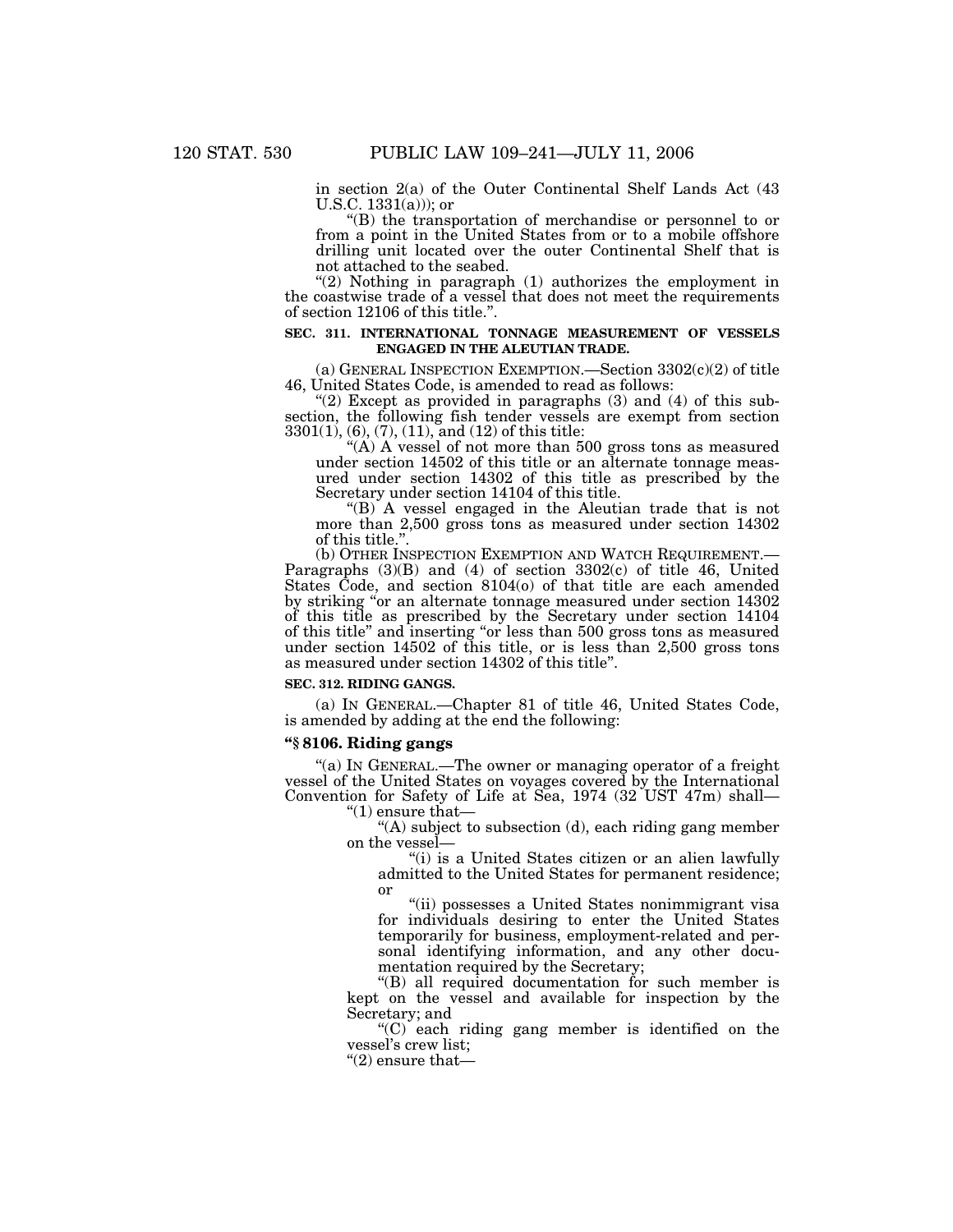''(A) the owner or managing operator attests in a certificate that the background of each riding gang member has been examined and found to be free of any credible information indicating a material risk to the security of the vessel, the vessel's cargo, the ports the vessel visits, or other individuals onboard the vessel;

''(B) the background check consisted of a search of all information reasonably available to the owner or managing operator in the riding gang member's country of citizenship and any other country in which the riding gang member works, receives employment referrals, or resides;

 $C^*(C)$  the certificate required under subparagraph  $(A)$ is kept on the vessel and available for inspection by the Secretary; and

''(D) the information derived from any such background check is made available to the Secretary upon request;

''(3) ensure that each riding gang member, while on board the vessel, is subject to the same random chemical testing and reporting regimes as crew members;

 $(4)$  ensure that each such riding gang member receives basic safety familiarization and basic safety training approved by the Coast Guard as satisfying the requirements for such training under the International Convention of Training, Certification, and Watchkeeping for Seafarers, 1978;

''(5) prevent from boarding the vessel, or cause the removal from the vessel at the first available port, and disqualify from future service on board any other vessel owned or operated by that owner or operator, any riding gang member—

''(A) who has been convicted in any jurisdiction of an offense described in paragraph (2) or (3) of section 7703;

 $H(B)$  whose license, certificate of registry, or merchant mariner's document has been suspended or revoked under section 7704; or

 $(C)$  who otherwise constitutes a threat to the safety of the vessel;

''(6) ensure and certify to the Secretary that the sum of— ''(A) the number of riding gang members on board

a freight vessel, and

''(B) the number of individuals in addition to crew permitted under section 3304,

does not exceed 12;

"(7) ensure that every riding gang member is employed on board the vessel under conditions that meet or exceed the minimum international standards of all applicable international labor conventions to which the United States is a party, including all of the merchant seamen protection and relief provided under United States law; and

''(8) ensure that each riding gang member—

"(A) is supervised by an individual who holds a license issued under chapter 71; and

''(B) only performs work in conjunction with individuals who hold merchant mariners documents issued under chapter 73 and who are part of the vessel's crew.

''(b) PERMITTED WORK.—Subject to subsection (f), a riding gang member on board a vessel to which subsection (a) applies who is neither a United States citizen nor an alien lawfully admitted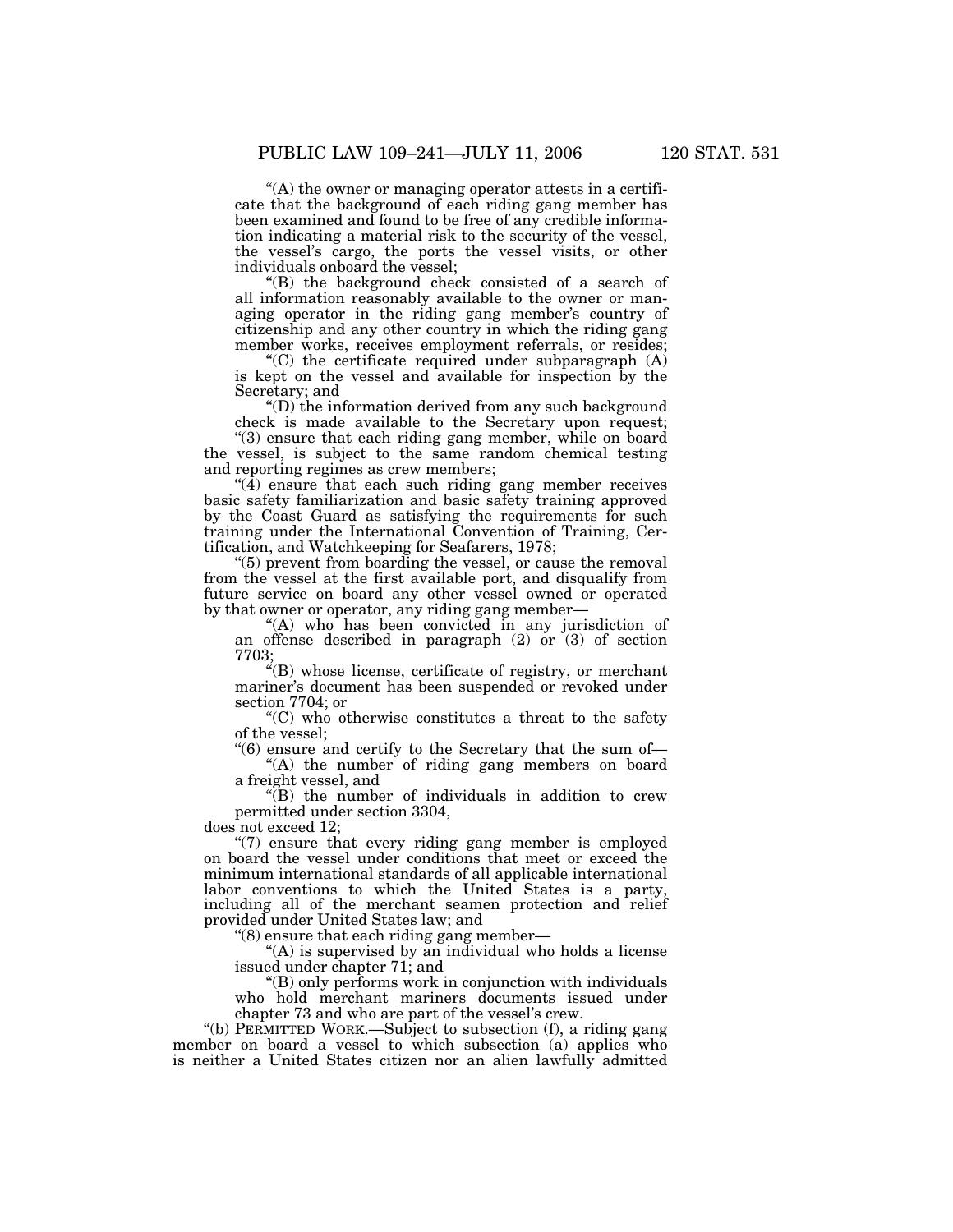to the United States for permanent residence may not perform any work on board the vessel other than—

"(1) work in preparation of a vessel entering a shipyard located outside of the United States;

 $''(2)$  completion of the residual repairs after departing a shipyard located outside of the United States; or

''(3) technical in-voyage repairs, in excess of any repairs that can be performed by the vessel's crew, in order to advance the vessel's useful life without having to actually enter a shipyard.

''(c) WORKDAY LIMIT.—

" $(1)$  In GENERAL.—The maximum number of days in any calendar year that the owner or operator of a vessel to which subsection (a) applies may employ on board riding gang members who are neither United States citizens nor aliens lawfully admitted to the United States for permanent residence for work on board that vessel is 60 days. If the vessel is at sea on the 60th day, each riding gang member shall be discharged from the vessel at the next port of call reached by the vessel after the date on which the 60-workday limit is reached.

"(2) CALCULATION.—For the purpose of calculating the 60workday limit under this subsection, each day worked by a riding gang member who is neither a United States citizen nor an alien lawfully admitted to the United States for permanent residence shall be counted against the limitation.

"(d) EXCEPTIONS FOR WARRANTY WORK.-

" $(1)$  In GENERAL.—Subsections  $(b)$ ,  $(c)$ ,  $(e)$ , and  $(f)$  do not apply to a riding gang member employed exclusively to perform, and who performs only, work that is—

 $f(A)$  customarily performed by original equipment manufacturers' technical representatives;

"(B) required by a manufacturer's warranty on specific machinery and equipment; or

''(C) required by a contractual guarantee or warranty on actual repairs performed in a shipyard located outside of the United States.<br>"(2) CITIZENSHIP

Applicability.

 $CITIZENSHIP$  REQUIREMENT.—Subsection  $(a)(1)(A)$ applies only to a riding gang member described in paragraph (1) who is on the vessel when it calls at a United States port.

''(e) RECORDKEEPING.—In addition to the requirements of subsection (a), the owner or managing operator of a vessel to which subsection (a) applies shall ensure that all information necessary to ensure compliance with this section, as determined by the Secretary, is entered into the vessel's official logbook required by chapter 113.

''(f) FAILURE TO EMPLOY QUALIFIED AVAILABLE U.S. CITIZENS OR RESIDENTS.—

" $(1)$  In GENERAL.—The owner or operator of a vessel to which subsection (a) applies may not employ a riding gang member who is neither a United States citizen nor an alien lawfully admitted to the United States for permanent residence to perform work described in subsection (b) unless the owner or operator determines, in accordance with procedures established by the Secretary to carry out section  $\delta 103(b)(3)(C)$ , that there is not a sufficient number of United States citizens or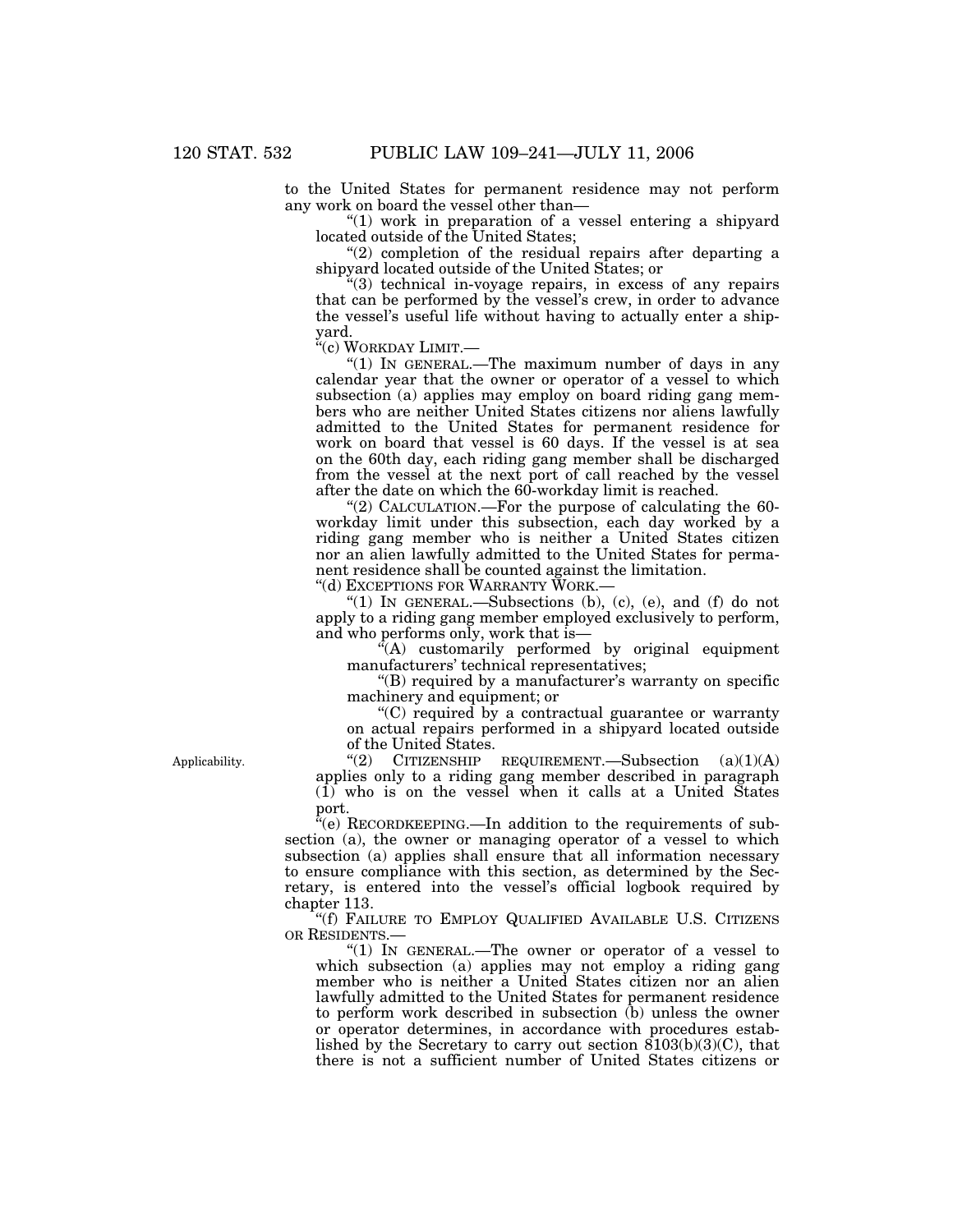individuals lawfully admitted to the United States for permanent residence who are qualified and available for the work for which the riding gang member is to be employed.

"(2) CIVIL PENALTY.—A violation of paragraph  $(1)$  is punishable by a civil penalty of not more than \$10,000 for each day during which the violation continues.

''(3) CONTINUING VIOLATIONS.—The maximum amount of a civil penalty for a violation under this subsection shall not exceed—

"(A) \$50,000 if the violation occurs in fiscal year 2006;

"(B)  $$75,000$  if the violation occurs in fiscal year 2007; and

''(C) \$100,000 if the violation occurs after fiscal year 2007.

"(4) DETERMINATION OF AMOUNT.—In determining the amount of the penalty, the Secretary shall take into account the nature, circumstances, extent, and gravity of the violation committed and, with respect to the violator, the degree of culpability, the history of prior offenses, the ability to pay, and such other matters as justice may require.

''(5) COMPROMISE, MODIFICATION, AND REMITTAL.—The Secretary may compromise, modify, or remit, with or without conditions, any civil penalty imposed under this section.''.

(b) RIDING GANG MEMBER DEFINED.—Section 2101 of such title is amended by inserting after paragraph (26) the following:

" $(26a)$  'riding gang member' means an individual who-''(A) has not been issued a merchant mariner document under chapter 73;

''(B) does not perform—

''(i) watchstanding, automated engine room duty watch, or personnel safety functions; or

''(ii) cargo handling functions, including any activity relating to the loading or unloading of cargo, the operation of cargo-related equipment (whether or not integral to the vessel), and the handling of mooring lines on the dock when the vessel is made fast or let go;

" $(C)$  does not serve as part of the crew complement required under section 8101;

''(D) is not a member of the steward's department; and

 $(C)$  is not a citizen or temporary or permanent resident of a country designated by the United States as a sponsor of terrorism or any other country that the Secretary, in consultation with the Secretary of State and the heads of other appropriate United States agencies, determines to be a security threat to the United States.''.

(c) CONFORMING AMENDMENTS.—

(1) CITIZENSHIP REQUIREMENT.—Section 8103 of such title is amended by adding at the end the following:

''(j) RIDING GANG MEMBER.—This section does not apply to an individual who is a riding gang member.''.

(2) APPLICATION OF CHAPTER 103.—Section 10301(b) of such title is amended by striking ''voyage.'' and inserting ''voyage or to riding gang members.''.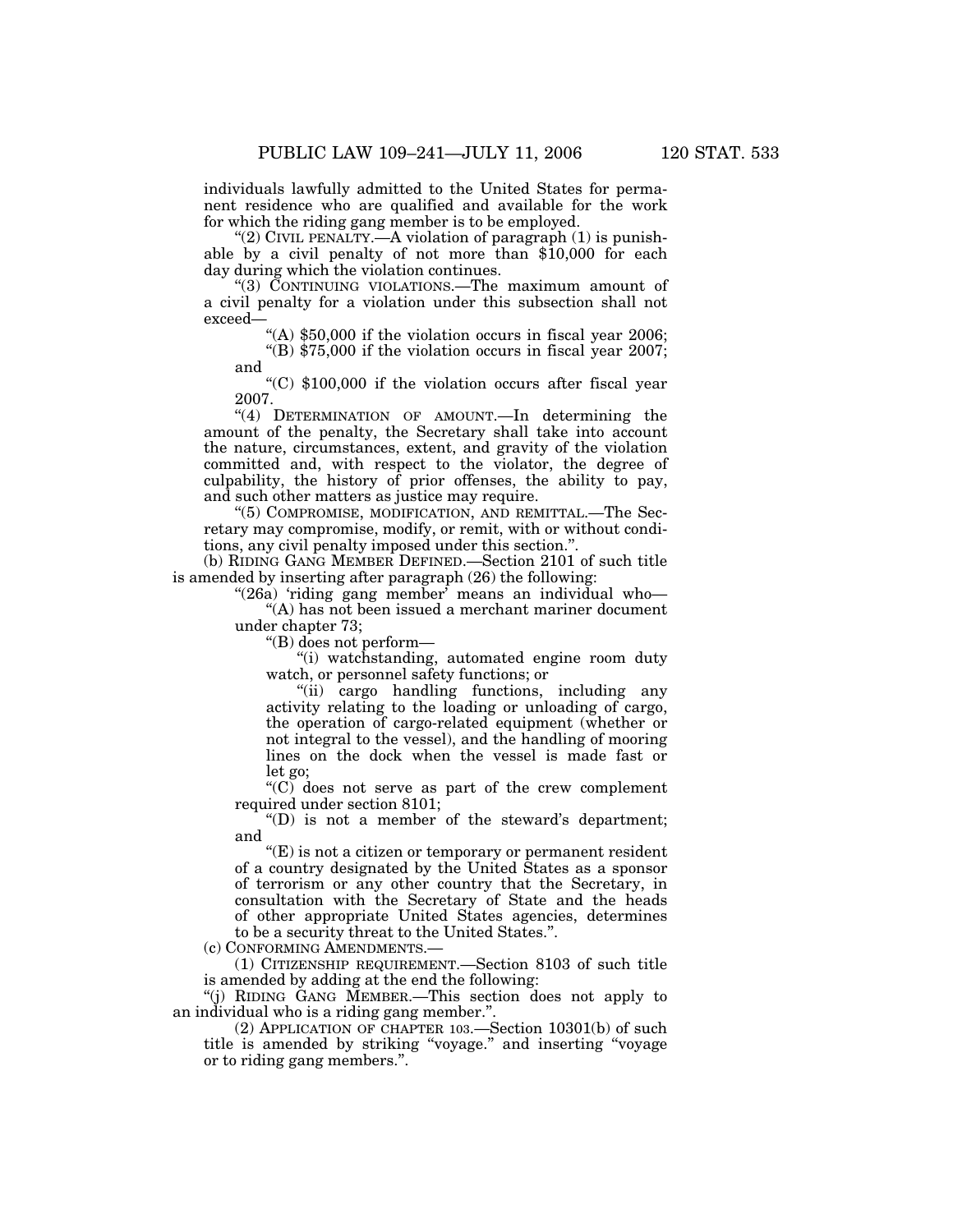(d) CLERICAL AMENDMENT.—The analysis for chapter 81 of such title is amended by adding at the end the following:

''8106. Riding gangs''.

## **TITLE IV—MISCELLANEOUS**

#### **SEC. 401. AUTHORIZATION OF JUNIOR RESERVE OFFICERS TRAINING PROGRAM PILOT PROGRAM.**

(a) IN GENERAL.—The Secretary of the department in which the Coast Guard is operating may carry out a pilot program to establish and maintain a junior reserve officers training program in cooperation with the Camden County High School in Camden County, North Carolina.

(b) PROGRAM REQUIREMENTS.—The pilot program carried out by the Secretary under this section shall provide to students at Camden County High School—

(1) instruction in subject areas relating to operations of the Coast Guard; and

(2) training in skills which are useful and appropriate for a career in the Coast Guard.

(c) PROVISION OF ADDITIONAL SUPPORT.—To carry out the pilot program under this section, the Secretary may provide to Camden County High School—

(1) assistance in course development, instruction, and other support activities; and

(2) necessary and appropriate course materials, equipment, and uniforms.

(d) EMPLOYMENT OF RETIRED COAST GUARD PERSONNEL.—

(1) IN GENERAL.—Subject to paragraph (2) of this subsection, the Secretary may authorize the Camden County High School to employ, as administrators and instructors for the pilot program, retired Coast Guard and Coast Guard Reserve commissioned, warrant, and petty officers not on active duty who request that employment and who are approved by the Secretary and Camden County High School.

(2) AUTHORIZED PAY.—

(A) IN GENERAL.—Retired members employed under paragraph (1) of this subsection are entitled to receive their retired or retainer pay and an additional amount of not more than the difference between—

(i) the amount the individual would be paid as pay and allowance if the individual was considered to have been ordered to active duty during the period of employment; and

(ii) the amount of retired pay the individual is entitled to receive during that period.

(B) PAYMENT TO SCHOOL.—The Secretary shall pay to Camden County High School an amount equal to one half of the amount described in subparagraph  $(A)$ , from funds appropriated for such purpose.

(C) NOT DUTY OR DUTY TRAINING.—Notwithstanding any other law, while employed under this subsection, an individual is not considered to be on active-duty or inactiveduty training.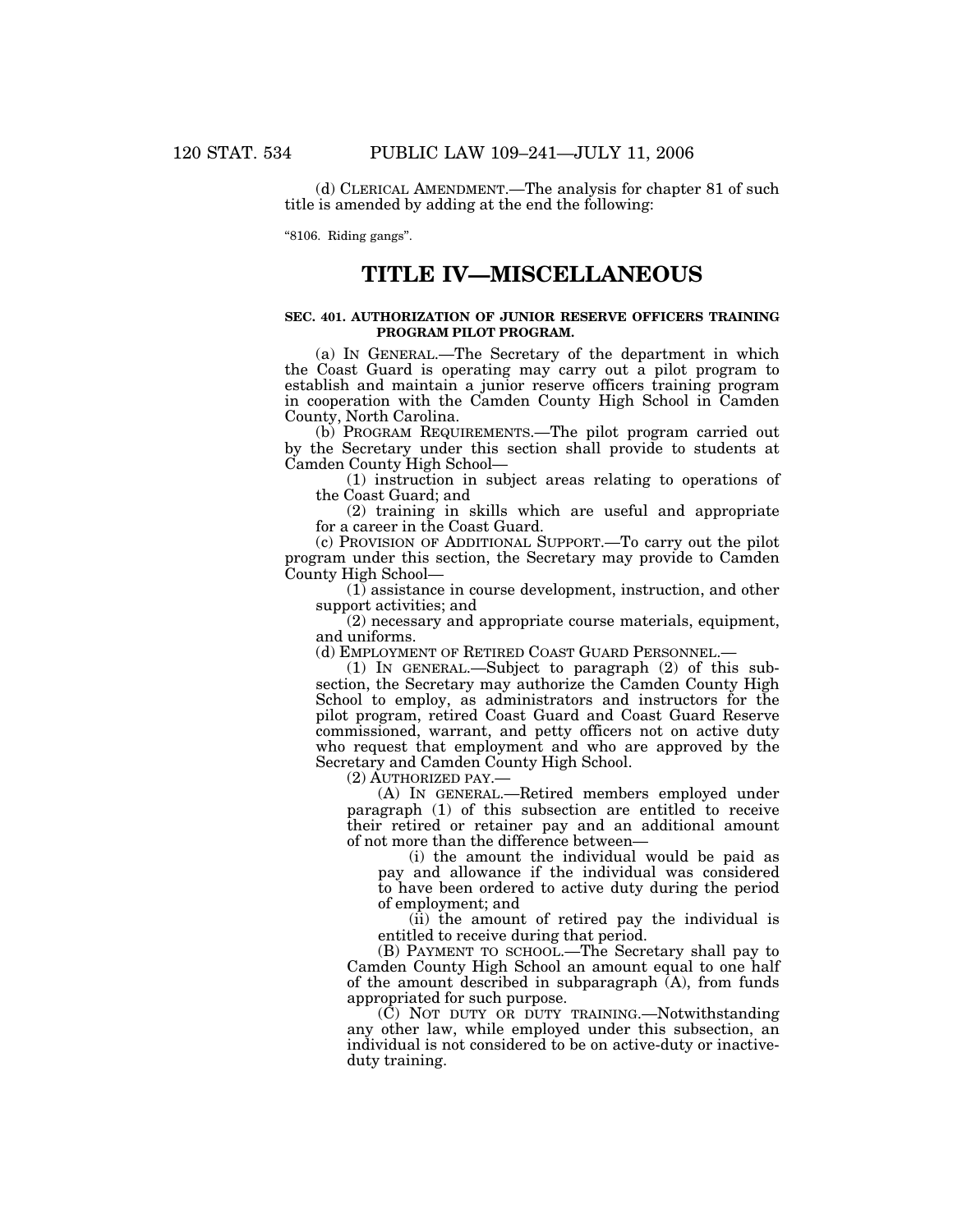### **SEC. 402. TRANSFER.**

Section 602 of the Coast Guard and Maritime Transportation Act of 2004 (118 Stat. 1050) is amended—

 $(1)$  in subsection  $(b)(2)$  by striking "to be conveyed" and all that follows through the period and inserting ''to be conveyed to CAS Foundation, Inc. (a nonprofit corporation under the laws of the State of Indiana).''; and

(2) in subsection  $(c)(1)(A)$  by inserting "or, in the case of the vessel described in subsection  $(b)(2)$  only, for humanitarian purposes'' before the semicolon at the end.

#### **SEC. 403. LORAN–C.**

There are authorized to be appropriated to the Department of Transportation, in addition to funds authorized for the Coast Guard for operation of the LORAN–C system, for capital expenses related to LORAN–C navigation infrastructure, \$25,000,000 for fiscal year 2006 and \$25,000,000 for fiscal year 2007. The Secretary of Transportation may transfer from the Federal Aviation Administration and other agencies of the Department funds appropriated as authorized under this section in order to reimburse the Coast Guard for related expenses.

#### **SEC. 404. LONG-RANGE VESSEL TRACKING SYSTEM.**

(a) PILOT PROJECT.—The Secretary of the department in which the Coast Guard is operating, acting through the Commandant of the Coast Guard, shall conduct a 3-year pilot program for longrange tracking of up to 2,000 vessels using satellite systems with a nonprofit maritime organization that has a demonstrated capability of operating a variety of satellite communications systems providing data to vessel tracking software and hardware that provides long-range vessel information to the Coast Guard to aid maritime security and response to maritime emergencies.

(b) AUTHORIZATION OF APPROPRIATIONS.—There is authorized to be appropriated to the Secretary \$4,000,000 for each of fiscal years 2006, 2007, and 2008 to carry out subsection (a).

## **SEC. 405. MARINE VESSEL AND COLD WATER SAFETY EDUCATION.**

The Coast Guard shall continue cooperative agreements and partnerships with organizations in effect on the date of enactment of this Act that provide marine vessel safety training and cold water immersion education and outreach programs for fishermen and children.

#### **SEC. 406. REPORTS.**

(a) ADEQUACY OF ASSETS.—

(1) REVIEW.—The Commandant of the Coast Guard shall review the adequacy of assets and facilities described in subsection (b) to carry out the Coast Guard's missions, including search and rescue, illegal drug and migrant interdiction, aids to navigation, ports, waterways and coastal security, marine environmental protection, and fisheries law enforcement.

(2) REPORT.—Not later than 180 days after the date of enactment of this Act, the Commandant shall submit to the Committee on Commerce, Science, and Transportation of the Senate and the Committee on Transportation and Infrastructure of the House of Representatives a report that includes the findings of the review and any recommendations to enhance

46 USC 70115 note.

14 USC 93 note.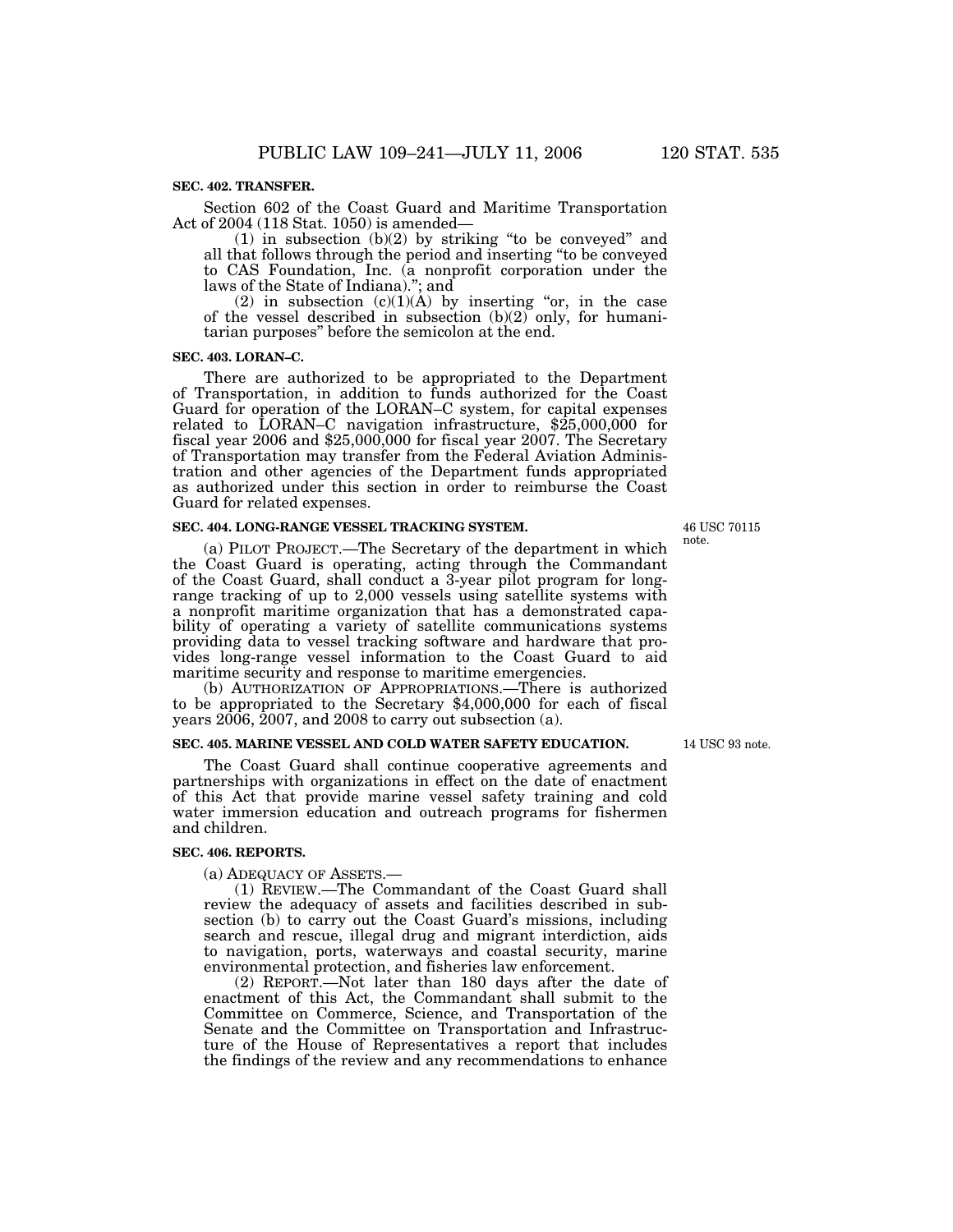mission capabilities in those areas referred to in paragraph (1).

(b) AREAS OF REVIEW.—The report under subsection (a) shall provide information and recommendations on the following assets:

(1) Coast Guard vessels and aircraft stationed in the Commonwealth of Puerto Rico.

(2) Coast Guard vessels and aircraft stationed in the State of Louisiana along the Lower Mississippi River between the Port of New Orleans and the Red River.

(3) Coast Guard vessels and aircraft stationed in Coast Guard Sector Delaware Bay.

(4) Physical infrastructure at Boat Station Cape May in the State of New Jersey.

(c) ADEQUACY OF ACTIVE-DUTY STRENGTH.—

(1) REVIEW.—The Commandant of the Coast Guard shall review the adequacy of the strength of active-duty personnel authorized under section 102(a) of this Act to carry out the Coast Guard's missions, including search and rescue, illegal drug and migrant interdiction, aids to navigation, ports, waterways, and coastal security, marine environmental protection, and fisheries law enforcement.

(2) REPORT.—Not later than 180 days after the date of enactment of this Act, the Commandant shall submit to the Committee on Commerce, Science, and Transportation of the Senate and the Committee on Transportation and Infrastructure of the House of Representatives a report that includes the findings of the review.

### **SEC. 407. CONVEYANCE OF DECOMMISSIONED COAST GUARD CUTTER MACKINAW.**

Icebreaker Mackinaw Maritime Museum, Inc.

(a) IN GENERAL.—Upon the scheduled decommissioning of the Coast Guard Cutter MACKINAW, the Commandant of the Coast Guard shall convey without consideration all right, title, and interest of the United States in and to that vessel to the Icebreaker Mackinaw Maritime Museum, Inc., located in the State of Michigan if—

(1) the recipient agrees—

(A) to use the vessel for purposes of a museum;

(B) not to use the vessel for commercial transportation purposes;

(C) to make the vessel available to the United States Government if needed for use by the Commandant in time of war or a national emergency; and

(D) to hold the Government harmless for any claims arising from exposure to hazardous materials, including asbestos and polychlorinated biphenyls (PCBs), after conveyance of the vessel, except for claims arising from the use by the Government under subparagraph (C);

(2) the recipient has funds available that will be committed to operate and maintain the vessel conveyed in good working condition, in the form of cash, liquid assets, or a written loan commitment, and in an amount of at least \$700,000; and

(3) the recipient agrees to any other conditions the Commandant considers appropriate.

(b) MAINTENANCE AND DELIVERY OF VESSEL.—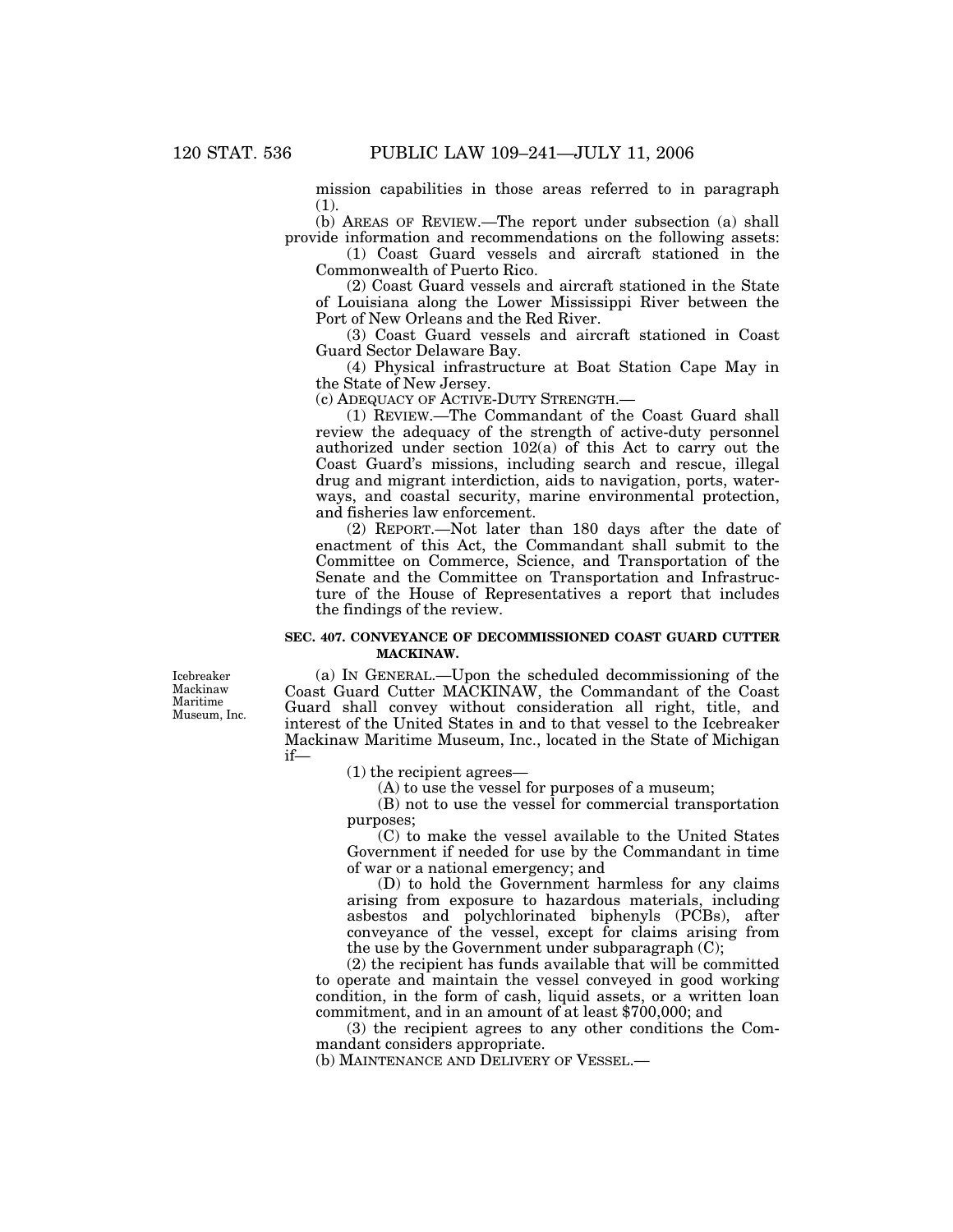(1) MAINTENANCE.—Before conveyance of the vessel under this section, the Commandant shall make, to the extent practical and subject to other Coast Guard mission requirements,

every effort to maintain the integrity of the vessel and its equipment until the time of delivery.  $(2)$  DELIVERY.—If a conveyance is made under this section, the Commandant shall deliver the vessel to a suitable mooring in the local area, in its present condition, no sooner than June 15, 2006, and not later than 30 days after the date

on which the vessel is decommissioned. (3) TREATMENT OF CONVEYANCE.—The conveyance of the vessel under this section shall not be considered a distribution in commerce for purposes of section 6(e) of Public Law 94–  $469$  (15 U.S.C. 2605(e)).

(c) OTHER EXCESS EQUIPMENT.—The Commandant may convey to the recipient any excess equipment or parts from other decommissioned Coast Guard vessels for use to enhance the vessel's operability and function for purposes of a museum.

## **SEC. 408. DEEPWATER REPORTS.**

14 USC 663 note.

(a) ANNUAL DEEPWATER IMPLEMENTATION REPORT.—Not later than 30 days after the date of enactment of this Act and in conjunction with the transmittal by the President of the budget of the United States for each fiscal year thereafter, the Secretary of the department in which the Coast Guard is operating shall submit to the Committee on Commerce, Science, and Transportation of the Senate and the Committee on Transportation and Infrastructure of the House of Representatives a report on the implementation of the Integrated Deepwater Systems Program, as revised in 2005 (in this section referred to as the ''Deepwater program''), that includes—

(1) a justification for how the projected number and capabilities of each Deepwater program asset meets the revised mission needs statement delivered as part of the Deepwater program and the performance goals of the Coast Guard;

(2) a projection of the remaining operational lifespan of each legacy asset;

(3) an identification of any changes to the Deepwater program, including—

(A) any changes to the timeline for the acquisition of each new asset and the phase out of legacy assets for the life of the Deepwater program; and

(B) any changes to the costs for that fiscal year or future fiscal years or the total costs of the Deepwater

program, including the costs of new and legacy assets; (4) a justification for how any change to the Deepwater program fulfills the mission needs statement for the Deepwater

program and performance goals of the Coast Guard; (5) an identification of how funds in that fiscal year's budget request will be allocated, including information on the purchase of specific assets;

(6) a detailed explanation of how the costs of the legacy assets are being accounted for within the Deepwater program;

(7) a description of how the Coast Guard is planning for the integration of Deepwater program assets into the Coast Guard, including needs related to shore-based infrastructure and human resources; and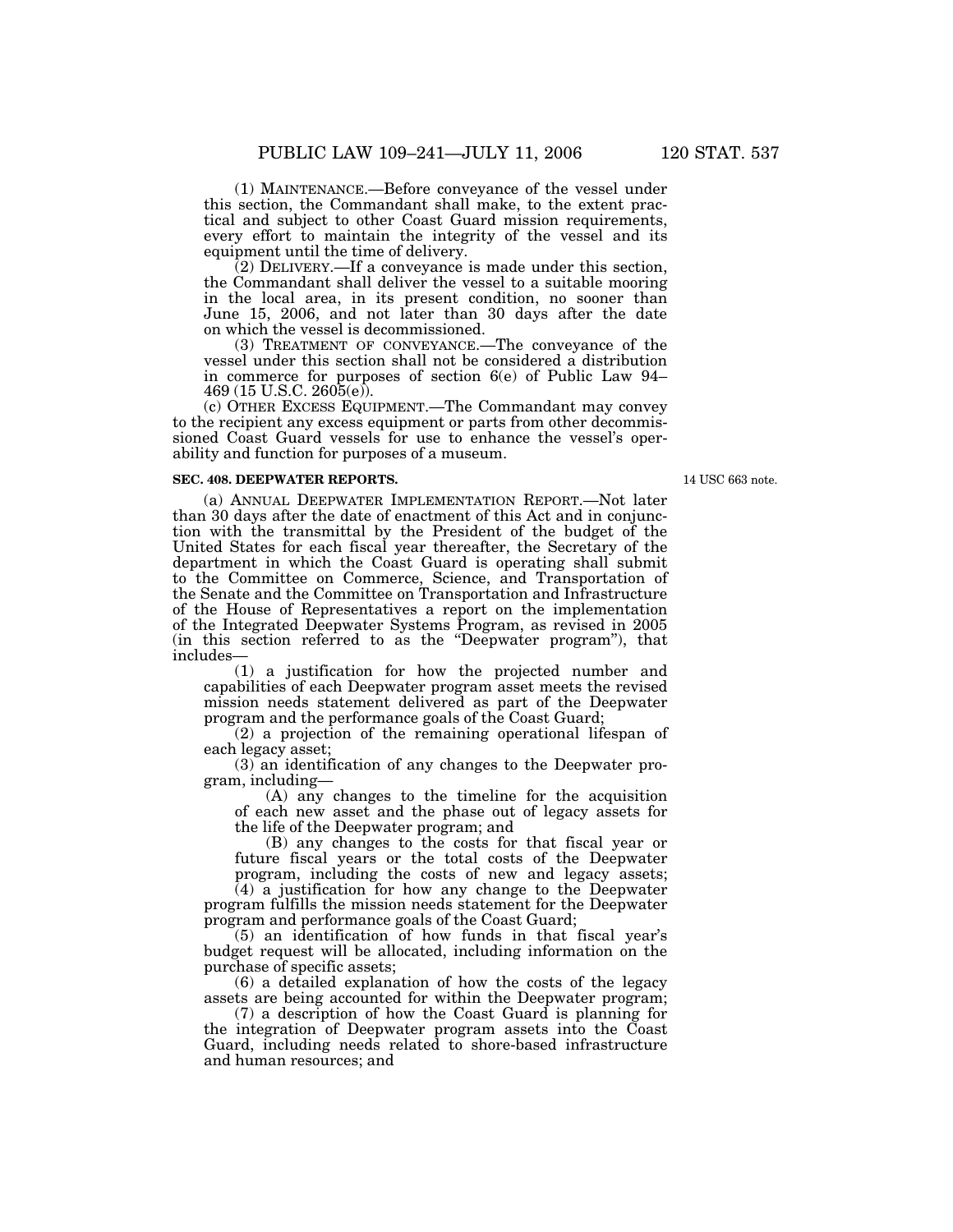(8) a description of the competitive process conducted in all contracts and subcontracts exceeding \$2,500,000 awarded under the Deepwater program.

(b) DEEPWATER ACCELERATION REPORT.—Not later than 30 days after the date of enactment of this Act, the Secretary shall submit to the Committee on Commerce, Science, and Transportation of the Senate and the Committee on Transportation and Infrastructure of the House of Representatives a report on the acceleration of the current Deepwater program acquisition timeline that reflects completion of the Deepwater program in each of 10 years and 15 years and includes—

(1) a detailed explanation of the number and type of each asset that would be procured for each fiscal year under each accelerated acquisition timeline;

(2) the required funding for such completion under each accelerated acquisition timeline;

(3) anticipated costs associated with legacy asset sustainment for the Deepwater program under each accelerated acquisition timeline;

(4) anticipated mission deficiencies, if any, associated with the continued degradation of legacy assets in combination with the procurement of new assets under each accelerated acquisition timeline; and

(5) an evaluation of the overall feasibility of achieving each accelerated acquisition timeline, including—

(A) contractor capacity;

(B) national shipbuilding capacity;

(C) asset integration into Coast Guard facilities;

(D) required personnel; and

(E) training infrastructure capacity on technology associated with new assets.

(c) OVERSIGHT REPORT.—Not later than 90 days after the date of enactment of this Act, the Commandant of the Coast Guard, in consultation with the Government Accountability Office, shall submit to the Committee on Commerce, Science, and Transportation of the Senate and the Committee on Transportation and Infrastructure of the House of Representatives a report on the status of the Coast Guard's implementation of the Government Accountability Office's recommendations in its report, GAO–04–380, entitled ''Coast Guard Deepwater Program Needs Increased Attention to Management and Contractor Oversight'', including the dates by which the Coast Guard plans to complete implementation of such recommendations if any of such recommendations remain open as of the date the report is transmitted to the Committees.

(d) INDEPENDENT ANALYSIS OF REVISED DEEPWATER PLAN.— The Secretary may periodically, either through an internal review process or a contract with an outside entity, conduct an analysis of all or part of the Deepwater program and assess whether—

(1) the choice of assets and capabilities selected as part of that program meets the Coast Guard's goals for performance and minimizing total ownership costs; or

(2) additional or different assets should be considered as part of that program.

#### **SEC. 409. HELICOPTERS.**

(a) STUDY.—The Secretary of the department in which the Coast Guard is operating shall conduct a study that analyses the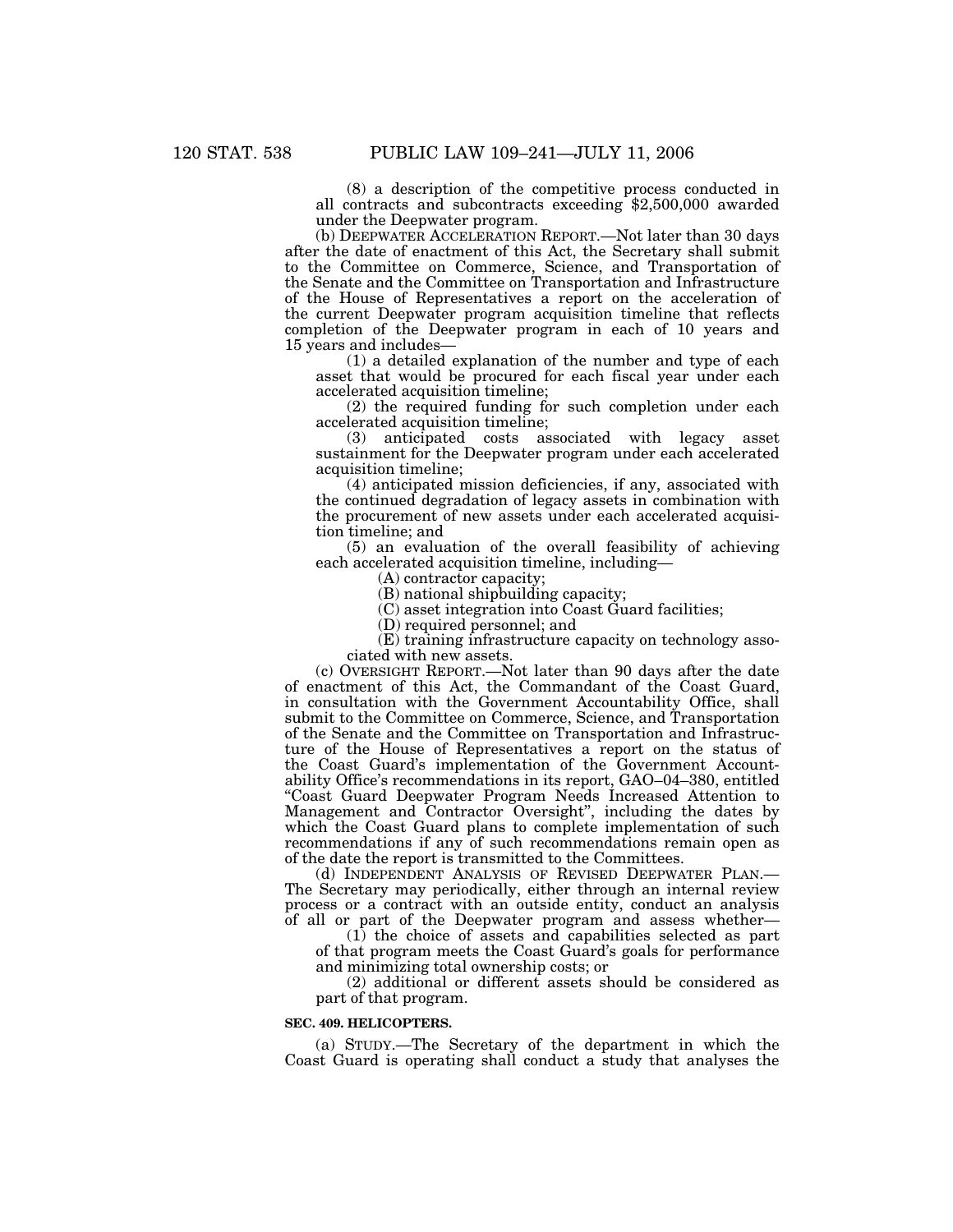potential impact on Coast Guard acquisitions of requiring that the Coast Guard acquire only helicopters, or any major component of a helicopter, that are constructed in the United States.

(b) STUDY ELEMENTS.—The study shall include—

(1) identification of additional costs or added benefits that would result from the additional restrictions described in subsection (a) on acquisitions from nondomestic sources, including major components or subsystems;

(2) industrial impact on the United States of such additional restrictions on acquisitions from nondomestic sources;

(3) the contractual impact of such additional restrictions on the Integrated Deepwater Systems Program and its platform elements, including delivery interruptions in the program and the subsequent mission impact of these delays; and

(4) identification of reasonable executive authorities to waive such additional restrictions that the Secretary considers essential in order to ensure continued mission performance of the United States Coast Guard.

(c) REPORT.—Not later than one year after the date of enactment of this Act, the Secretary shall submit a report on the results of the study and any recommendations of the Secretary regarding such results to the Committee on Commerce, Science, and Transportation of the Senate and the Committee on Transportation and Infrastructure of the House of Representatives.

#### **SEC. 410. NEWTOWN CREEK, NEW YORK CITY, NEW YORK.**

(a) STUDY.—Of the amounts provided under section 1012 of the Oil Pollution Act of 1990 (33 U.S.C. 2712), the Administrator of the Environmental Protection Agency shall conduct a study of public health and safety concerns related to the pollution of Newtown Creek, New York City, New York, caused by seepage of oil into Newtown Creek from 17,000,000 gallons of underground oil spills in Greenpoint, Brooklyn, New York.

(b) REPORT.—Not later than one year after the date of enactment of this Act, the Administrator shall submit a report containing the results of the study to the Committee on Environment and Public Works and the Committee on Commerce, Science, and Transportation of the Senate and the Committee on Transportation and Infrastructure of the House of Representatives.

#### **SEC. 411. REPORT ON TECHNOLOGY.**

Not later than 180 days after the date of enactment of this Act, the Commandant of the Coast Guard shall submit to the Committee on Commerce, Science, and Transportation of the Senate and the Committee on Transportation and Infrastructure of the House of Representatives a report that includes an assessment of—

(1) the availability and effectiveness of software information technology systems for port security and the data evaluated, including data that has the ability to identify shippers, inbound vessels, and their cargo for potential threats to national security before it reaches United States ports, specifically the software already tested or being tested at Joint Harbor Operations Centers; and

(2) the costs associated with implementing such technology at all Sector Command Centers, Joint Harbor Operations Centers, and strategic defense and energy dependent ports.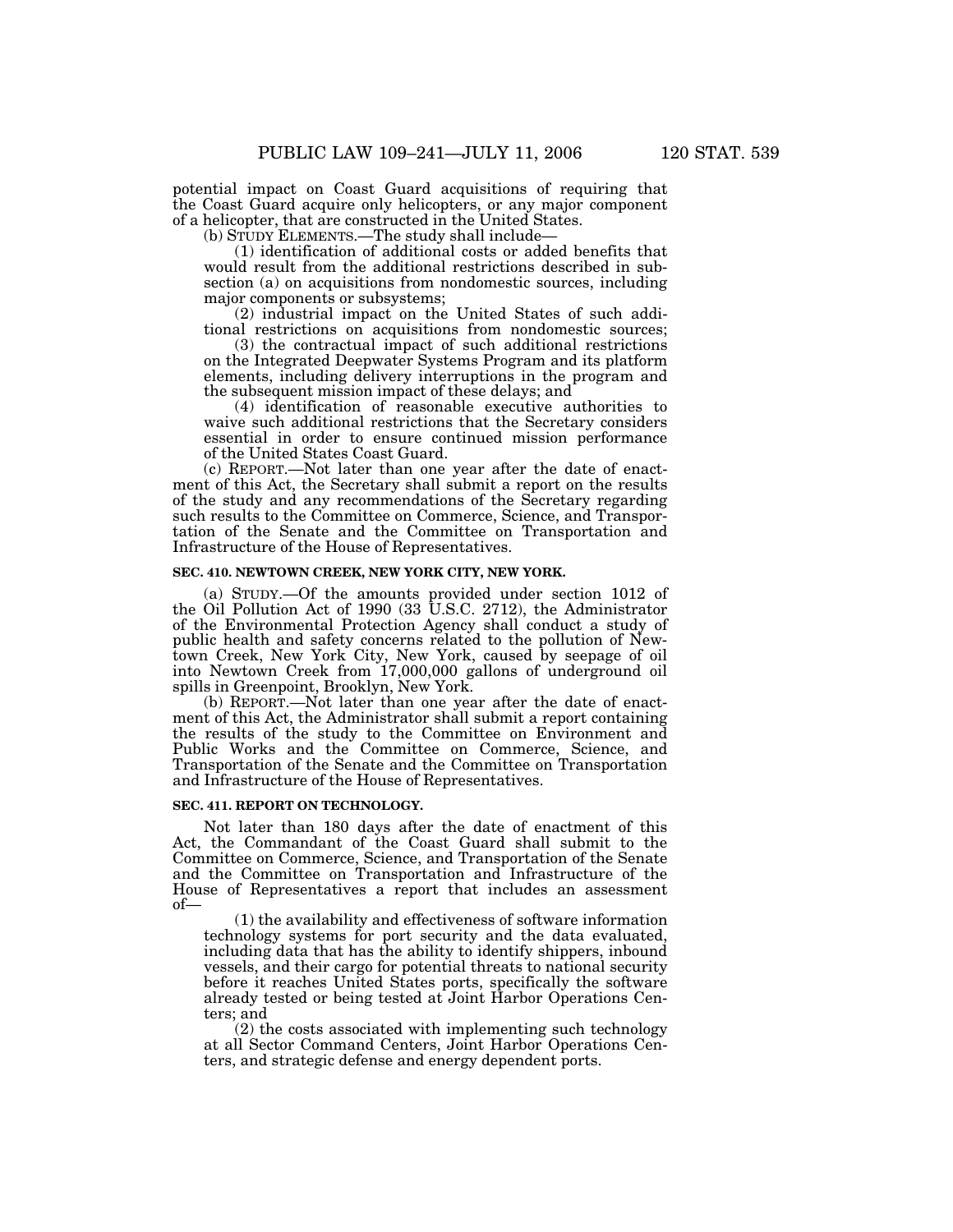#### **SEC. 412. ASSESSMENT AND PLANNING.**

There is authorized to be appropriated to the Maritime Administration \$400,000 to carry out an assessment of, and planning for, the impact of an Arctic Sea Route on the indigenous people of Alaska.

#### **SEC. 413. HOMEPORT.**

(a) STUDY.—The Commandant of the Coast Guard shall conduct a study to assess the current homeport arrangement of the Coast Guard polar icebreaker HEALY to determine whether an alternative arrangement would enhance the Coast Guard's capabilities to carry out the recommendation to maintain dedicated, year-round icebreaker capability for the Arctic that was included in the report prepared by the National Academy of Sciences and entitled: ''Polar Icebreaker Roles and U.S. Future Needs: A Preliminary Assessment  $(ISBN: 0-309-10069-0)$ ".

(b) REPORT.—Not later than one year after the date of enactment of this Act, the Commandant shall report the findings of the study to the Committee on Commerce, Science, and Transportation of the Senate and the Committee on Transportation and Infrastructure of the House of Representatives.

### **SEC. 414. NAVIGATIONAL SAFETY OF CERTAIN FACILITIES.**

(a) CONSIDERATION OF ALTERNATIVES.—In reviewing a lease, easement, or right-of-way for an offshore wind energy facility in Nantucket Sound under section 8(p) of the Outer Continental Shelf Lands Act  $(43 \text{ U.S.C. } 1337(p))$ , not later than 60 days before the date established by the Secretary of the Interior for publication of a draft environmental impact statement, the Commandant of the Coast Guard shall specify the reasonable terms and conditions the Commandant determines to be necessary to provide for navigational safety with respect to the proposed lease, easement, or rightof-way and each alternative to the proposed lease, easement, or right-of-way considered by the Secretary.

(b) INCLUSION OF NECESSARY TERMS AND CONDITIONS.—In granting a lease, easement, or right-of-way for an offshore wind energy facility in Nantucket Sound under section 8(p) of the Outer Continental Shelf Lands Act (43 U.S.C. 1337(p)), the Secretary shall incorporate in the lease, easement, or right-of-way reasonable terms and conditions the Commandant determines to be necessary to provide for navigational safety.

Pennsylvania.

Deadline.

#### **SEC. 415. PORT RICHMOND.**

The Secretary of the department in which the Coast Guard is operating, acting through the Commandant of the Coast Guard, may not approve a security plan under section 70103(c) of title 46, United States Code, for a liquefied natural gas import facility at Port Richmond in Philadelphia, Pennsylvania, until the Secretary conducts a vulnerability assessment under section 70102(b) of such title.

#### **SEC. 416. WESTERN ALASKA COMMUNITY DEVELOPMENT QUOTA PRO-GRAM.**

(a) RESTATEMENT OF EXISTING PROGRAM INCORPORATING CER- TAIN PROVISIONS OF REGULATIONS.—Section 305(i) of the Magnuson-Stevens Fishery Conservation and Management Act (16 U.S.C. 1855(i)) is amended by striking paragraph (1) and inserting the following: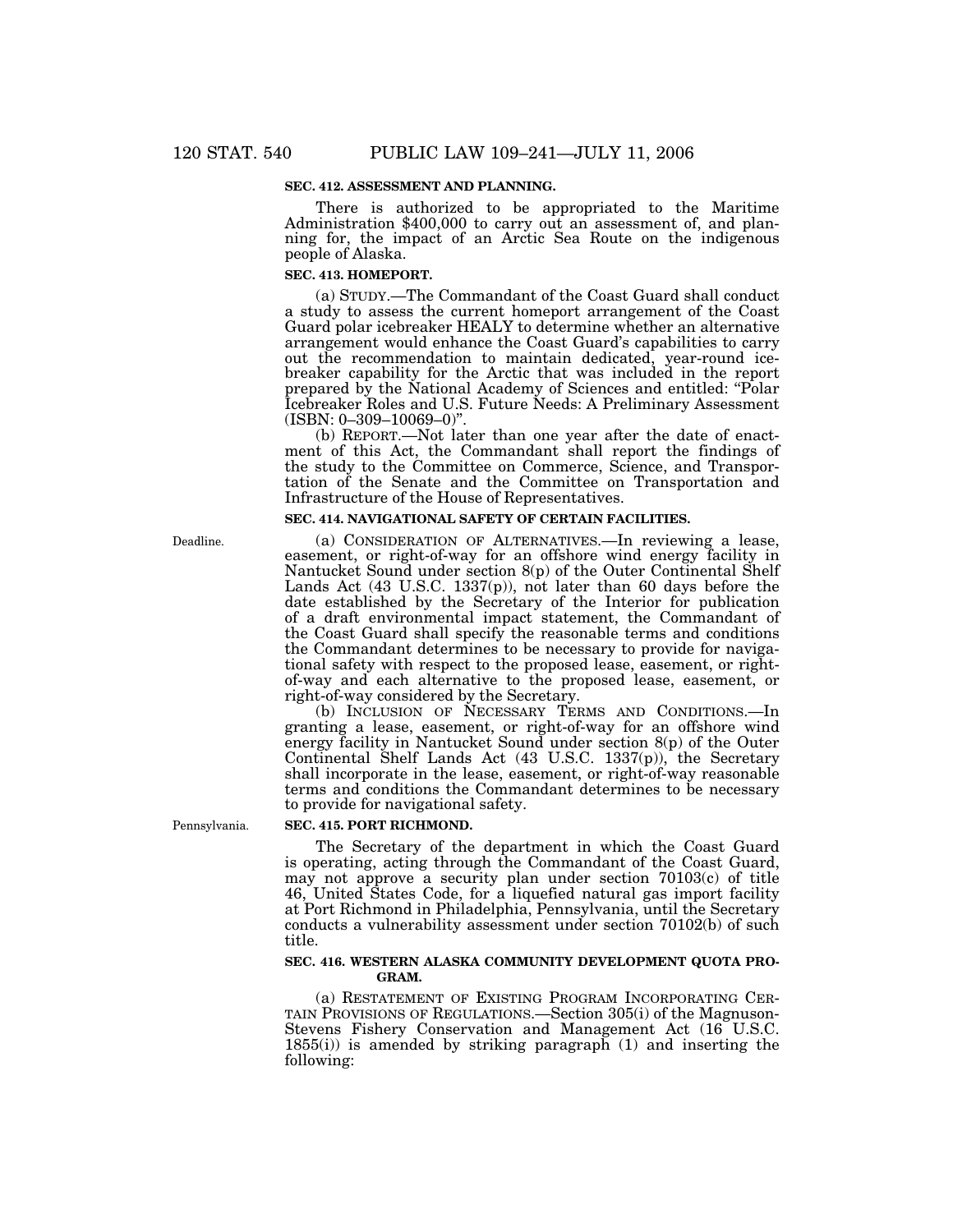''(1) WESTERN ALASKA COMMUNITY DEVELOPMENT QUOTA PROGRAM.—

"(A) In GENERAL.—There is established the western Alaska community development quota program in order—

''(i) to provide eligible western Alaska villages with the opportunity to participate and invest in fisheries in the Bering Sea and Aleutian Islands Management Area;

''(ii) to support economic development in western Alaska;

''(iii) to alleviate poverty and provide economic and social benefits for residents of western Alaska; and

"(iv) to achieve sustainable and diversified local economies in western Alaska.<br>"(B) PROGRAM ALLOCATION.—

"(i) IN GENERAL.—Except as provided in clause (ii), the annual percentage of the total allowable catch, guideline harvest level, or other annual catch limit allocated to the program in each directed fishery of the Bering Sea and Aleutian Islands shall be the percentage approved by the Secretary, or established by Federal law, as of March 1, 2006, for the program. The percentage for each fishery shall be either a directed fishing allowance or include both directed fishing and nontarget needs based on existing practice with respect to the program as of March 1, 2006, for each fishery.

''(ii) EXCEPTIONS.—Notwithstanding clause (i)—

''(I) the allocation under the program for each directed fishery of the Bering Sea and Aleutian Islands (other than a fishery for halibut, sablefish, pollock, and crab) shall be a directed fishing allocation of 10 percent upon the establishment of a quota program, fishing cooperative, sector allocation, or other rationalization program in any sector of the fishery; and

''(II) the allocation under the program in any directed fishery of the Bering Sea and Aleutian Islands (other than a fishery for halibut, sablefish, pollock, and crab) established after the date of enactment of this subclause shall be a directed fishing allocation of 10 percent.

''(iii) PROCESSING AND OTHER RIGHTS.—Allocations to the program include all processing rights and any other rights and privileges associated with such allocations as of March 1, 2006.

"(iv) REGULATION OF HARVEST.—The harvest of allocations under the program for fisheries with individual quotas or fishing cooperatives shall be regulated by the Secretary in a manner no more restrictive than for other participants in the applicable sector, including with respect to the harvest of nontarget species.

''(C) ALLOCATIONS TO ENTITIES.—Each entity eligible to participate in the program shall be authorized under the program to harvest annually the same percentage of each species allocated to the program under subparagraph (B) that it was authorized by the Secretary to harvest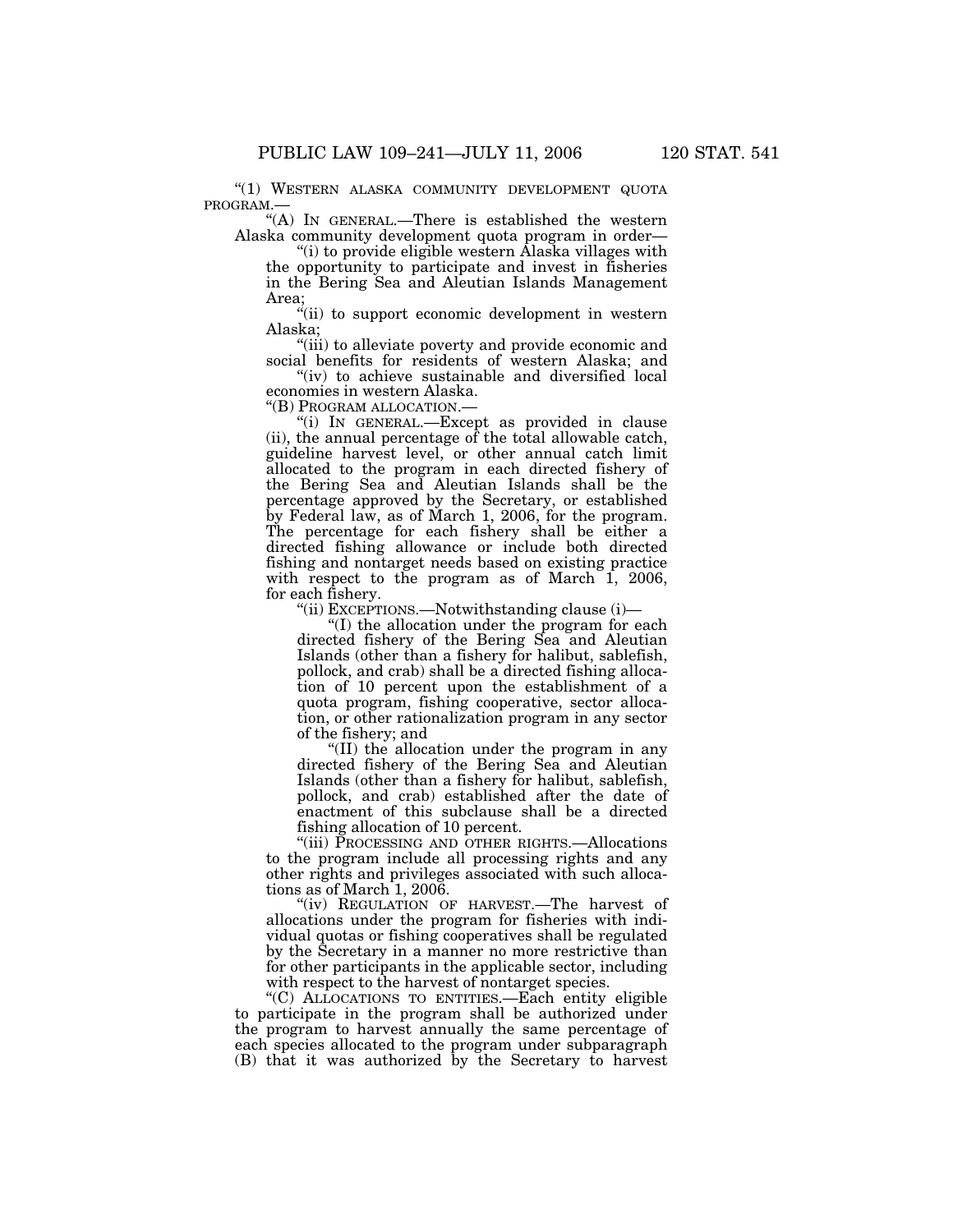of such species annually as of March 1, 2006, except to the extent that its allocation is adjusted under subparagraph (H). Such allocation shall include all processing rights and any other rights and privileges associated with such allocations as of March 1, 2006.

''(D) ELIGIBLE VILLAGES.—The following villages shall be eligible to participate in the program through the following entities:

''(i) The villages of Akutan, Atka, False Pass, Nelson Lagoon, Nikolski, and Saint George through the Aleutian Pribilof Island Community Development Association.

"(ii) The villages of Aleknagik, Clark's Point, Dillingham, Egegik, Ekuk, Ekwok, King Salmon/ Savonoski, Levelock, Manokotak, Naknek, Pilot Point, Port Heiden, Portage Creek, South Naknek, Togiak, Twin Hills, and Ugashik through the Bristol Bay Economic Development Corporation.

"(iii) The village of Saint Paul through the Central Bering Sea Fishermen's Association.

"(iv) The villages of Chefornak, Chevak, Eek, Goodnews Bay, Hooper Bay, Kipnuk, Kongiganak, Kwigillingok, Mekoryuk, Napakiak, Napaskiak, Newtok, Nightmute, Oscarville, Platinum, Quinhagak, Scammon Bay, Toksook Bay, Tuntutuliak, and Tununak through the Coastal Villages Region Fund.

"(v) The villages of Brevig Mission, Diomede, Elim, Gambell, Golovin, Koyuk, Nome, Saint Michael, Savoonga, Shaktoolik, Stebbins, Teller, Unalakleet, Wales, and White Mountain through the Norton Sound Economic Development Corporation.

''(vi) The villages of Alakanuk, Emmonak, Grayling, Kotlik, Mountain Village, and Nunam Iqua through the Yukon Delta Fisheries Development Association.

"(E) ELIGIBILITY REQUIREMENTS FOR PARTICIPATING ENTITIES.—To be eligible to participate in the program, an entity referred to in subparagraph (D) shall meet the following requirements:

''(i) BOARD OF DIRECTORS.—The entity shall be governed by a board of directors. At least 75 percent of the members of the board shall be resident fishermen from the entity's member villages. The board shall include at least one director selected by each such member village.

''(ii) PANEL REPRESENTATIVE.—The entity shall elect a representative to serve on the panel established by subparagraph (G).

''(iii) OTHER INVESTMENTS.—The entity may make up to 20 percent of its annual investments in any combination of the following:

''(I) For projects that are not fishery-related and that are located in its region.

''(II) On a pooled or joint investment basis with one or more other entities participating in the program for projects that are not fishery-

Establishment.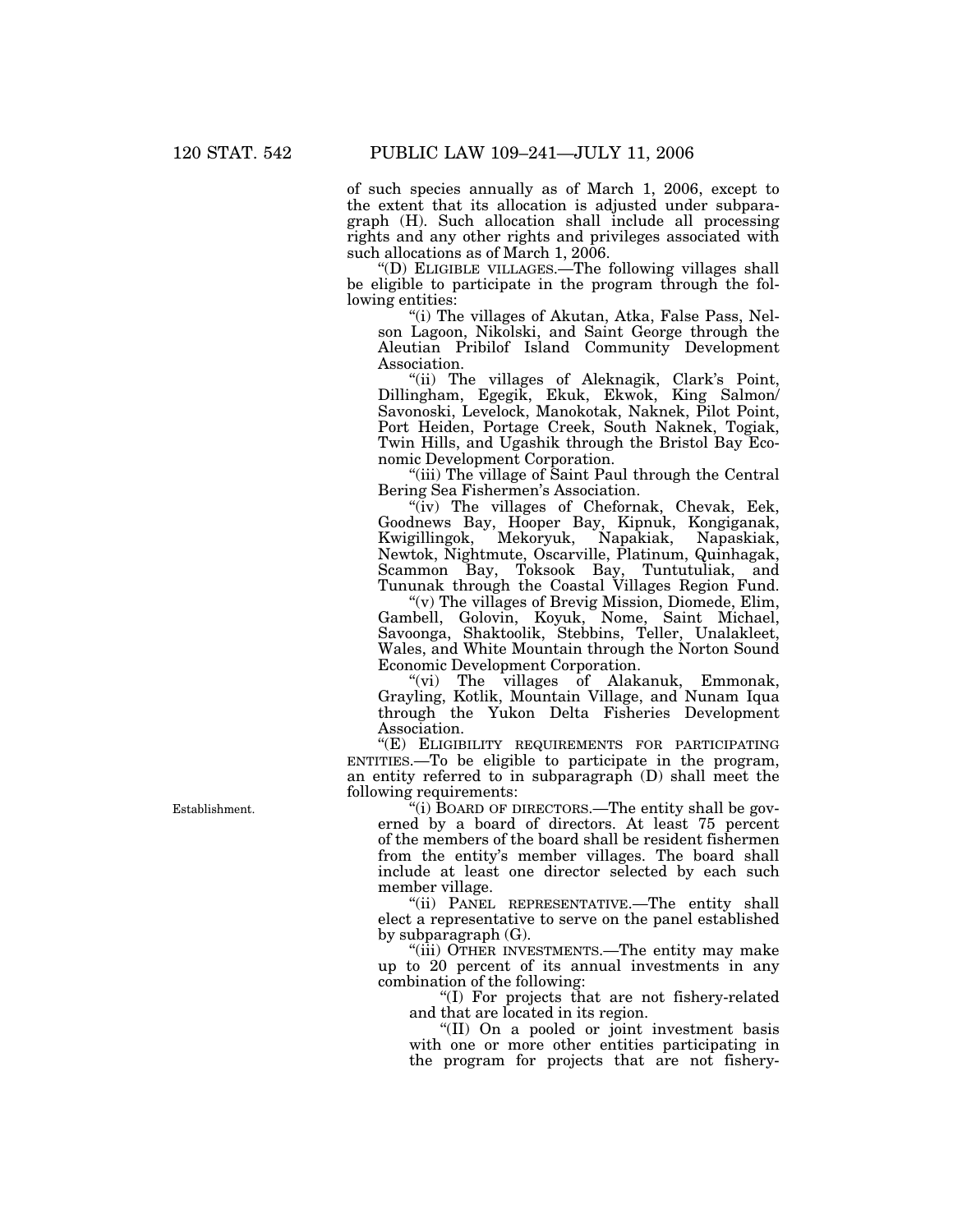related and that are located in one or more of their regions.

"(III) For matching Federal or State grants for projects or programs in its member villages without regard to any limitation on the Federal or State share, or restriction on the source of any non-Federal or non-State matching funds, of any grant program under any other provision of law.

"(iv) FISHERY-RELATED INVESTMENTS.—The entity shall make the remainder percent of its annual investments in fisheries-related projects or for other purposes consistent with the practices of the entity prior to March 1, 2006.

"(v) ANNUAL STATEMENT OF COMPLIANCE.—Each year the entity, following approval by its board of directors and signed by its chief executive officer, shall submit a written statement to the Secretary and the State of Alaska that summarizes the purposes for which it made investments under clauses (iii) and (iv) during the preceding year.

"(vi) OTHER PANEL REQUIREMENTS.—The entity shall comply with any other requirements established by the panel under subparagraph (G).

''(F) ENTITY STATUS, LIMITATIONS, AND REGULATION.— The entity—

''(i) shall be subject to any excessive share ownership, harvesting, or processing limitations in the fisheries of the Bering Sea and Aleutian Islands Management Area only to the extent of the entity's proportional ownership, excluding any program allocations, and notwithstanding any other provision of law;

"(ii) shall comply with State of Alaska law requiring annual reports to the entity's member villages summarizing financial operations for the previous calendar year, including general and administrative costs and compensation levels of the top 5 highest paid personnel;

(iii) shall comply with State of Alaska laws to prevent fraud that are administered by the Alaska Division of Banking and Securities, except that the entity and the State shall keep confidential from public disclosure any information if the disclosure would be harmful to the entity or its investments; and

"(iv) is exempt from compliance with any State law requiring approval of financial transactions, community development plans, or amendments thereto, except as required by subparagraph (H).

''(G) ADMINISTRATIVE PANEL.—

''(i) ESTABLISHMENT.—There is established a community development quota program panel.

''(ii) MEMBERSHIP.—The panel shall consist of 6 members. Each entity participating in the program shall select one member of the panel.

''(iii) FUNCTIONS.—The panel shall—

''(I) administer those aspects of the program not otherwise addressed in this paragraph, either through private contractual arrangement or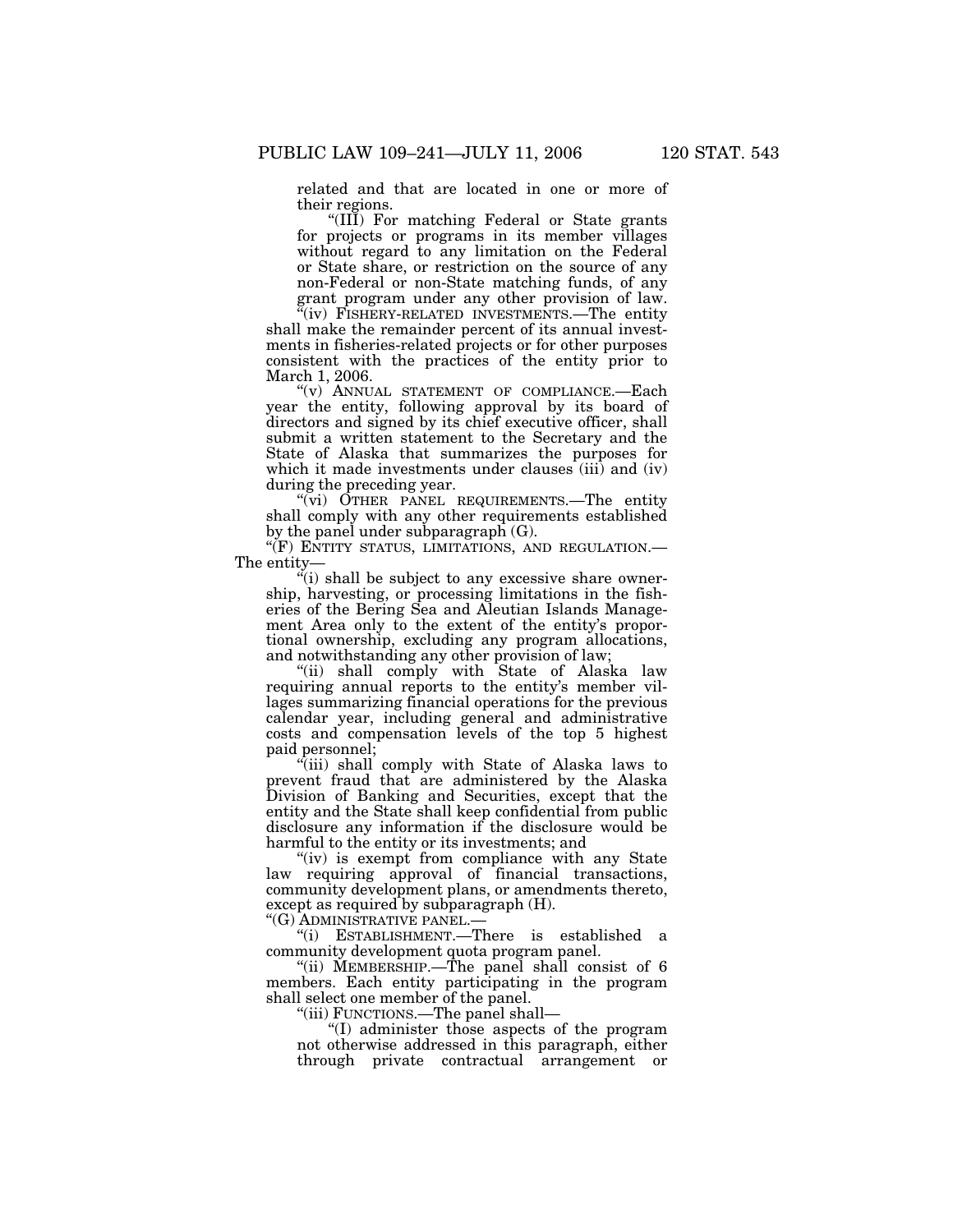through recommendations to the North Pacific Council, the Secretary, or the State of Alaska, as the case may be; and

''(II) coordinate and facilitate activities of the entities under the program.

"(iv) UNANIMITY REQUIRED.—The panel may act only by unanimous vote of all 6 members of the panel and may not act if there is a vacancy in the membership of the panel.

"(H) DECENNIAL REVIEW AND ADJUSTMENT OF ENTITY<br>ALLOCATIONS.—

"(i) IN GENERAL.—During calendar year 2012 and every 10 years thereafter, the State of Alaska shall evaluate the performance of each entity participating in the program based on the criteria described in clause (ii).

''(ii) CRITERIA.—The panel shall establish a system to be applied under this subparagraph that allows each entity participating in the program to assign relative values to the following criteria to reflect the particular needs of its villages:

''(I) Changes during the preceding 10-year period in population, poverty level, and economic development in the entity's member villages.

"(II) The overall financial performance of the entity, including fishery and nonfishery investments by the entity.

''(III) Employment, scholarships, and training supported by the entity.

''(IV) Achieving of the goals of the entity's community development plan.

''(iii) ADJUSTMENT OF ALLOCATIONS.—After the evaluation required by clause (i), the State of Alaska shall make a determination, on the record and after an opportunity for a hearing, with respect to the performance of each entity participating in the program for the criteria described in clause (ii). If the State determines that the entity has maintained or improved its overall performance with respect to the criteria, the allocation to such entity under the program shall be extended by the State for the next 10-year period. If the State determines that the entity has not maintained or improved its overall performance with respect to the criteria—

''(I) at least 90 percent of the entity's allocation for each species under subparagraph (C) shall be extended by the State for the next 10-year period; and

''(II) the State may determine, or the Secretary may determine (if State law prevents the State from making the determination), and implement an appropriate reduction of up to 10 percent of the entity's allocation for each species under subparagraph (C) for all or part of such 10-year period.

 $f(iv)$  REALLOCATION OF REDUCED AMOUNT.—If the State or the Secretary reduces an entity's allocation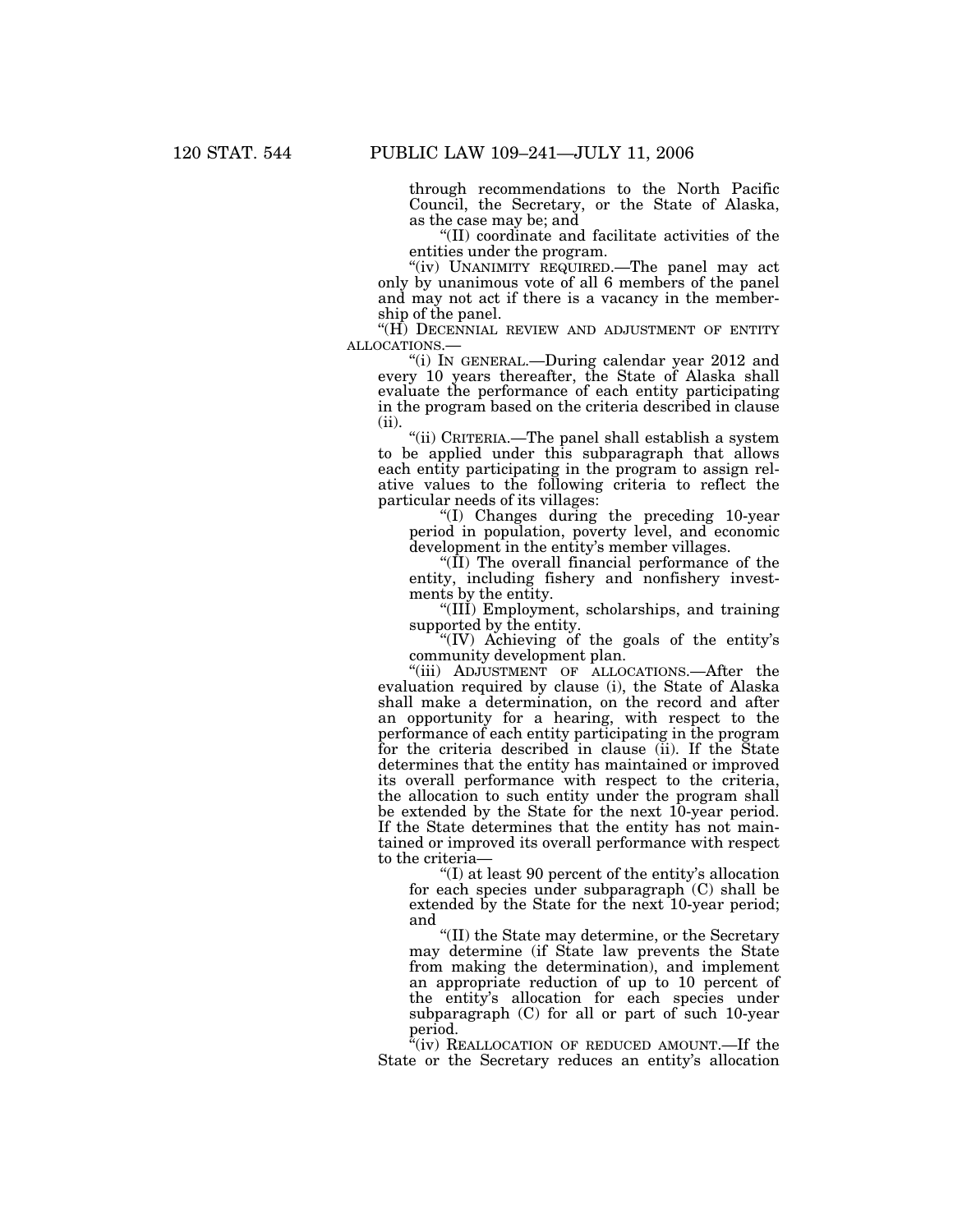under clause (iii), the reduction shall be reallocated among other entities participating in the program whose allocations are not reduced during the same period in proportion to each such entity's allocation of the applicable species under subparagraph (C).

''(I) SECRETARIAL APPROVAL NOT REQUIRED.—Notwithstanding any other provision of law or regulation thereunder, the approval by the Secretary of a community development plan, or an amendment thereof, under the program is not required.

"(J) COMMUNITY DEVELOPMENT PLAN DEFINED.—In this paragraph, the term 'community development plan' means a plan, prepared by an entity referred to in subparagraph (D), for the program that describes how the entity intends—

" $(i)$  to harvest its share of fishery resources allocated to the program, or

"(ii) to use its share of fishery resources allocated to the program, and any revenue derived from such use, to assist its member villages with projects to advance economic development,

but does not include a plan that allocates fishery resources to the program.''.

> 16 USC 1855 note.

(b) NO INTERRUPTION OF EXISTING ALLOCATIONS.—The amendment made by subsection (a) shall not be construed or implemented in a way that causes any interruption in the allocations of fishery resources to the western Alaska community development quota program or in the opportunity of an entity participating in that program to harvest its share of such allocations.

(c) LOAN SUBSIDIES.—The last proviso under the heading ''NATIONAL OCEANIC AND ATMOSPHERIC ADMINISTRATION—OPER-ATIONS, RESEARCH, AND FACILITIES'' in the Science, State, Justice, Commerce, and Related Agencies Appropriations Act, 2006 (Public Law 109–108; 119 Stat. 2311–2312) is amended—

(1) by striking ''for the cost of loans'' and inserting ''to subsidize gross obligations for the principal amount of direct loans, not to exceed a total of \$200,000,000,''; and

(2) by striking ''use'' and inserting ''the purchase of all or part of ownership interests in fishing or processing vessels, shoreside fish processing facilities, permits, quota, and cooperative rights''.

#### **SEC. 417. QUOTA SHARE ALLOCATION.**

(a) IN GENERAL.— The Secretary of Commerce shall modify the Voluntary Three-Pie Cooperative Program for crab fisheries of the Bering Sea and Aleutian Islands being implemented under section 313(j) of the Magnuson-Stevens Fishery Conservation and Management Act (16 U.S.C. 1862(j)) to require that Blue Dutch, LLC, receives processor quota shares units equal to 0.75 percent of the total number of processor quota share units for each of the following fisheries: the Bristol Bay red king crab fishery and the Bering Sea C. opilio crab fishery.

(b) APPLICABILITY.—The modification made under subsection (a) shall apply with respect to each fishery referred to in subsection (a) whenever the total allowable catch for that fishery is more than 2 percent higher than the most recent total allowable catch in effect for that fishery prior to September 15, 2005.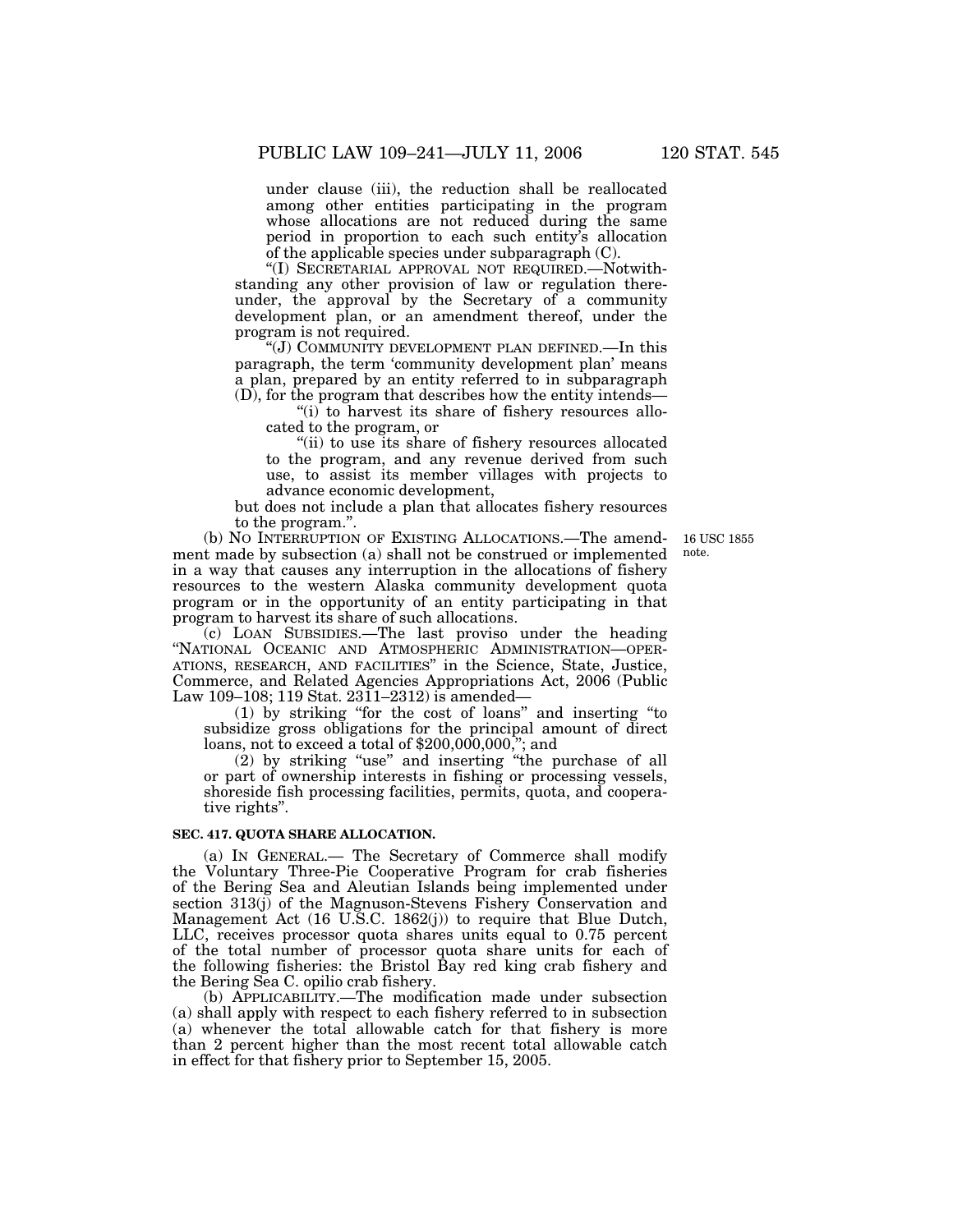(c) SAVINGS PROVISION.—Nothing in this section affects the authority of the North Pacific Fishery Management Council to submit, and the Secretary of Commerce to implement, changes to or repeal of conservation and management measures under section  $31\overline{3}$ (j)(3)) of the Magnuson-Stevens Fishery Conservation and Management Act (16 U.S.C. 1862(j)(3)).

(d) REGULATIONS.—Not later than 60 days after the date of enactment of this Act, the Secretary of Commerce shall issue regulations to implement this section.

### **SEC. 418. MAINE FISH TENDER VESSELS.**

The prohibition under section 27 of the Merchant Marine Act, 1920 (46 App. U.S.C. 883) against transportation of fish or shellfish between places in the State of Maine by a vessel constructed in Canada shall not apply to a vessel of less than 5 net tons if—

(1) the vessel was engaged in the transportation of fish or shellfish between places in the State of Maine before January 1, 2005;

(2) before January 1, 2005, the owner of the vessel transported fish or shellfish pursuant to a valid wholesale seafood license issued under section 6851 of title 12 of the Maine Revised Statutes;

(3) the vessel is owned by a person that meets the citizenship requirements of section 2 of the Shipping Act, 1916 (46 U.S.C. App. 802); and

(4) not later than 180 days after the date of enactment of this Act, the owner of the vessel submits to the Secretary of the department in which the Coast Guard is operating an affidavit certifying that the vessel and owner meet the requirements of this section.

#### **SEC. 419. AUTOMATIC IDENTIFICATION SYSTEM.**

(a) PREVENTION OF HARMFUL INTERFERENCE.—Not later than 60 days after the date of enactment of this Act, the Secretary of the department in which the Coast Guard is operating, acting through the Commandant of the Coast Guard, may transfer \$1,000,000 to the National Telecommunications and Information Administration of the Department of Commerce for the purposes of awarding, not later than 120 days after such date of enactment, a competitive grant to design and develop a prototype device that integrates a Class B Automatic Identification System transponder (International Electrotechnical Commission standard 62287) with a wireless maritime data device approved by the Federal Communications Commission with channel throughput greater than 19.2 kilobits per second to enable such wireless maritime data device to provide wireless maritime data services, concurrent with the operation of the transponder, on frequency channels adjacent to the frequency channels on which the transponder operates, while minimizing or eliminating the harmful interference between the transponder and such wireless maritime data device. The design of the device developed under this subsection shall be available for public use.

(b) IMPLEMENTATION OF AIS.—It is the sense of the Senate, not later than 60 days after the date of enactment of this Act, that the Federal Communications Commission should resolve the disposition of its rulemaking on the Automatic Information System and licensee use of frequency bands 157.1875–157.4375 MHz and 161.7875–162.0375 MHz (RM–10821, WT Docket Number 04–344).

Deadlines. Grants.

Deadline.

Deadline.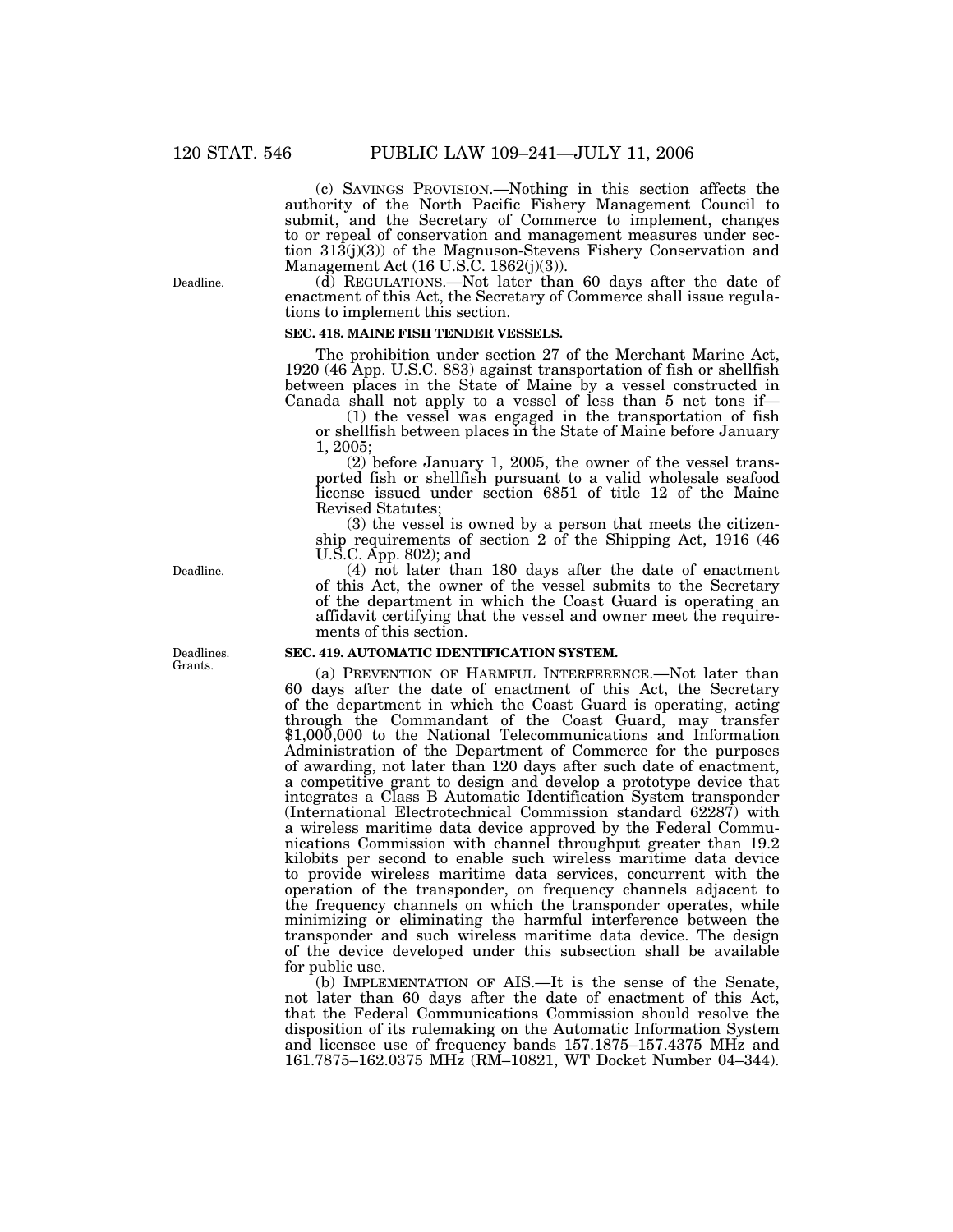The implementation of this section shall not delay the implementation of an Automatic Identification System as required by section 70114 of title 46, United States Code, and international convention.

### **SEC. 420. VOYAGE DATA RECORDER STUDY AND REPORT.**

(a) STUDY.—The Secretary of the department in which the Coast Guard is operating shall study—

(1) the carriage of a voyage data recorder by a passenger vessel described in section  $210\overline{1}(22)(D)$  of title 46, United States Code, carrying more than 399 passengers; and

(2) standards for voyage data recorders, methods for approval of models of voyage data recorders, and procedures for annual performance testing of voyage data recorders.

(b) CONSULTATION.—In conducting the study, the Secretary shall consult, at a minimum, with manufacturers of voyage data recorders and operators of potentially affected passenger vessels.

(c) REPORT.—Not later than one year after the date of enactment of this Act, the Secretary shall submit to the Committee on Commerce, Science, and Transportation of the Senate and the Committee on Transportation and Infrastructure of the House of Representatives a report on the study's findings, including a proposal for legislation if such a proposal is considered appropriate by the Secretary.

## **SEC. 421. DISTANT WATER TUNA FLEET.**

(a) MANNING REQUIREMENTS.—Notwithstanding section 8103(a) of title 46, United States Code, United States purse seine fishing vessels fishing exclusively for highly migratory species in the treaty area under a fishing license issued pursuant to the 1987 Treaty on Fisheries Between the Governments of Certain Pacific Islands States and the Government of the United States of America, or transiting to or from the treaty area exclusively for such purpose, may engage foreign citizens to meet the manning requirement (except for the master) in the 48-month period beginning on the date of enactment of this Act if, after timely notice of a vacancy to meet the manning requirement, no United States citizen personnel are readily available to fill such vacancy.

(b) LICENSING RESTRICTIONS.—

(1) IN GENERAL.—Subsection  $(a)(1)$  only applies to a foreign citizen that holds a valid license or certificate issued—

(A) in accordance with the standards established by the 1995 amendments to the Convention on Standards of Training, Certification and Watchkeeping for Seafarers, 1978 (STCW 95); and

(B) by an authority that the Secretary of the department in which the Coast Guard is operating recognizes as imposing competency and training standards equivalent to or exceeding those required for a United States license issued under chapter 71 of title 46, United States Code.

(2) TREATMENT OF EQUIVALENT LICENSE.—An equivalent license or certificate as recognized by the Secretary under paragraph (1) shall be considered as meeting the requirements of section 8304 of title 46, United States Code, but only while a person holding the license or certificate is in the service of a vessel to which this section applies.

(c) LIMITATION.—Subsection (a) applies only to vessels operating in and out of American Samoa.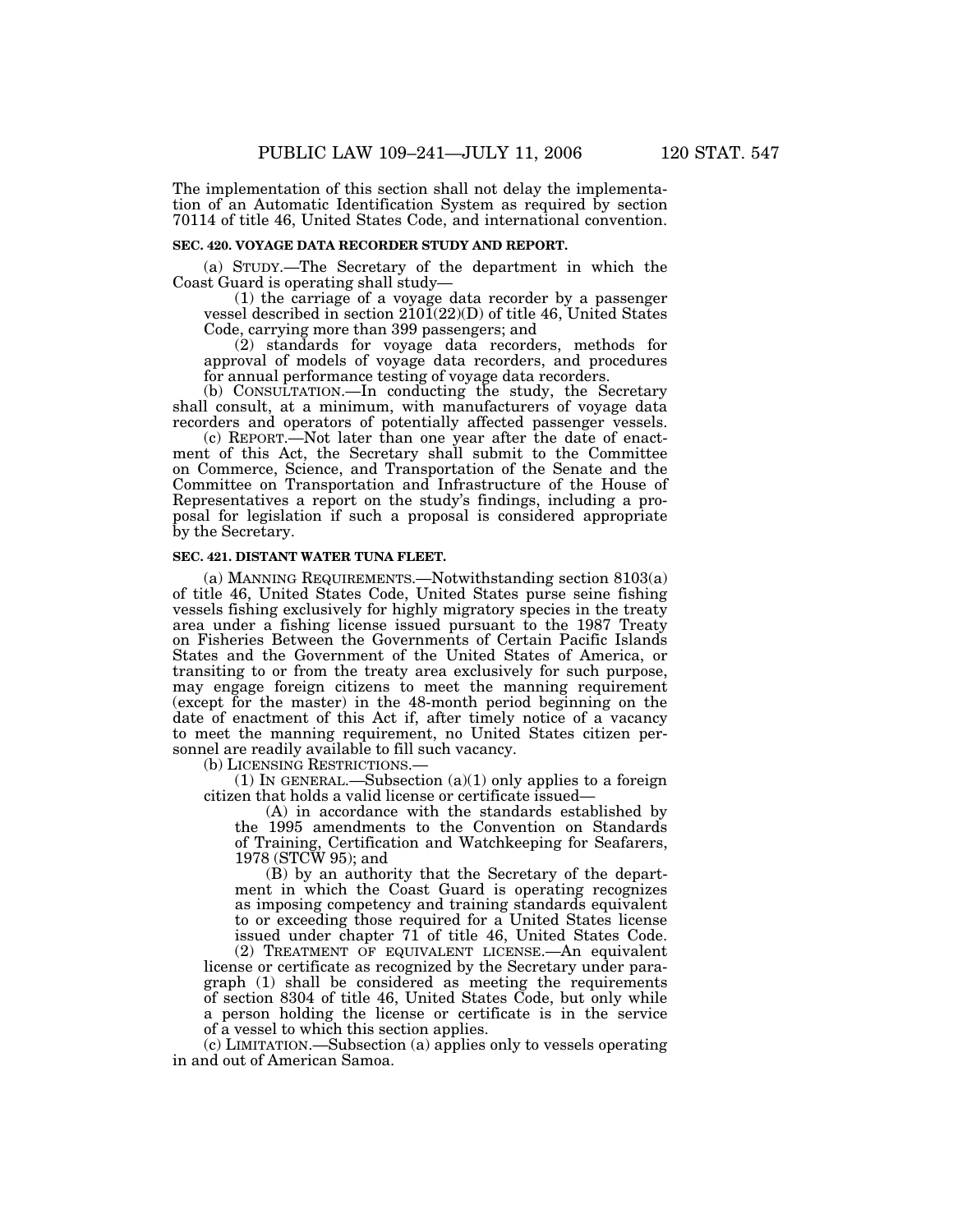(d) EXPIRATION.—This section expires 48 months after the date of enactment of this Act.

(e) REPORTS.—On March 1, 2007, and annually thereafter until the date of expiration of this section, the Coast Guard and the National Marine Fisheries Service shall submit a report to the Committee on Commerce, Science, and Transportation of the Senate and the Committees on Transportation and Infrastructure and Resources of the House of Representatives, providing the following information on the United States purse seine fleet referred to in subsection (a):

(1) The number and identity of vessels in the fleet using foreign citizens to meet manning requirements pursuant to this section and any marine casualties involving such vessel.

(2) The number of vessels in the fishery under United States flag as of January 1 of the year in which the report is submitted, the percentage ownership or control of such vessels by non-United States citizens, and the nationality of such ownership or control.

(3) Description of any transfers or sales of United States flag vessels in the previous calendar year, and the disposition of such vessel, including whether the vessel was scrapped or sold, and, if sold, the nationality of the new owner and location of any fishery to which the vessel will be transferred.

(4) Landings of tuna by vessels under flag in the 2 previous calendar years, including an assessment of landing trends, and a description of landing percentages and totals—

(A) delivered to American Samoa and any other port in a State or territory of the United States; and

(B) delivered to ports outside of a State or territory of the United States, including the identity of the port.

(5) An evaluation of capacity and trends in the purse seine fleet fishing in the area covered by the South Pacific Regional Fisheries Treaty, and any transfer of capacity from such fleet or area to other fisheries, including those governed under the Western and Central Pacific Fisheries Convention and the Inter-American Tropical Tuna Convention.

## **TITLE V—LIGHTHOUSES**

#### **SEC. 501. TRANSFER.**

(a) JURISDICTIONAL TRANSFERS.—Administrative jurisdiction over the National Forest System lands in the State of Alaska described in subsection (b) and improvements situated on such lands is transferred without consideration from the Secretary of Agriculture to the Secretary of the department in which the Coast Guard is operating.

(b) AREAS REFERRED TO.—The areas of lands referred to in subsection (a) are the following:

(1) GUARD ISLAND LIGHT STATION.—The area described in the Guard Island Lighthouse reserve dated January 4, 1901, comprising approximately 8.0 acres of National Forest uplands.

(2) ELDRED ROCK LIGHT STATION.—The area described in the December 30, 1975, listing of the Eldred Rock Light Station on the National Register of Historic Places, comprising approximately 2.4 acres.

Alaska.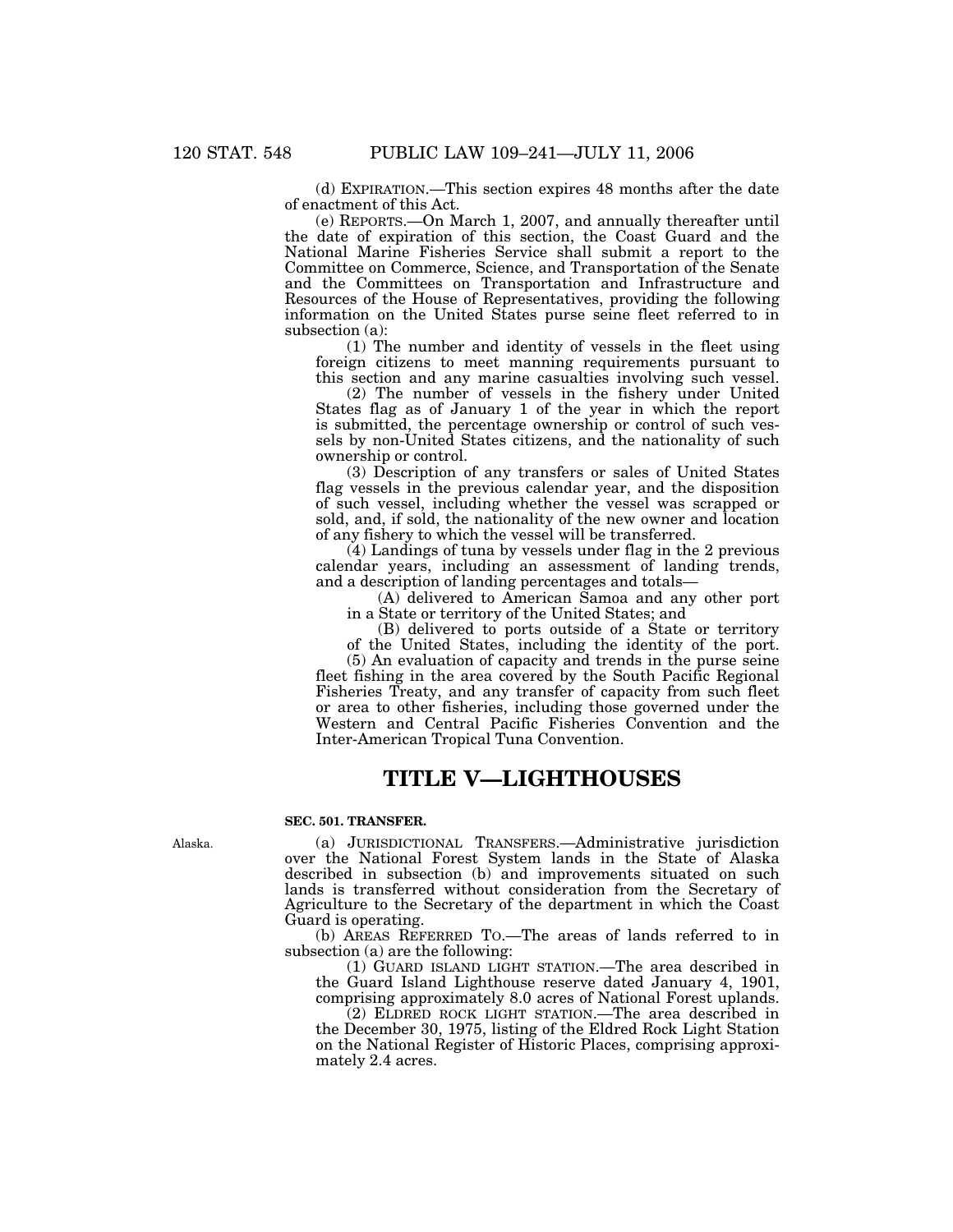(3) MARY ISLAND LIGHT STATION.—The area described as the remaining National Forest System uplands in the Mary Island Lighthouse Reserve dated January 4, 1901, as amended by Public Land Order 6964, dated April 5, 1993, comprising approximately 1.07 acres.

(4) CAPE HINCHINBROOK LIGHT STATION.—The area described in the survey dated November 1, 1957, prepared for the Coast Guard for the Cape Hinchinbrook Light Station comprising approximately 57.4 acres.

(c) MAPS.—The Commandant of the Coast Guard, in consultation with the Secretary of Agriculture, shall prepare and maintain maps of the lands transferred by subsection (a), and such maps shall be on file and available for public inspection in the Coast Guard District 17 office in Juneau, Alaska.

(d) EFFECT OF TRANSFER.—The lands transferred to the Secretary of the department in which the Coast Guard is operating by subsection (a)—

(1) shall be administered by the Commandant of the Coast Guard;

(2) shall be considered to be transferred from, and no longer part of, the National Forest System; and

(3) shall be considered not suitable for return to the public domain for disposition under the general public land laws. (e) TRANSFER OF LAND.—

(1) REQUIREMENT.—Subject to paragraph (2), the Administrator of General Services, upon request by the Secretary of Agriculture, shall transfer without consideration to the Secretary of Agriculture any land identified in subsection (b), together with the improvements thereon, for administration under the laws pertaining to the National Forest System if—

(A) the Secretary of the Interior cannot identify and Deadline. select an eligible entity for such land and improvements in accordance with section 308(b)(2) of the National Historic Preservation Act (16 U.S.C. 470w–7(b)(2)) not later than 3 years after the date the Secretary of the department in which the Coast Guard is operating determines that the land is excess property, as that term is defined in section 102(3) of title 40, United States Code; or

(B) the land reverts to the United States pursuant to section 308(c)(3) of the National Historic Preservation Act  $(16 \text{ U.S.C. } 470 \text{w} - 7 \text{(c)} \text{(3)})$ .

(2) RESERVATIONS FOR AIDS TO NAVIGATION.—Any action taken under this subsection by the Administrator of General Services shall be subject to any rights that may be reserved by the Commandant of the Coast Guard for the operation and maintenance of Federal aids to navigation.

(f) NOTIFICATION; DISPOSAL OF LANDS BY THE ADMINISTRATOR.— The Administrator of General Services shall promptly notify the Secretary of Agriculture upon the occurrence of any of the events described in subparagraphs (A) and (B) of subsection (e)(1). If the Secretary of Agriculture does not request a transfer as provided for in subsection (e) not later than 90 days after the date of receiving such notification from the Administrator, the Administrator may dispose of the property in accordance with section 309 of the National Historic Preservation Act (16 U.S.C. 470w–8) or other applicable surplus real property disposal authority.

Deadline.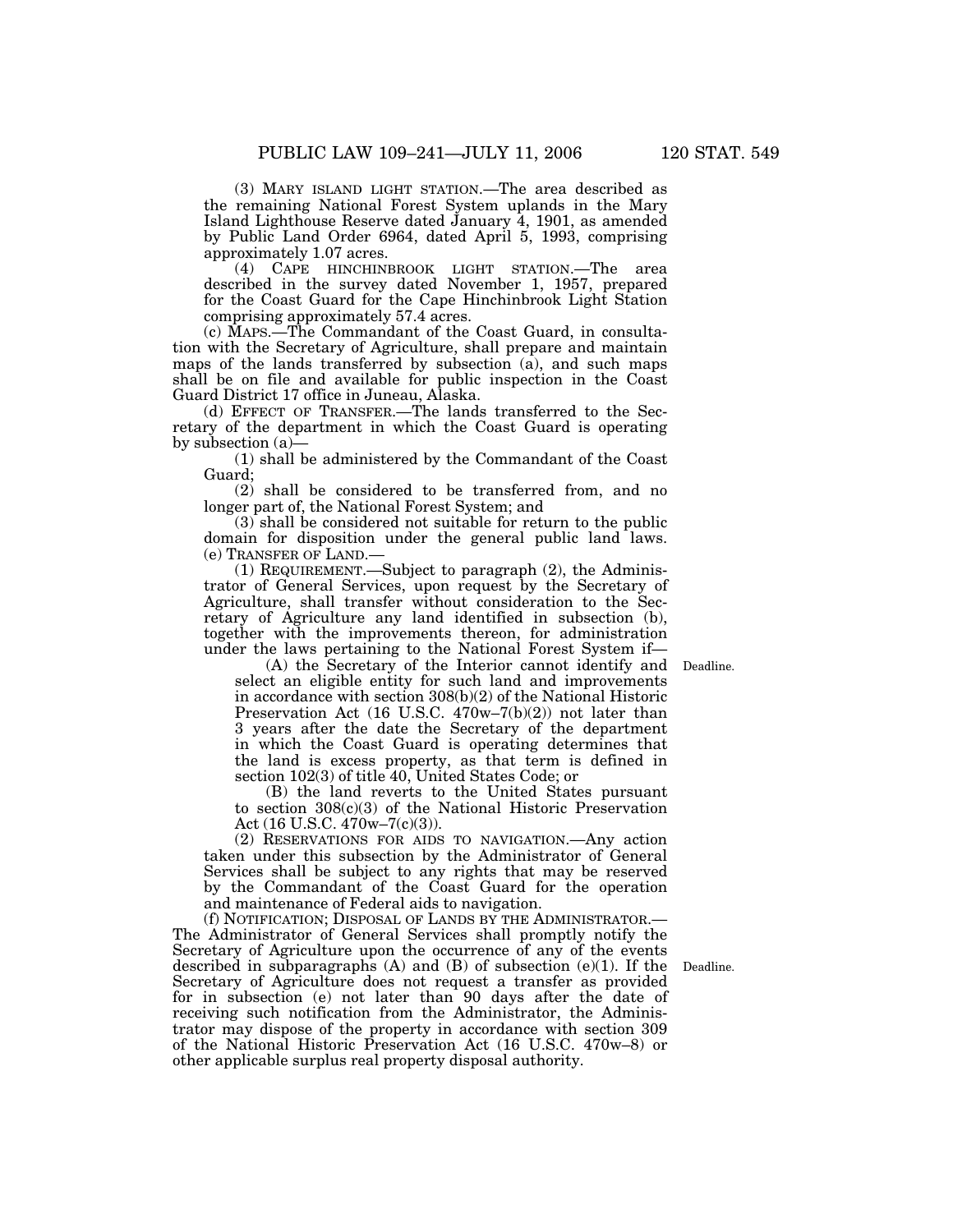(g) PRIORITY.—In selecting an eligible entity to which to convey under section 308(b) of the National Historic Preservation Act (16 U.S.C. 470w–7(b)) land referred to in subsection (b), the Secretary of the Interior shall give priority to an eligible entity (as defined in section  $308(e)$  of that  $\tilde{A}ct$  that is the local government of the community in which the land is located.

## **SEC. 502. MISTY FIORDS NATIONAL MONUMENT AND WILDERNESS.**

(a) REQUIREMENT TO TRANSFER.—Notwithstanding section 308(b) of the National Historic Preservation Act (16 U.S.C. 470w– 7(b)), if the Secretary of the department in which the Coast Guard is operating determines that the Tree Point Light Station is no longer needed for the purposes of the Coast Guard, the Secretary shall transfer without consideration to the Secretary of Agriculture all administrative jurisdiction over the Tree Point Light Station.

(b) EFFECTUATION OF TRANSFER.—The transfer pursuant to this section shall be effectuated by a letter from the Secretary of the department in which the Coast Guard is operating to the Secretary of Agriculture and, except as provided in subsection (g), without any further requirements for administrative or environmental analyses or examination. The transfer shall not be considered a conveyance to an eligible entity pursuant to section 308(b) of the National Historic Preservation Act (16 U.S.C. 470w–7(b)).

(c) RESERVATION FOR AIDS TO NAVIGATION.—As part of the transfer pursuant to this section, the Commandant of the Coast Guard may reserve rights to operate and maintain Federal aids to navigation at the site of the light station.

(d) EASEMENTS AND SPECIAL USE AUTHORIZATIONS.—Notwithstanding any other provision of law, including the Wilderness Act (16 U.S.C. 1131 et seq.) and section 703 of the Alaska National Interests Lands Conservation Act (16 U.S.C. 1132 note; 94 Stat. 2418), with respect to the light station transferred pursuant to this section, the Secretary of Agriculture—

(1) may identify an entity to be granted an easement or other special use authorization and, in identifying the entity, may consult with the Secretary of the Interior concerning the application of policies for eligible entities developed pursuant to subsection 308(b)(1) of the National Historic Preservation Act (16 U.S.C. 470w–7(b)(1)); and

(2) may grant an easement or other special use authorization to the entity, for no consideration, to approximately 31 acres as described in the map entitled ''Tree Point Light Station'', dated September 24, 2004, on terms and conditions that provide for—

(A) maintenance and preservation of the structures and improvements;

(B) the protection of wilderness and national monument resources;

(C) public safety; and

(D) such other terms and conditions considered appropriate by the Secretary of Agriculture.

(e) ACTIONS FOLLOWING TERMINATION OR REVOCATION.—The Secretary of Agriculture may take such actions as are authorized under section 110(b) of the National Historic Preservation Act (16 U.S.C. 470h–2(b)) with respect to Tree Point Light Station if—

(1) no entity is identified under subsection (d) within 3 years after the date on which administrative jurisdiction is

Deadline.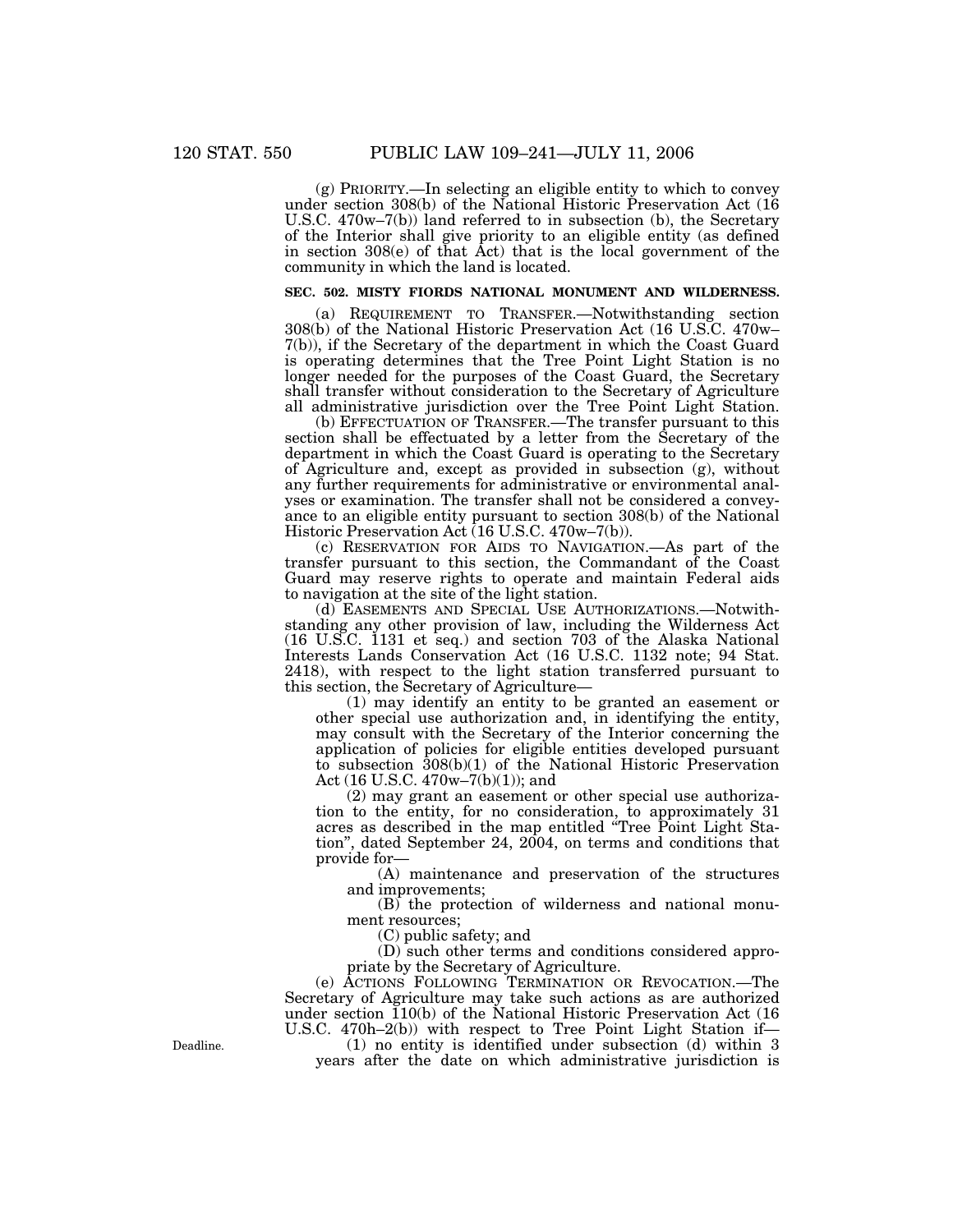transferred to the Secretary of Agriculture pursuant to this section; or

(2) any easement or other special use authorization granted under subsection (d) is terminated or revoked.

(f) REVOCATION OF WITHDRAWALS AND RESERVATIONS.—Effective on the date of transfer of administrative jurisdiction pursuant to this section, the following public land withdrawals or reservations for light station and lighthouse purposes on lands in Alaska are revoked as to the lands transferred:

(1) The unnumbered Executive Order dated January 4, 1901, as it affects the Tree Point Light Station site only.

 $(2)$  Executive Order No. 4410 dated April 1, 1926, as it affects the Tree Point Light Station site only.

(g) REMEDIATION RESPONSIBILITIES NOT AFFECTED.—Nothing in this section shall affect any responsibilities of the Commandant of the Coast Guard for the remediation of hazardous substances and petroleum contamination at the Tree Point Light Station consistent with existing law and regulations. The Commandant and the Secretary shall execute an agreement to provide for the remediation of the land and structures at the Tree Point Light Station.

#### **SEC. 503. MISCELLANEOUS LIGHT STATIONS.**

(a) CAPE ST. ELIAS LIGHT STATION.—For purposes of section 416(a)(2) of the Coast Guard Authorization Act of 1998 (112 Stat. 3435), the Cape St. Elias Light Station shall comprise approximately 10 acres in fee, along with additional access easements issued without consideration by the Secretary of Agriculture, as generally described in the map entitled ''Cape St. Elias Light Station'', dated September 14, 2004. The Secretary of the department in which the Coast Guard is operating shall keep such map on file and available for public inspection.

(b) POINT WILSON LIGHTHOUSE.—Section  $325(c)(3)$  of the Coast Guard Authorization Act of 1993 (107 Stat. 2432) is amended—

 $(1)$  by striking "and" at the end of subparagraph  $(B)$ ;

(2) by redesignating subparagraph  $(C)$  as subparagraph (D); and

(3) by inserting after subparagraph (B) the following:

''(C) all housing units and related structures associated with the lighthouse; and''.

#### **SEC. 504. INCLUSION OF LIGHTHOUSE IN ST. MARKS NATIONAL WILD-**16 USC 668dd **LIFE REFUGE, FLORIDA.**

note.

(a) REVOCATION OF EXECUTIVE ORDER DATED NOVEMBER 12, 1838.—Any reservation of public land described in subsection (b) for lighthouse purposes by the Executive Order dated November 12, 1838, as amended by Public Land Order 5655, dated January 9, 1979, is revoked.

(b) DESCRIPTION OF LAND.—The public land referred to in subsection (a) consists of approximately 8.0 acres within the external boundaries of St. Marks National Wildlife Refuge in Wakulla County, Florida, that is east of the Tallahassee Meridian, Florida, in Township 5 South, Range 1 East, Section 1 (fractional) and containing all that remaining portion of the unsurveyed fractional section, more particularly described as follows: A parcel of land, including submerged areas, beginning at a point which marks the center of the light structure, thence due North (magnetic) a distance of 350 feet to the point of beginning a strip of land 500 feet in width, the axial centerline of which runs from the point of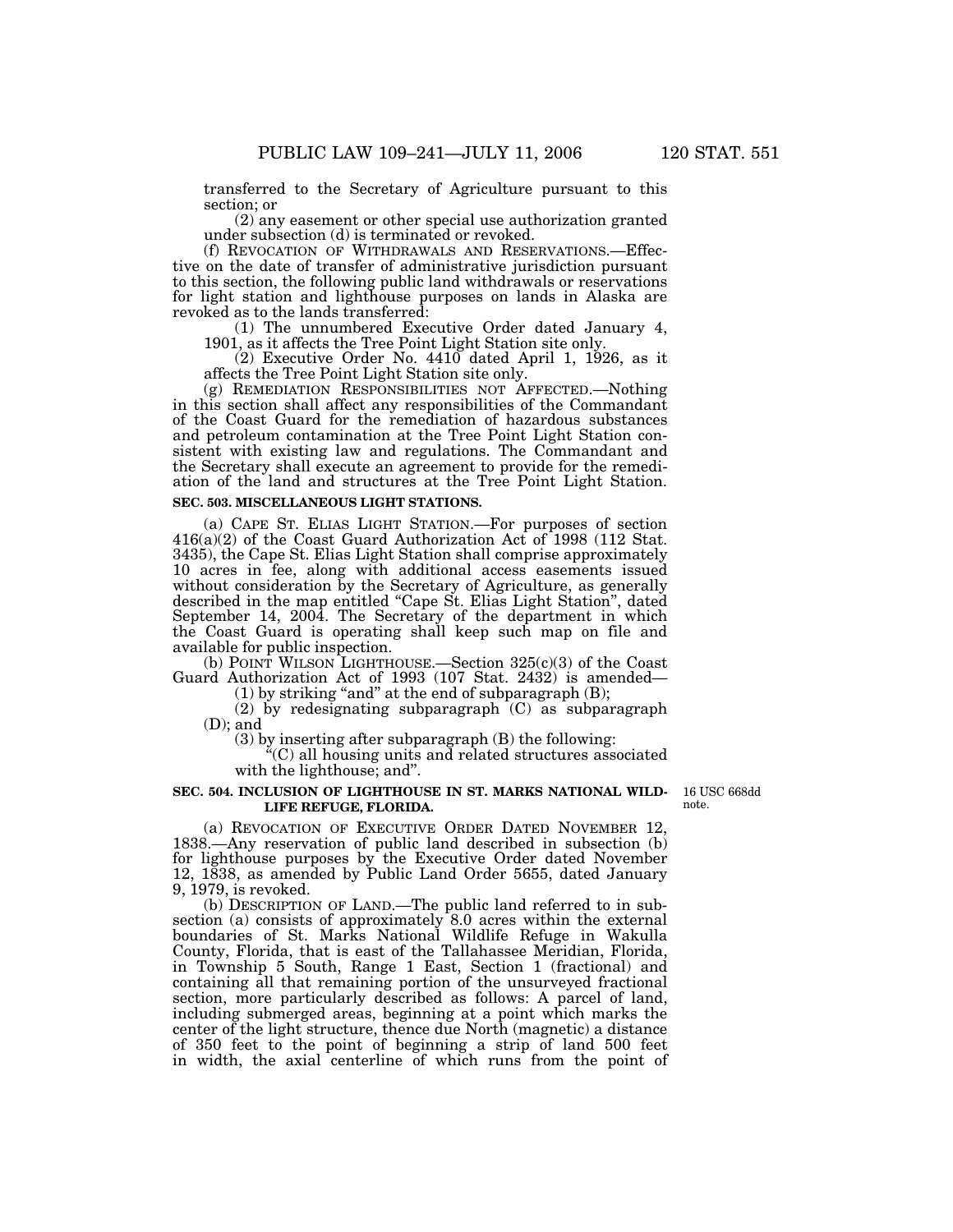beginning due South (magnetic) a distance of 700 feet, more or less, to the shoreline of Apalachee Bay, comprising 8.0 acres, more or less, as shown on the plat dated January 2, 1902, by Office of L. H. Engineers, 7th and 8th District, Mobile, Alabama.

 $(1)$  IN GENERAL.—Subject to subsection  $(f)$  and paragraph (2), administrative jurisdiction over the public land described in subsection (b), and over all improvements located thereon, is transferred without reimbursement from the department in which the Coast Guard is operating to the Secretary of the Interior.

(2) RESPONSE AND RESTORATION.—The transfer under paragraph (1) may not be made to the Secretary of the Interior until the Coast Guard has completed any response and restoration action necessary under subsection  $(d)(1)$ .<br>(d) RESPONSIBILITY FOR ENVIRONMENTAL RESPONSE ACTIONS.—

The Coast Guard shall have sole responsibility in the Federal Government to fund and conduct any response or restoration action required under any applicable Federal or State law or implementing regulation to address—

(1) a release or threatened release on or originating from public land described in subsection (b) of any hazardous substance, pollutant, contaminant, petroleum, or petroleum product or derivative that is located on such land on the date of enactment of this Act; or

(2) any other release or threatened release on or originating from public land described in subsection (b) of any hazardous substance, pollutant, contaminant, petroleum, or petroleum product or derivative, that results from any Coast Guard activity occurring after the date of enactment of this Act.

(e) INCLUSION IN REFUGE.—

(1) INCLUSION.—The public land described in subsection (b) shall be part of St. Marks National Wildlife Refuge.

(2) ADMINISTRATION.—Subject to this subsection, the Secretary of the Interior shall administer the public land described in subsection (b)—

(A) through the Director of the United States Fish and Wildlife Service; and

(B) in accordance with the National Wildlife Refuge System Administration Act of 1966 (16 U.S.C. 668dd et seq.) and such other laws as apply to Federal real property under the sole jurisdiction of the United States Fish and Wildlife Service.

(f) MAINTENANCE OF NAVIGATION FUNCTIONS.—The transfer by subsection (c), and the administration of the public land described in subsection (b), shall be subject to such conditions and restrictions as the Secretary of the department in which the Coast Guard is operating considers necessary to ensure that—

(1) the Federal aids to navigation located at St. Marks National Wildlife Refuge continue to be operated and maintained by the Coast Guard for as long as they are needed for navigational purposes;

(2) the Coast Guard may remove, replace, or install any Federal aid to navigation at the St. Marks National Wildlife Refuge as may be necessary for navigational purposes;

(3) the United States Fish and Wildlife Service will not interfere or allow interference in any manner with any Federal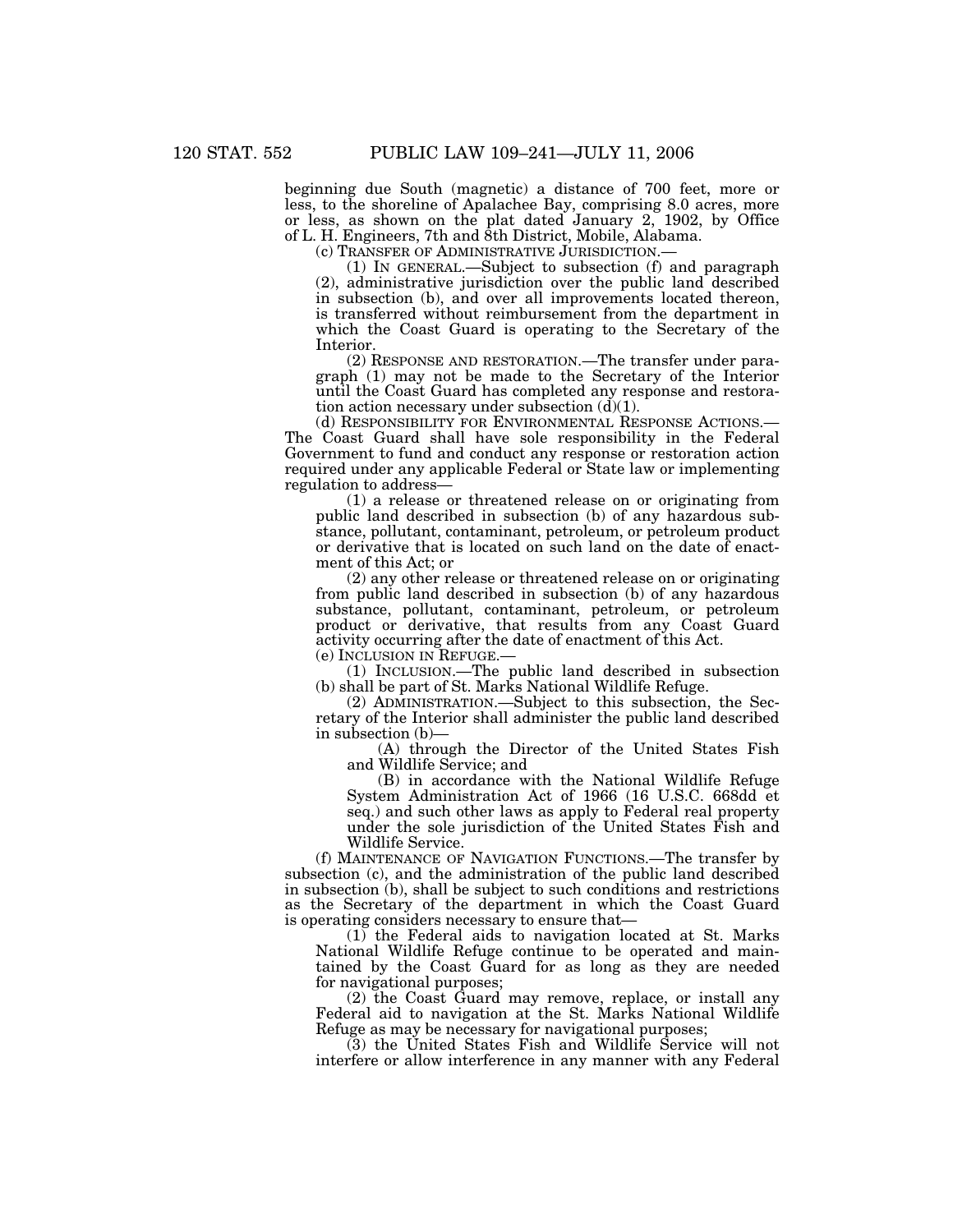aid to navigation, and will not hinder activities required for the operation and maintenance of any Federal aid to navigation, without express written approval by the Secretary of the department in which the Coast Guard is operating; and

(4) the Coast Guard may enter, at any time, the St. Marks National Wildlife Refuge, without notice, for purposes of operating, maintaining, and inspecting any Federal aid to navigation and ensuring compliance with this subsection, to the extent that it is not possible to provide advance notice.

## **TITLE VI—DELAWARE RIVER PROTEC-TION AND MISCELLANEOUS OIL PRO-VISIONS**

#### **SEC. 601. SHORT TITLE.**

This title may be cited as the ''Delaware River Protection Act of 2006''.

## **SEC. 602. REQUIREMENT TO NOTIFY COAST GUARD OF RELEASE OF OBJECTS INTO THE NAVIGABLE WATERS OF THE UNITED STATES.**

The Ports and Waterways Safety Act (33 U.S.C. 1221 et seq.) is amended by adding at the end the following:

#### **''SEC. 15. REQUIREMENT TO NOTIFY COAST GUARD OF RELEASE OF OBJECTS INTO THE NAVIGABLE WATERS OF THE UNITED STATES.**

"(a) REQUIREMENT.—As soon as a person has knowledge of any release from a vessel or facility into the navigable waters of the United States of any object that creates an obstruction prohibited under section 10 of the Act of March 3, 1899, popularly known as the Rivers and Harbors Appropriations Act of 1899 (33 U.S.C. 403), such person shall notify the Secretary and the Secretary of the Army of such release.

''(b) RESTRICTION ON USE OF NOTIFICATION.—Any notification provided by an individual in accordance with subsection (a) may not be used against such individual in any criminal case, except a prosecution for perjury or for giving a false statement.''.

## **SEC. 603. LIMITS ON LIABILITY.**

(a) ADJUSTMENT OF LIABILITY LIMITS.—

(1) TANK VESSELS.—Section 1004(a)(1) of the Oil Pollution Act of 1990 (33 U.S.C.  $2704(a)(1)$ ) is amended by striking subparagraphs (A) and (B) and inserting the following:

''(A) with respect to a single-hull vessel, including a single-hull vessel fitted with double sides only or a double bottom only, \$3,000 per gross ton;

"(B) with respect to a vessel other than a vessel referred to in subparagraph (A), \$1,900 per gross ton; or  $C'(C)(i)$  with respect to a vessel greater than 3,000 gross

tons that is—

''(I) a vessel described in subparagraph (A), \$22,000,000; or

''(II) a vessel described in subparagraph (B), \$16,000,000; or

Delaware River Protection Act of 2006.

33 USC 2701 note.

33 USC 1232b.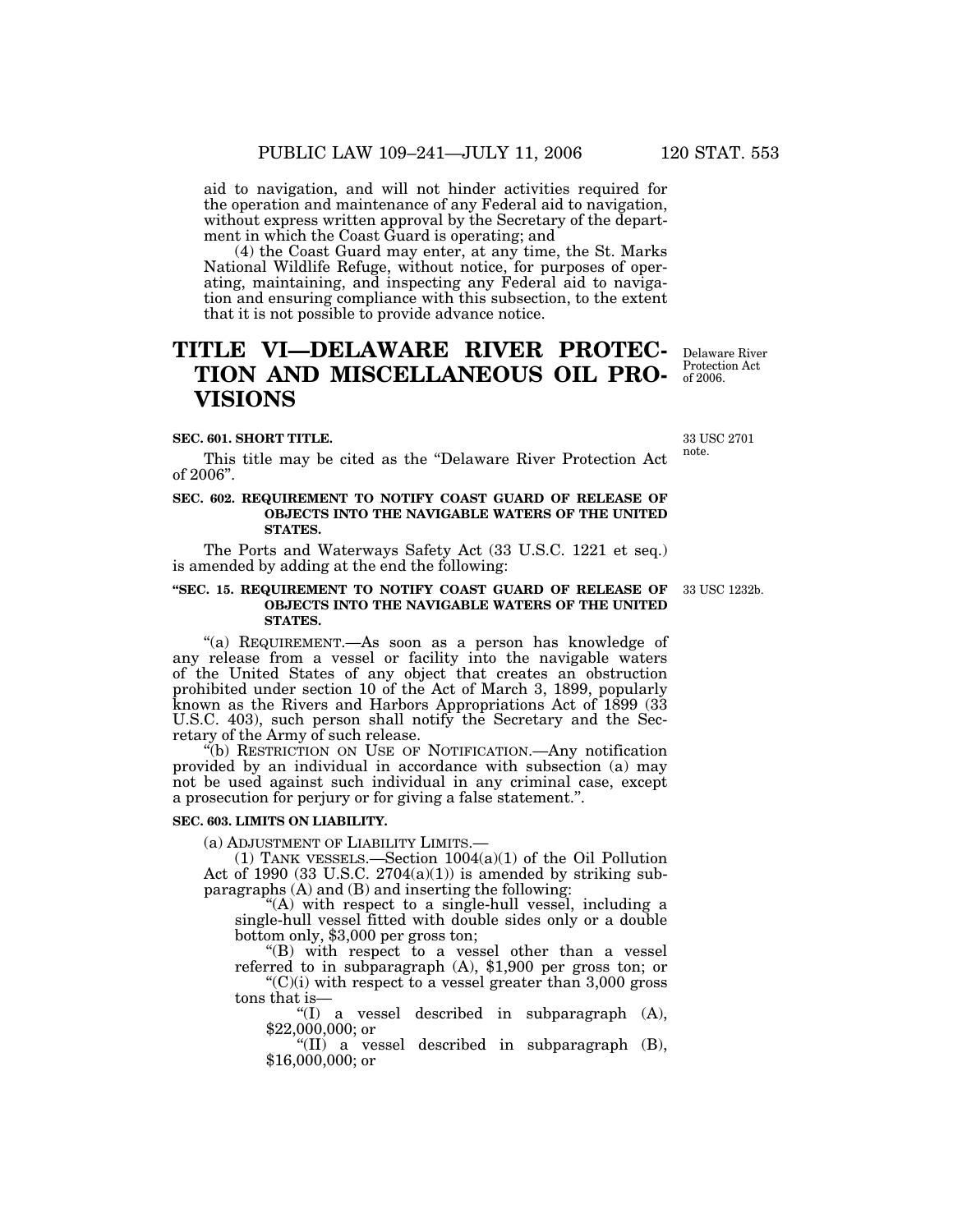''(ii) with respect to a vessel of 3,000 gross tons or less that is—

''(I) a vessel described in subparagraph (A), \$6,000,000; or

''(II) a vessel described in subparagraph (B), \$4,000,000;''.

(2) OTHER VESSELS.—Section  $1004(a)(2)$  of such Act (33) U.S.C.  $2794(a)(2)$  is amended—

(A) by striking ''\$600 per gross ton'' and inserting ''\$950 per gross ton''; and

(B) by striking ''\$500,000'' and inserting ''\$800,000,''.

(3) LIMITATION ON APPLICATION.—In the case of an incident occurring before the 90th day following the date of enactment of this Act, section 1004(a)(1) of the Oil Pollution Act of 1990  $(33 \text{ U.S.C. } 2704(a)(1))$  shall apply as in effect immediately before the effective date of this subsection.

(b) ADJUSTMENT TO REFLECT CONSUMER PRICE INDEX.—Section 1004(d)(4) of the Oil Pollution Act of 1990 (33 U.S.C. 2704(d)(4)) is amended to read as follows:

"(4) ADJUSTMENT TO REFLECT CONSUMER PRICE INDEX.-The President, by regulations issued not later than 3 years after the date of enactment of the Delaware River Protection Act of 2006 and not less than every 3 years thereafter, shall adjust the limits on liability specified in subsection (a) to reflect significant increases in the Consumer Price Index.''.

(c) REPORT.—

(1) INITIAL REPORT.—Not later than 45 days after the date of enactment of this Act, the Secretary of the department in which the Coast Guard is operating shall submit a report on liability limits described in paragraph (2) to the Committee on Commerce, Science, and Transportation of the Senate and the Committee on Transportation and Infrastructure of the House of Representatives.

(2) CONTENTS.—The report shall include, at a minimum, the following:

(A) An analysis of the extent to which oil discharges from vessels and nonvessel sources have or are likely to result in removal costs and damages (as defined in section 1001 of the Oil Pollution Act of 1990 (33 U.S.C. 2701)) for which no defense to liability exists under section 1003 of such Act and that exceed the liability limits established in section 1004 of such Act, as amended by this section.

(B) An analysis of the impacts that claims against the Oil Spill Liability Trust Fund for amounts exceeding such liability limits will have on the Fund.

(C) Based on analyses under this paragraph and taking into account other factors impacting the Fund, recommendations on whether the liability limits need to be adjusted in order to prevent the principal of the Fund from declining to levels that are likely to be insufficient to cover expected claims.

(3) ANNUAL UPDATES.—The Secretary shall provide an update of the report to the Committees referred to in paragraph (1) on an annual basis.

33 USC 2704 note.

33 USC 2704.

President. Regulations. Deadline.

33 USC 2704 note.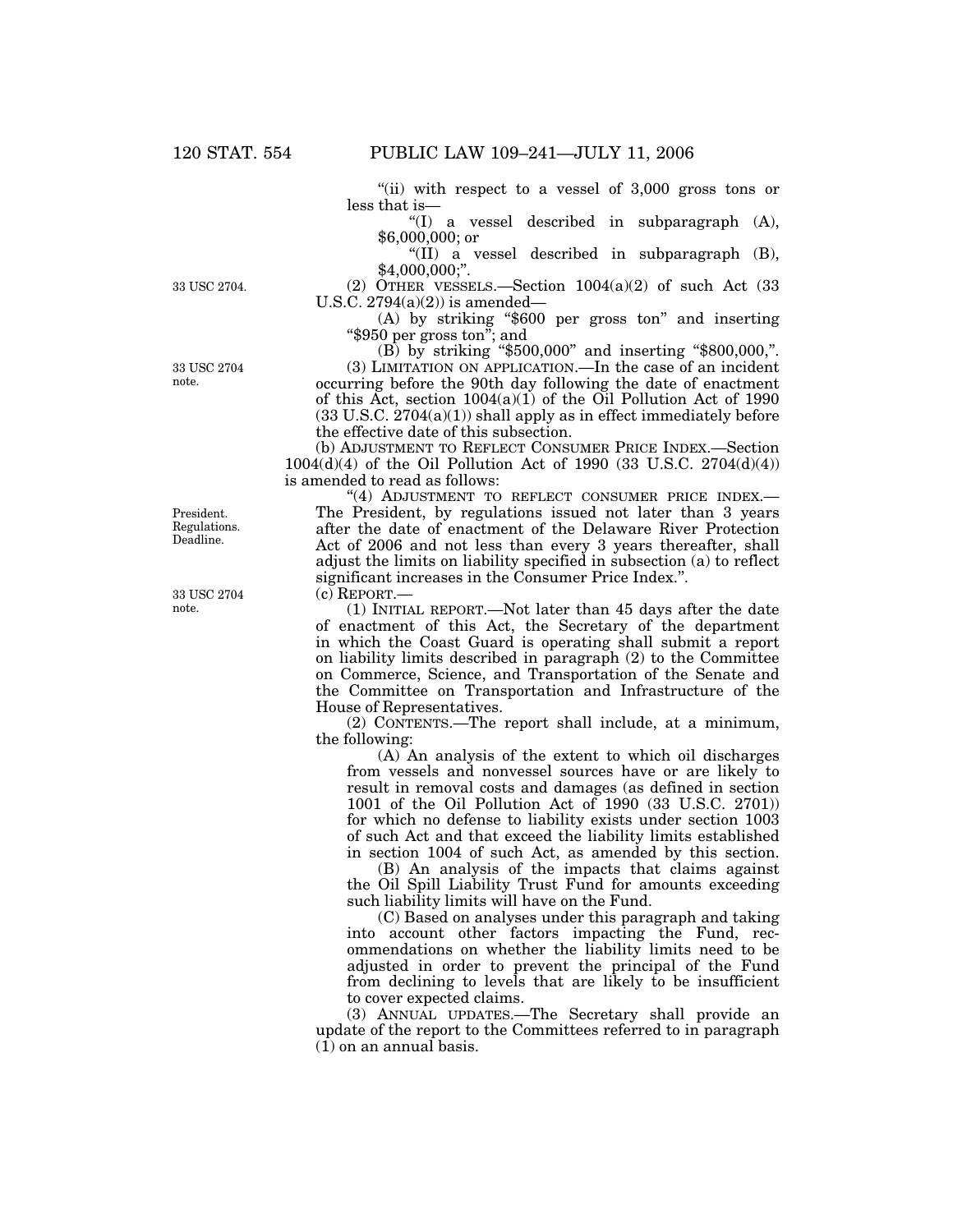#### **SEC. 604. REQUIREMENT TO UPDATE PHILADELPHIA AREA CONTIN-**Deadline. **GENCY PLAN.**

Not later than one year after the date of enactment of this Act and not less than annually thereafter, the Philadelphia Area Committee established under section 311(j)(4) of the Federal Water Pollution Control Act  $(33 \text{ U.S.C. } 1321(j)(4))$  shall review and revise the Philadelphia Area Contingency Plan to include available data and biological information on environmentally sensitive areas of the Delaware River and Delaware Bay that has been collected by Federal and State surveys.

#### **SEC. 605. SUBMERGED OIL REMOVAL.**

(a) AMENDMENTS.—Title VII of the Oil Pollution Act of 1990 is amended—

(1) in section  $7001(c)(4)(B)$  (33 U.S.C. 2761(c)(4)(B)) by striking ''RIVERA,'' and inserting ''RIVERA and the T/V ATHOS I,''; and

(2) by adding at the end the following:

#### **''SEC. 7002. SUBMERGED OIL PROGRAM.**

"(a) Program.-

''(1) ESTABLISHMENT.—The Under Secretary of Commerce for Oceans and Atmosphere, in conjunction with the Commandant of the Coast Guard, shall establish a program to detect, monitor, and evaluate the environmental effects of submerged oil in the Delaware River and Bay region. The program shall include the following elements:

"(A) The development of methods to remove, disperse, or otherwise diminish the persistence of submerged oil.

''(B) The development of improved models and capacities for predicting the environmental fate, transport, and effects of submerged oil.

''(C) The development of techniques to detect and monitor submerged oil.

"(2) REPORT.—Not later than 3 years after the date of enactment of the Delaware River Protection Act of 2006, the Secretary of Commerce shall submit to the Committee on Commerce, Science, and Transportation of the Senate and the Committee on Transportation and Infrastructure of the House of Representatives a report on the activities carried out under this subsection and activities proposed to be carried out under this subsection.

''(b) DEMONSTRATION PROJECT.—

''(1) REMOVAL OF SUBMERGED OIL.—The Commandant of the Coast Guard, in conjunction with the Under Secretary of Commerce for Oceans and Atmosphere, shall conduct a demonstration project for the purpose of developing and demonstrating technologies and management practices to remove submerged oil from the Delaware River and other navigable waters.

"(2) FUNDING.—There is authorized to be appropriated to the Commandant of the Coast Guard \$2,000,000 for each of fiscal years 2006 through 2010 to carry out this subsection.''.

(b) CLERICAL AMENDMENT.—The table of sections in section 2 of such Act is amended by inserting after the item relating to section 7001 the following:

''Sec. 7002. Submerged oil program''.

33 USC 2762.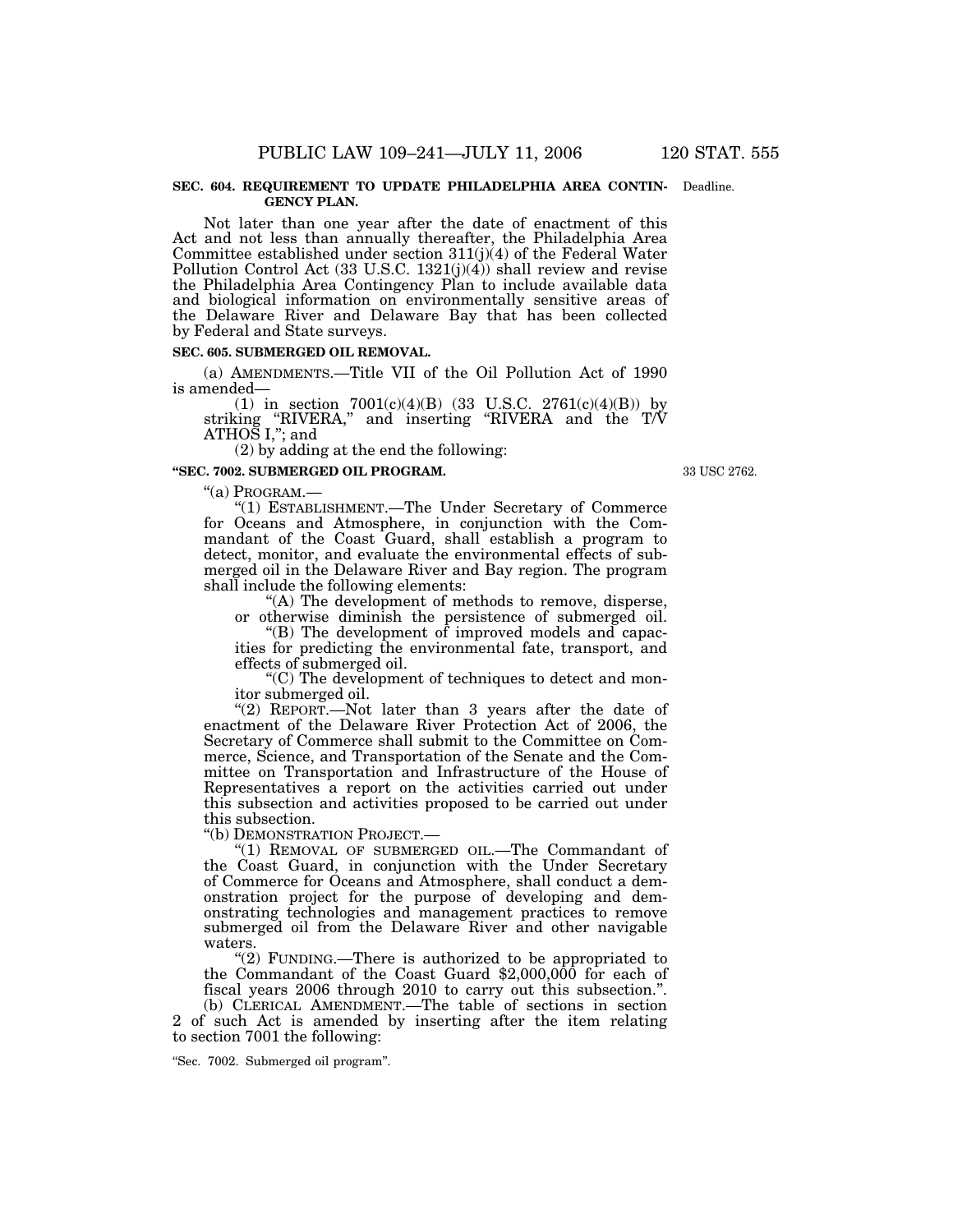## **SEC. 606. ASSESSMENT OF OIL SPILL COSTS.**

(a) ASSESSMENT.—The Comptroller General shall conduct an assessment of the cost of response activities and claims related to oil spills from vessels that have occurred since January 1, 1990, for which the total costs and claims paid was at least \$1,000,000 per spill.

(b) REPORT.—Not later than 18 months after the date of enactment of this Act, the Comptroller General shall submit to the Committee on Commerce, Science, and Transportation of the Senate and the Committee on Transportation and Infrastructure of the House of Representatives a report on the assessment conducted under subsection (a). The report shall summarize the following:

(1) The costs and claims described in subsection (a) for each year covered by the report.

(2) The source, if known, of each spill described in subsection (a) for each such year.

### **SEC. 607. DELAWARE RIVER AND BAY OIL SPILL ADVISORY COM-MITTEE.**

(a) ESTABLISHMENT.—There is established the Delaware River and Bay Oil Spill Advisory Committee (in this section referred to as the "Committee").

(b) MEMBERSHIP.—

(1) IN GENERAL.—The Committee shall consist of 27 members who are appointed by the Commandant of the Coast Guard and who have particular expertise, knowledge, and experience regarding the transportation, equipment, and techniques that are used to ship cargo and to navigate vessels in the Delaware River and Delaware Bay, as follows:

(A) Three members who are employed by port authorities that oversee operations on the Delaware River or have been selected to represent these port authorities, of whom—

(i) one member shall be an employee or representative of the Port of Wilmington;

(ii) one member shall be an employee or representative of the South Jersey Port Corporation; and

(iii) one member shall be an employee or representative of the Philadelphia Regional Port Authority.

(B) Two members who represent organizations that operate tugs or barges that utilize the port facilities on the Delaware River and Delaware Bay.

(C) Two members who represent shipping companies that transport cargo by vessel from ports on the Delaware River and Delaware Bay, of whom at least one may not be a representative of a shipping company that transports oil or petroleum products.

(D) Two members who represent operators of oil refineries adjacent to the Delaware River and Delaware Bay.

(E) Two members who represent State-licensed pilots who work on the Delaware River and Delaware Bay.

(F) One member who represents labor organizations whose members load and unload cargo at ports on the Delaware River and Delaware Bay.

(G) One member who represents local commercial fishing interests or an aquaculture organization the members of which organization depend on fisheries and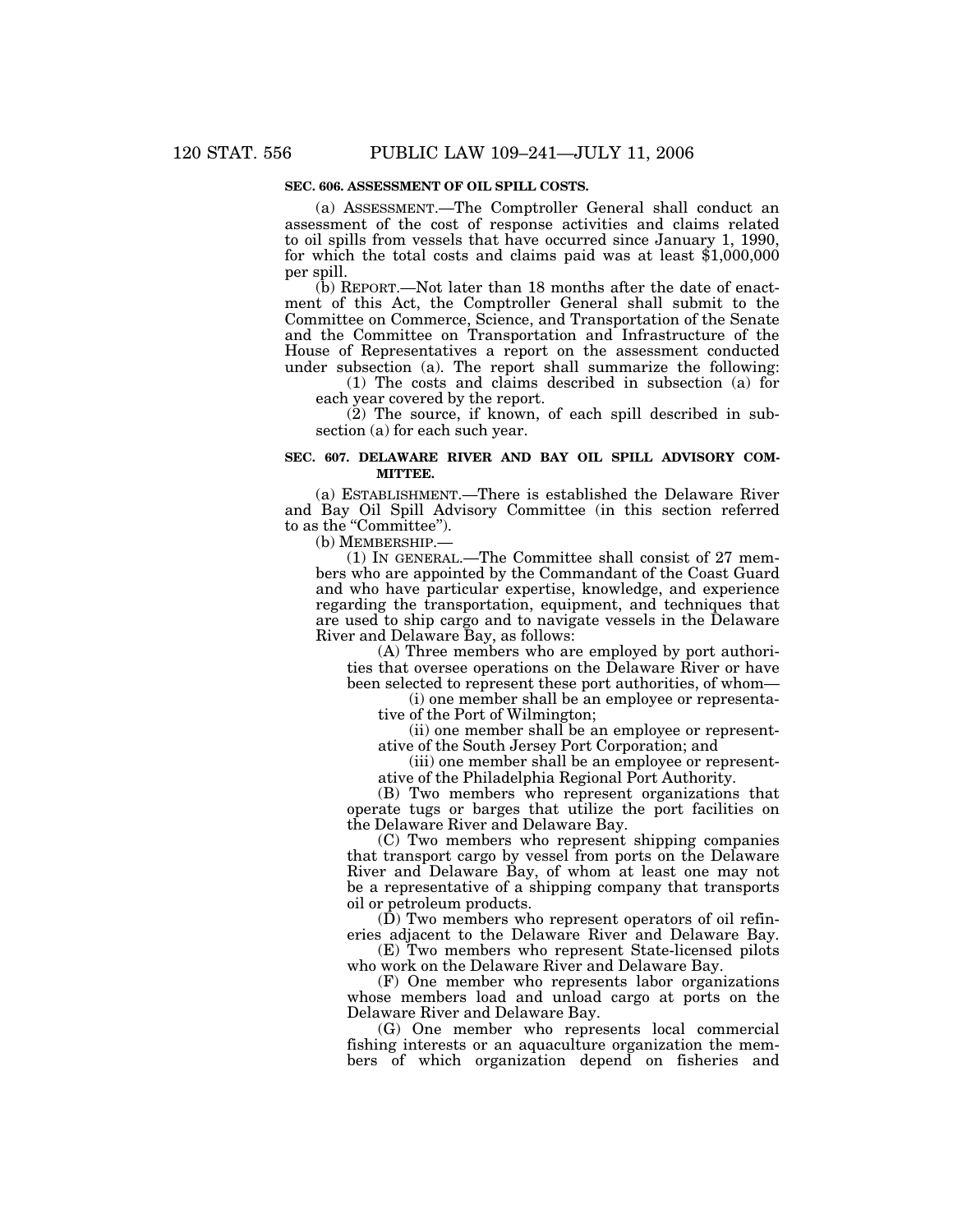resources in the waters of Delaware River or Delaware Bay.

(H) Three members who represent environmental organizations active with respect to the Delaware River and Delaware Bay, including a watershed advocacy group and a wildlife conservation advocacy group.

(I) One member who represents an organization affiliated with recreational fishing interests in the vicinity of Delaware River and Delaware Bay.

(J) Two members who are scientists or researchers associated with an academic institution and who have professional credentials in fields of research relevant to oil spill safety, oil spill response, or wildlife and ecological recovery.

(K) Two members who are municipal or county officials from Delaware.

(L) Two members who are municipal or county officials from New Jersey.

(M) Two members who are municipal or county officials from Pennsylvania.

(N) One member who represents an oil spill response organization located on the lower Delaware River and Delaware Bay.

(O) One member who represents the general public. (2) EX OFFICIO MEMBERS.—The Committee may also consist of an appropriate number (as determined by the Commandant of the Coast Guard) of nonvoting members who represent Federal agencies and agencies of the States of New Jersey, Pennsylvania, and Delaware with an interest in oil spill prevention in the Delaware River and Delaware Bay.

(c) RESPONSIBILITIES.—

(1) IN GENERAL.—The Committee shall provide advice and recommendations on measures to improve the prevention of and response to future oil spills in the Delaware River and Delaware Bay to the Commandant, the Governors of the States of New Jersey, Pennsylvania, and Delaware, the Committee on Commerce, Science, and Transportation of the Senate, and the Committee on Transportation and Infrastructure of the House of Representatives.

(2) REPORT.—Not later than 18 months after the date that the Commandant completes appointment of the members of the Committee, the Committee shall provide a report to the entities referred to in paragraph (1) with the recommendations of the Committee, including a ranking of priorities, for measures to improve prevention and response to oil spills described in paragraph (1).

(d) MEETINGS.—The Committee—

(1) shall hold its first meeting not later than 60 days Deadline. after the date on which the Commandant completes the appointment of members of the Committee; and

(2) shall meet thereafter at the call of the Chairman.

(e) APPOINTMENT OF MEMBERS.—The Commandant shall appoint the members of the Committee after soliciting nominations by notice published in the Federal Register.

(f) CHAIRMAN AND VICE CHAIRMAN.—The Committee shall elect, by majority vote at its first meeting, one of the members of the Committee as the Chairman and one of the members as the Vice

Federal Register, publication.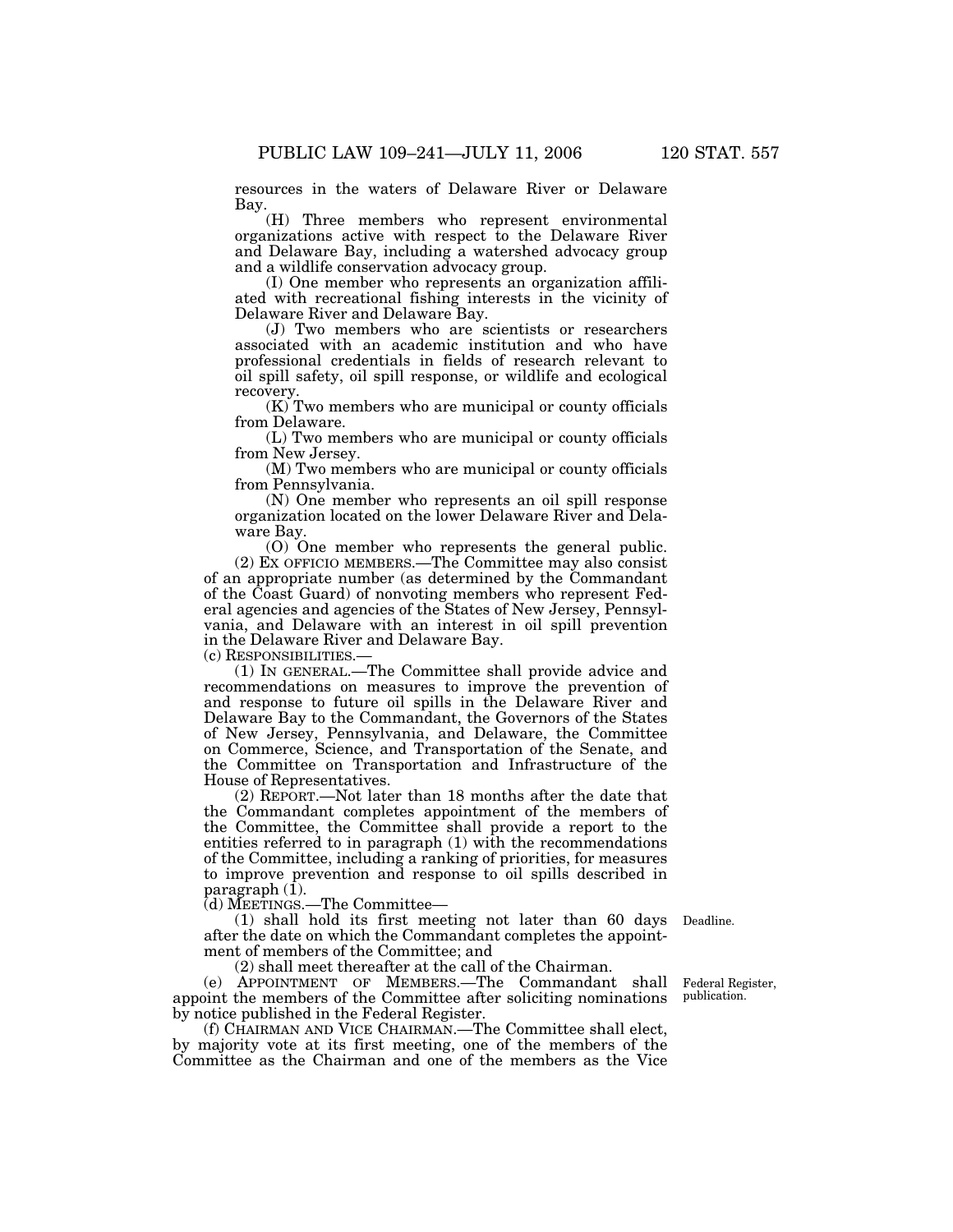Chairman. The Vice Chairman shall act as Chairman in the absence of or incapacity of the Chairman or in the event of vacancy in the office of the Chairman.

(g) PAY AND EXPENSES.— (1) PROHIBITION ON PAY.—Members of the Committee who are not officers or employees of the United States shall serve without pay. Members of the Committee who are officers or employees of the United States shall receive no additional pay on account of their service on the Committee.

(2) EXPENSES.—While away from their homes or regular places of business, members of the Committee may be allowed travel expenses, including per diem, in lieu of subsistence, as authorized by section 5703 of title 5, United States Code.

(h) FUNDING.—There is authorized to be appropriated \$1,000,000 for each of fiscal years 2006 through 2007 to carry out this section.

(i) TERMINATION.—The Committee shall terminate 18 months after the date on which the Commandant completes the appointment of members of the Committee.

#### **SEC. 608. NONTANK VESSELS.**

Section 311(a)(26) of the Federal Water Pollution Control Act  $(33 \text{ U.S.C. } 1321(\text{A})(26))$  is amended to read as follows:

"(26) 'nontank vessel' means a self-propelled vessel that-"(A) is at least 400 gross tons as measured under section 14302 of title 46, United States Code, or, for vessels not measured under that section, as measured under section 14502 of that title;

''(B) is not a tank vessel;

''(C) carries oil of any kind as fuel for main propulsion; and

''(D) operates on the navigable waters of the United States, as defined in section 2101(17a) of that title.''.

## **TITLE VII—HURRICANE RESPONSE**

#### **SEC. 701. HOMEOWNERS ASSISTANCE FOR COAST GUARD PERSONNEL AFFECTED BY HURRICANES KATRINA OR RITA.**

(a) IN GENERAL.—Notwithstanding any other provision of law, the Secretary of the department in which the Coast Guard is operating may reimburse a person who is eligible for reimbursement under this section, for losses of qualified property owned by such person that result from damage caused by Hurricane Katrina or Hurricane Rita.

(b) ELIGIBLE PERSONS.—A person is eligible for reimbursement under this section if the person is a civilian employee of the Federal Government or member of the uniformed services who—

(1) was assigned to, or employed at or in connection with, a Coast Guard facility located in the State of Louisiana, Mississippi, Alabama, or Texas on or before August 28, 2005;

(2) incident to such assignment or employment, owned and occupied property that is qualified property under subsection (e); and

(3) as a result of the effects of Hurricane Katrina or Hurricane Rita, incurred damage to such qualified property such that—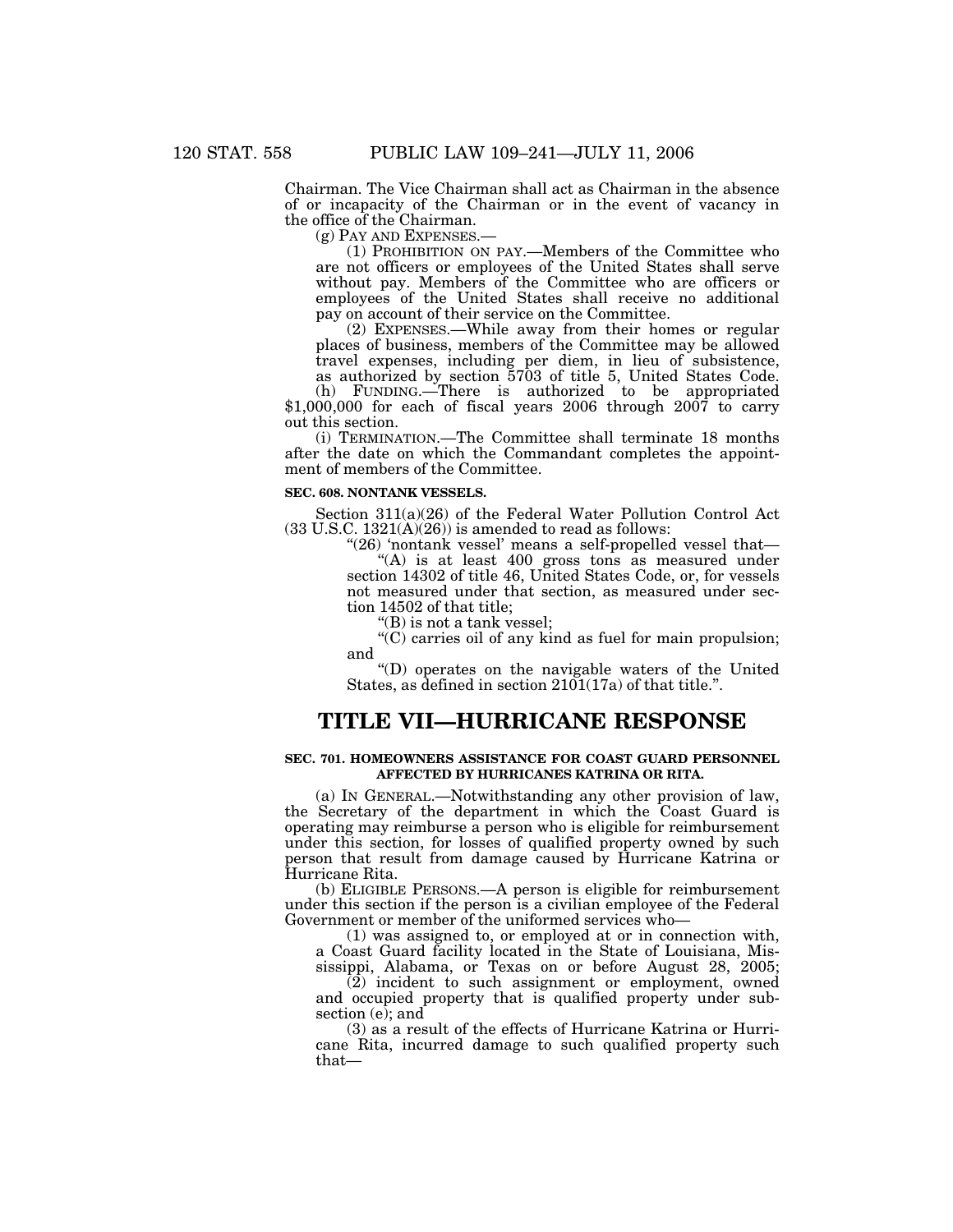(A) the qualified property is unsalable (as determined by the Secretary); and

(B) the proceeds, if any, of insurance for such damage are less than an amount equal to the greater of—

(i) the fair market value of the qualified property on August 28, 2005 (as determined by the Secretary); or

(ii) the outstanding mortgage, if any, on the qualified property on that date.

(c) REIMBURSEMENT AMOUNT.—The amount of the reimbursement that an eligible person may be paid under this section with respect to a qualified property shall be determined as follows:

(1) In the case of qualified property that is a dwelling (including a condominium unit but excluding a manufactured home), the amount shall be—

(A) the amount equal to the greater of—

(i) 85 percent of the fair market value of the dwelling on August 28, 2005 (as determined by the Secretary); or

(ii) the outstanding mortgage, if any, on the dwelling on that date; minus

(B) the proceeds, if any, of insurance referred to in subsection  $(b)(3)(B)$ .

(2) In the case of qualified property that is a manufactured home, the amount shall be—

(A) if the owner also owns the real property underlying such home, the amount determined under paragraph (1); or

(B) if the owner leases such underlying property— (i) the amount determined under paragraph (1); plus

(ii) the amount of rent payable under the lease of such property for the period beginning on August 28, 2005, and ending on the date of the reimbursement under this section.

(d) TRANSFER AND DISPOSAL OF PROPERTY.—

(1) IN GENERAL.—A person receiving reimbursement under this section shall transfer to the Administrator of General Services all right, title, and interest of the owner in and to the qualified property for which the owner receives such reimbursement. The Administrator shall hold, manage, and dispose of such right, title, and interest in the same manner that the Secretary of Defense holds, manages, and disposes of real property under section 1013 of the Demonstration Cities and Metropolitan Development Act of 1966 (42 U.S.C. 3374).

(2) TREATMENT OF PROCEEDS.—Any amounts received by the United States as proceeds of management or disposal of property by the Administrator of General Services under this subsection shall be deposited in the general fund of the Treasury as offsetting receipts of the department in which the Coast Guard is operating and ascribed to Coast Guard activities.

(e) QUALIFIED PROPERTY.—Property is qualified property for the purposes of this section if as of August  $28$ , 2005, the property was a one- or two-family dwelling, manufactured home, or condominium unit in the State of Louisiana, Mississippi, Alabama, or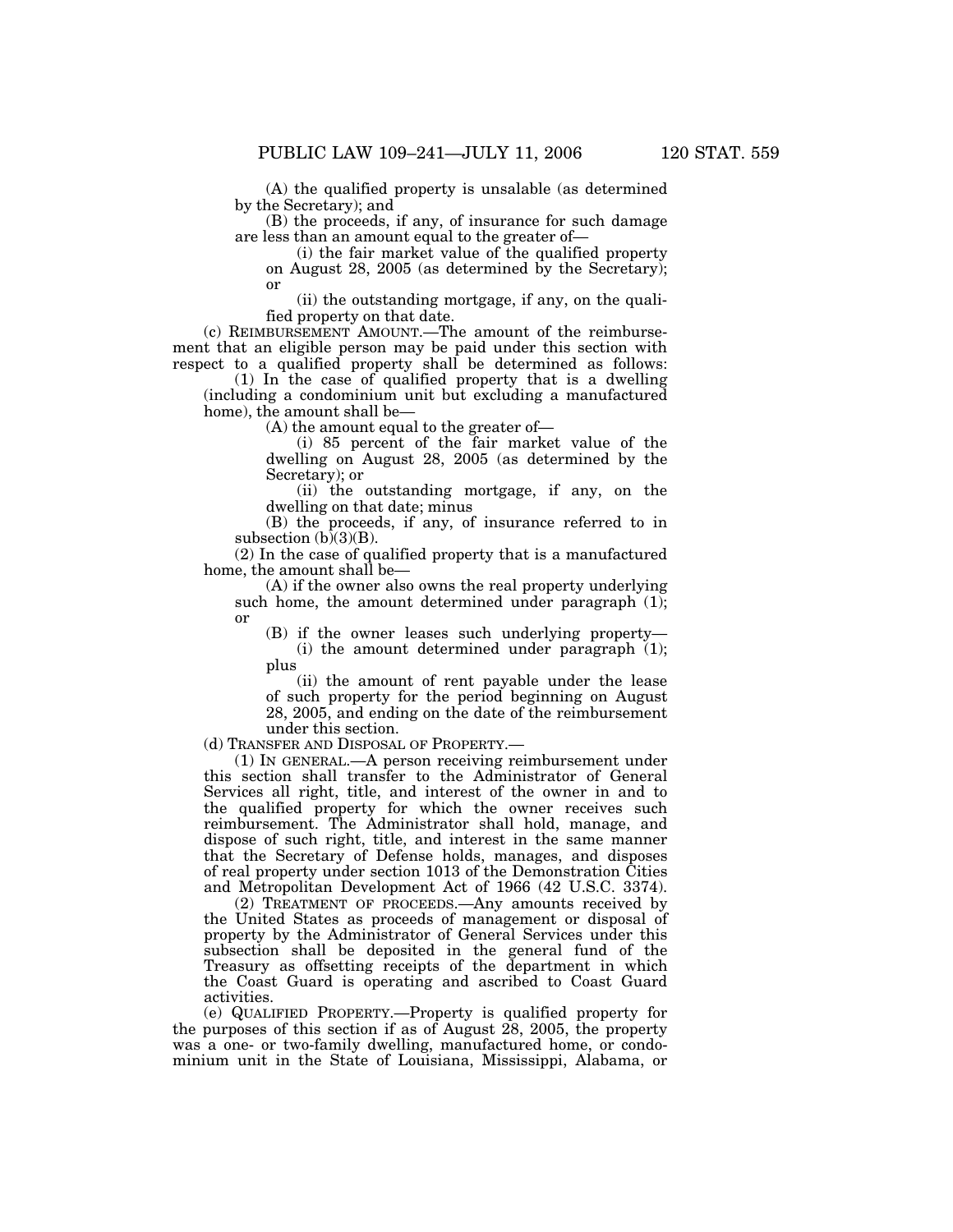Texas that was owned and occupied, as a principal residence, by a person who is eligible for reimbursement under this section.

(f) SUBJECT TO APPROPRIATIONS.—The authority to pay reimbursement under this section is subject to the availability of appropriations.

#### **SEC. 702. TEMPORARY AUTHORIZATION TO EXTEND THE DURATION OF LICENSES, CERTIFICATES OF REGISTRY, AND MER-CHANT MARINERS' DOCUMENTS.**

(a) LICENSES AND CERTIFICATES OF REGISTRY.—Notwithstanding section 7106 and 7107 of title 46, United States Code, the Secretary of the department in which the Coast Guard is operating may temporarily extend the duration of a license or certificate of registry issued for an individual under chapter 71 of that title for up to one year if—

(1) the records of the individual are located at the Coast Guard facility in New Orleans that was damaged by Hurricane Katrina;

(2) the individual is a resident of Alabama, Mississippi, or Louisiana; or

(3) the records of an individual were damaged or lost as a result of Hurricane Katrina.

(b) MERCHANT MARINERS' DOCUMENTS.—Notwithstanding section 7302(g) of title 46, United States Code, the Secretary of the department in which the Coast Guard is operating may temporarily extend the duration of a merchant mariners' document issued for an individual under chapter 73 of that title for up to one year, if—

(1) the records of the individual are located at the Coast Guard facility in New Orleans that was damaged by Hurricane Katrina;

(2) the individual is a resident of Alabama, Mississippi, or Louisiana; or

(3) the records of an individual were damaged or lost as a result of Hurricane Katrina.

(c) MANNER OF EXTENSION.—Any extensions granted under this section may be granted to individual seamen or a specifically identified group of seamen.

(d) EXPIRATION OF AUTHORITY.—The authorities provided under this section expire on April 1, 2007.

#### **SEC. 703. TEMPORARY AUTHORIZATION TO EXTEND THE DURATION OF VESSEL CERTIFICATES OF INSPECTION.**

(a) AUTHORITY TO EXTEND.—Notwithstanding section 3307 and 3711(b) of title 46, United States Code, the Secretary of the department in which the Coast Guard is operating may temporarily extend the duration or the validity of a certificate of inspection or a certificate of compliance issued under chapter 33 or 37, respectively, of that title for up to 6 months for a vessel inspected by a Coast Guard Marine Safety Office located in Alabama, Mississippi, or Louisiana.

(b) EXPIRATION OF AUTHORITY.—The authority provided under this section expires on April 1, 2007.

#### **SEC. 704. PRESERVATION OF LEAVE LOST DUE TO HURRICANE KATRINA OPERATIONS.**

(a) PRESERVATION OF LEAVE.—Notwithstanding section 701(b) of title 10, United States Code, any member of the Coast Guard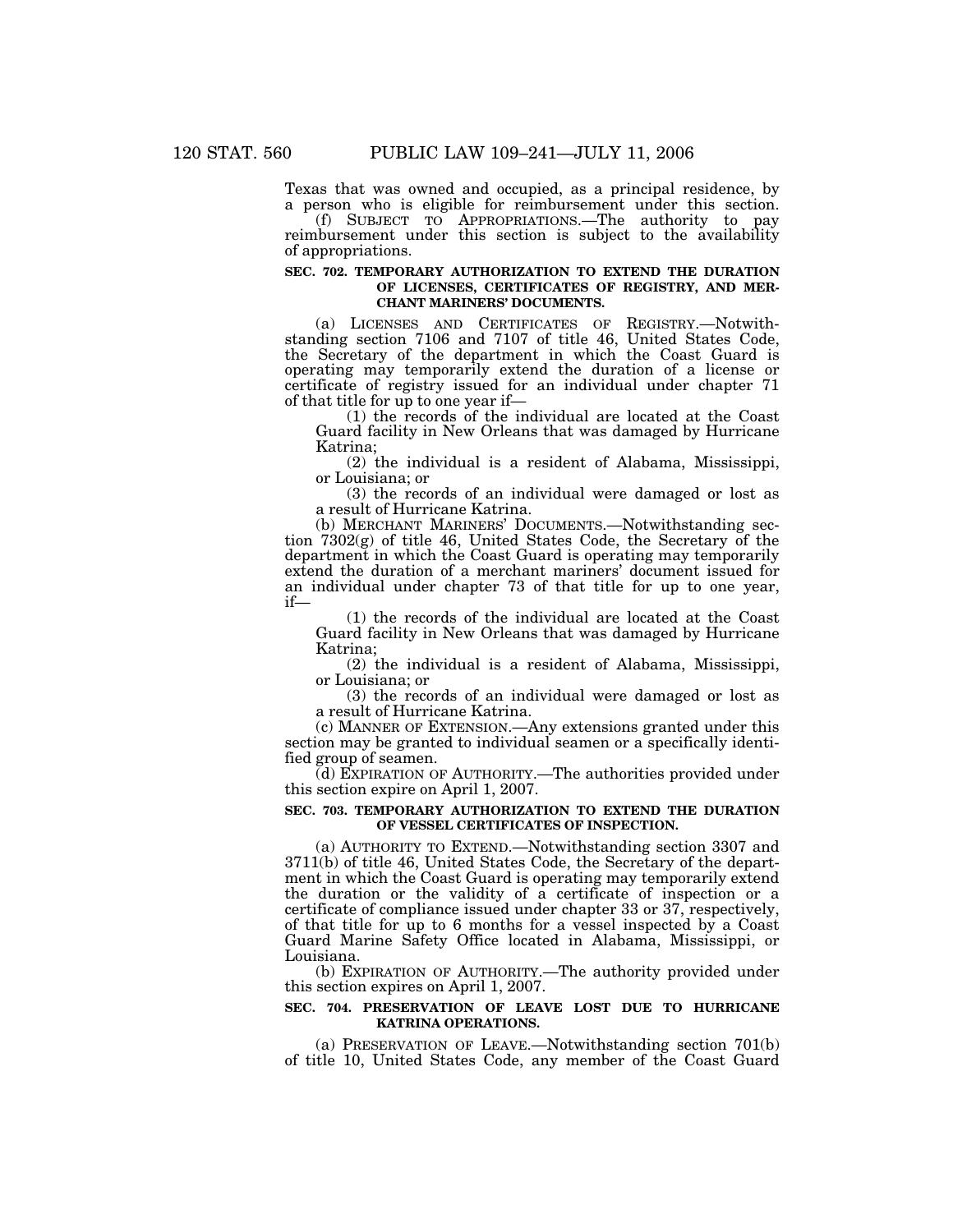who served on active duty for a continuous period of 30 days, who was assigned to duty or otherwise detailed in support of units or operations in the Eighth Coast Guard District area of responsibility for activities to mitigate the consequences of, or assist in the recovery from, Hurricane Katrina during the period beginning on August 28, 2005, and ending on January 1, 2006, and who would have otherwise lost any accumulated leave in excess of 60 days as a consequence of such assignment, is authorized to retain an accumulated total of up to 120 days of leave.

(b) EXCESS LEAVE.—Leave in excess of 60 days accumulated under subsection (a) shall be lost unless used by the member before the commencement of the second fiscal year following the fiscal year in which the assignment commences, or in the case of a Reserve member, the year in which the period of active service is completed.

### **SEC. 705. REPORTS ON IMPACT TO COAST GUARD.**

(a) REPORTS REQUIRED.— (1) INTERIM REPORT.—Not later than 90 days after the date of enactment of this Act, the Secretary of the department in which the Coast Guard is operating shall submit to the Committee on Commerce, Science, and Transportation of the Senate and the Committee on Transportation and Infrastructure of the House of Representatives an interim report on the impact of Hurricane Katrina and the response of the Coast Guard to such impact.

(2) FINAL REPORT.—Not later than 180 days after the date of the submittal of the report under paragraph (1), the Secretary shall submit to the committees referred to in paragraph  $(i)$ a final report on the impact of Hurricane Katrina and the response of the Coast Guard to such impact.

(b) ELEMENTS.—Each report required by subsection (a) shall include the following:

(1) A discussion and assessment of the impact of Hurricane Katrina on the facilities, aircraft, vessels, and other assets of the Coast Guard, including an assessment of such impact on pending or proposed replacements or upgrades of facilities, aircraft, vessels, or other assets of the Coast Guard.

(2) A discussion and assessment of the impact of Hurricane Katrina on Coast Guard operations and strategic goals.

(3) A statement of the number of emergency drills held by the Coast Guard during the 5-year period ending on the date of the report with respect to natural disasters and with respect to security incidents.

(4) A description and assessment of—

(A) the lines of communication and reporting, during the response to Hurricane Katrina, within the Coast Guard and between the Coast Guard and other departments and agencies of the Federal Government and State and local governments; and

(B) the interoperability of such communications during the response to Hurricane Katrina.

(5) A discussion and assessment of the financial impact on Coast Guard operations during fiscal years 2005 and 2006 of unbudgeted increases in prices of fuel.

## **SEC. 706. REPORTS ON IMPACTS ON NAVIGABLE WATERWAYS.**

(a) REPORTS REQUIRED.—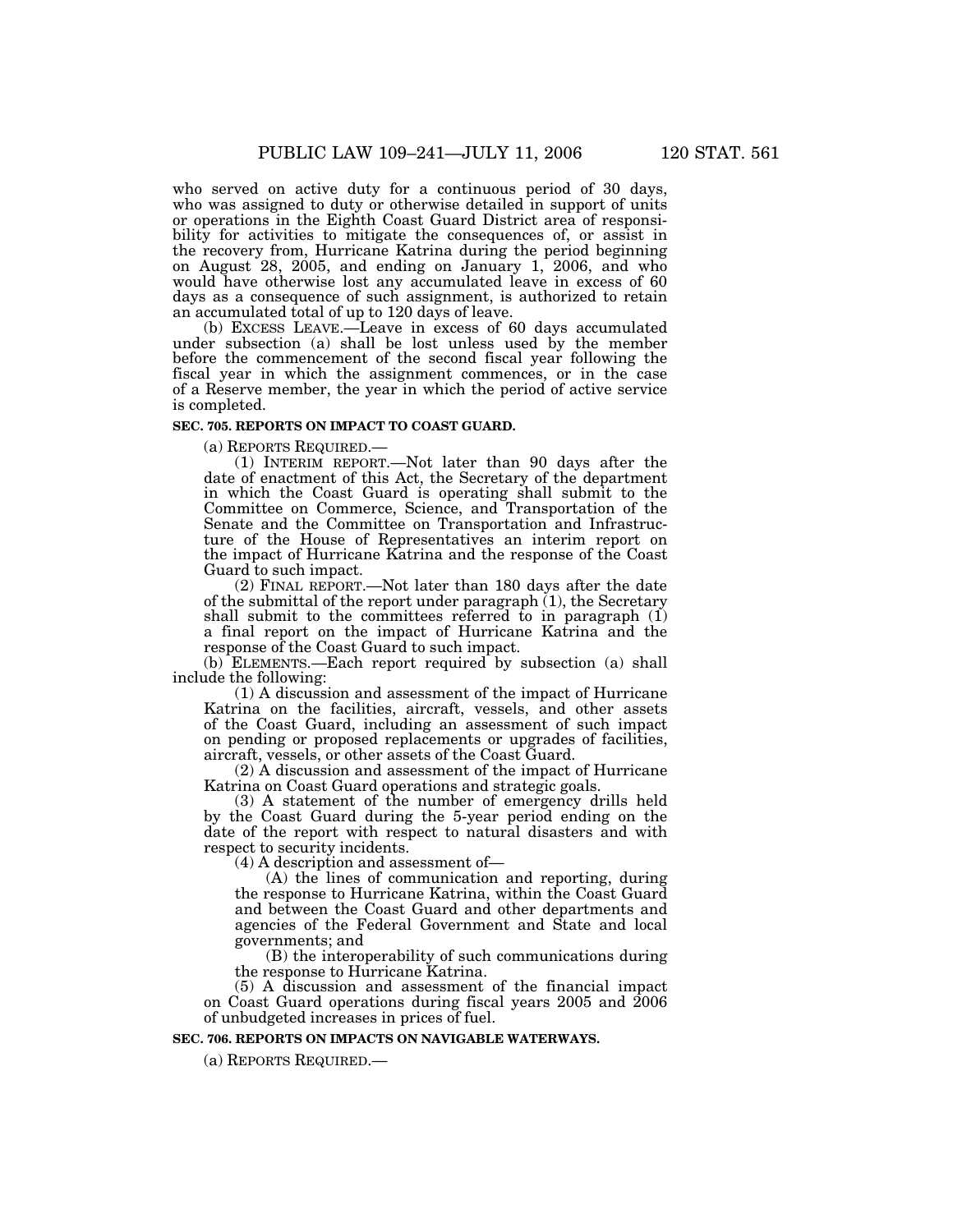(1) INTERIM REPORT.—Not later than 90 days after the date of enactment of this Act, the Secretary of the department in which the Coast Guard is operating, in consultation with the Secretary of Commerce, shall submit to the Committee on Commerce, Science, and Transportation of the Senate and the Committee on Transportation and Infrastructure of the House of Representatives a report on the impacts of Hurricane Katrina on navigable waterways and the response of the Coast Guard to such impacts.

(2) FINAL REPORT.—Not later than 180 days after the date of the submittal of the report required by paragraph (1), the Secretary, in consultation with the Secretary of Commerce, shall submit to the committees referred to in paragraph (1) a report on the impacts of Hurricane Katrina on navigable waterways with respect to missions within the jurisdiction of the Coast Guard and the response of the Coast Guard to such impacts.

(b) ELEMENTS.—Each report required by subsection (a) shall include the following:

(1) A discussion and assessment of the impacts, and associated costs, of Hurricane Katrina on—

(A) the navigable waterways of the United States;

(B) facilities located in or on such waterways;

(C) aids to navigation to maintain the safety of such waterways; and

(D) any other equipment located in or on such waterways related to a mission of the Coast Guard.

(2) An estimate of the costs to the Coast Guard of restoring the resources described in paragraph (1) and an assessment of the vulnerability of such resources to natural disasters in the future.

(3) A discussion and assessment of the environmental impacts in areas within the Coast Guard's jurisdiction of Hurricane Katrina, with a particular emphasis on any releases of oil or hazardous chemicals into the navigable waterways of the United States.

(4) A discussion and assessment of the response of the Coast Guard to the impacts described in paragraph (3), including an assessment of environmental vulnerabilities in natural disasters in the future and an estimate of the costs of addressing such vulnerabilities.

(c) NAVIGABLE WATERWAYS OF THE UNITED STATES.—In this section, the term "navigable waterways of the United States" includes waters of the United States as described in Presidential Proclamation No. 5928 of December 27, 1988.

## **TITLE VIII—OCEAN COMMISSION RECOMMENDATIONS**

14 USC 92 note.

## **SEC. 801. IMPLEMENTATION OF INTERNATIONAL AGREEMENTS.**

In consultation with appropriate Federal agencies, the Secretary of the department in which the Coast Guard is operating shall work with the responsible officials and agencies of other nations to accelerate efforts at the International Maritime Organization to enhance oversight and enforcement of security, environmental, and other agreements adopted within the International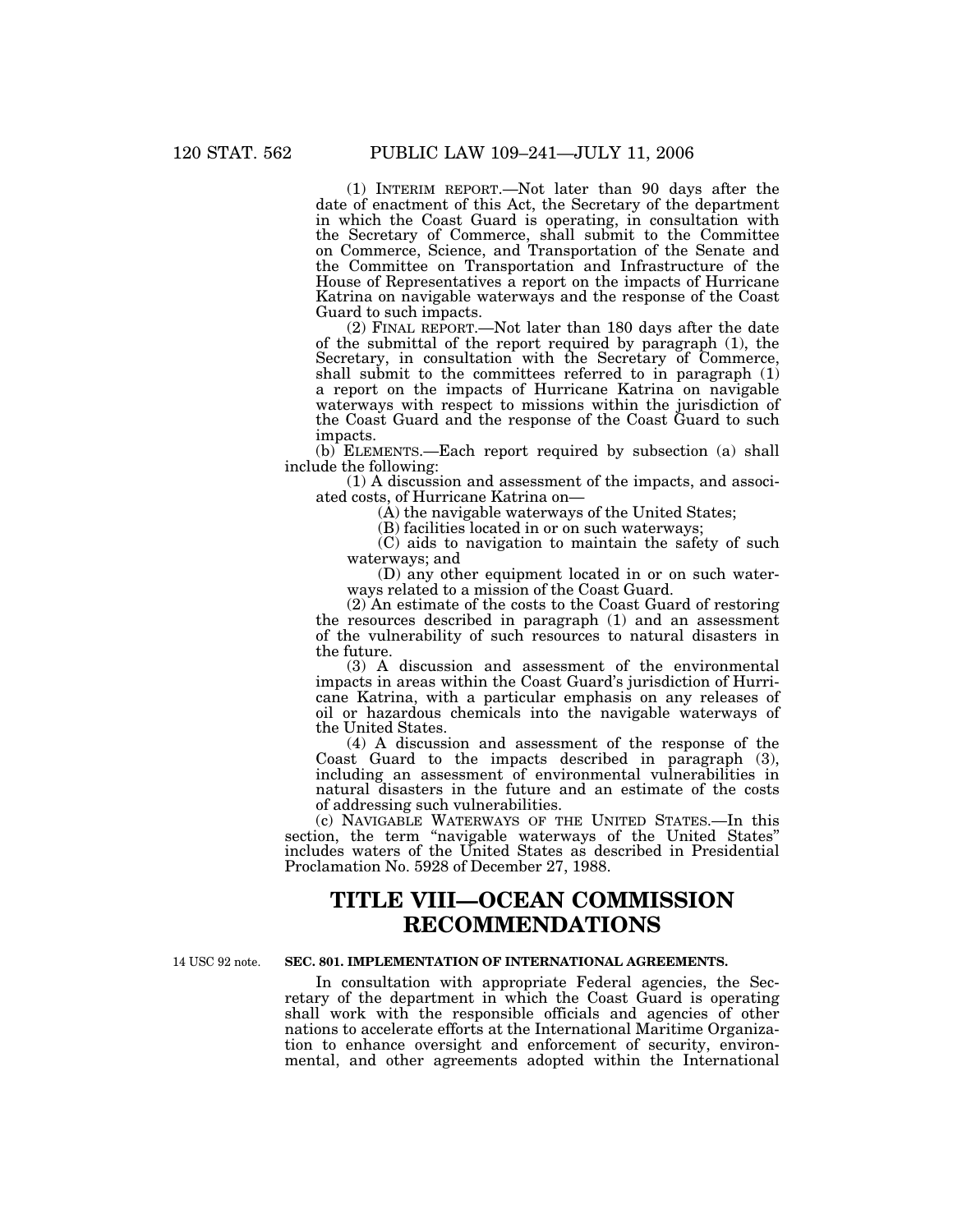Maritime Organization by flag States on whom such agreements are binding, including implementation of—

(1) a code outlining flag State responsibilities and obligations;

(2) an audit regime for evaluating flag State performance;

(3) measures to ensure that responsible organizations, acting on behalf of flag States, meet established performance standards; and

(4) cooperative arrangements to improve enforcement on a bilateral, regional, or international basis.

#### **SEC. 802. VOLUNTARY MEASURES FOR REDUCING POLLUTION FROM** 14 USC 92 note. **RECREATIONAL BOATS.**

In consultation with appropriate Federal, State, and local government agencies, the Secretary of the department in which the Coast Guard is operating shall undertake outreach programs for educating the owners and operators of boats using two-stroke engines about the pollution associated with such engines and support voluntary programs that reduce such pollution and encourage the early replacement of older two-stroke engines.

#### **SEC. 803. INTEGRATION OF VESSEL MONITORING SYSTEM DATA.**

The Secretary of the department in which the Coast Guard is operating shall integrate vessel monitoring system data into its maritime operations databases for the purpose of improving monitoring and enforcement of Federal fisheries laws and work with the Under Secretary of Commerce for Oceans and Atmosphere to ensure effective use of such data for monitoring and enforcement.

#### **SEC. 804. FOREIGN FISHING INCURSIONS.**

(a) IN GENERAL.—Not later than 180 days after the date of enactment of this Act, the Secretary of the department in which the Coast Guard is operating shall provide to the Committee on Commerce, Science, and Transportation of the Senate and the Committee on Transportation and Infrastructure of the House of Representatives a report on steps that the Coast Guard will take to significantly improve the Coast Guard's detection and interdiction of illegal incursions into the United States exclusive economic zone by foreign fishing vessels.

(b) SPECIFIC ISSUES TO BE ADDRESSED.—The report shall—

(1) focus on areas in the exclusive economic zone where the Coast Guard has failed to detect or interdict such incursions in the 4-fiscal-year period beginning with fiscal year 2000, including such areas in the Western/Central Pacific and the Bering Sea; and

(2) include an evaluation of the potential use of unmanned aircraft and offshore platforms for detecting or interdicting such incursions.

(c) BIENNIAL UPDATES.—The Secretary shall provide biannual reports updating the Coast Guard's progress in detecting or interdicting such incursions to the Committee on Commerce, Science, and Transportation of the Senate and the Committee on Transportation and Infrastructure of the House of Representatives.

16 USC 1861 note.

16 USC 1828.

Deadline. Reports.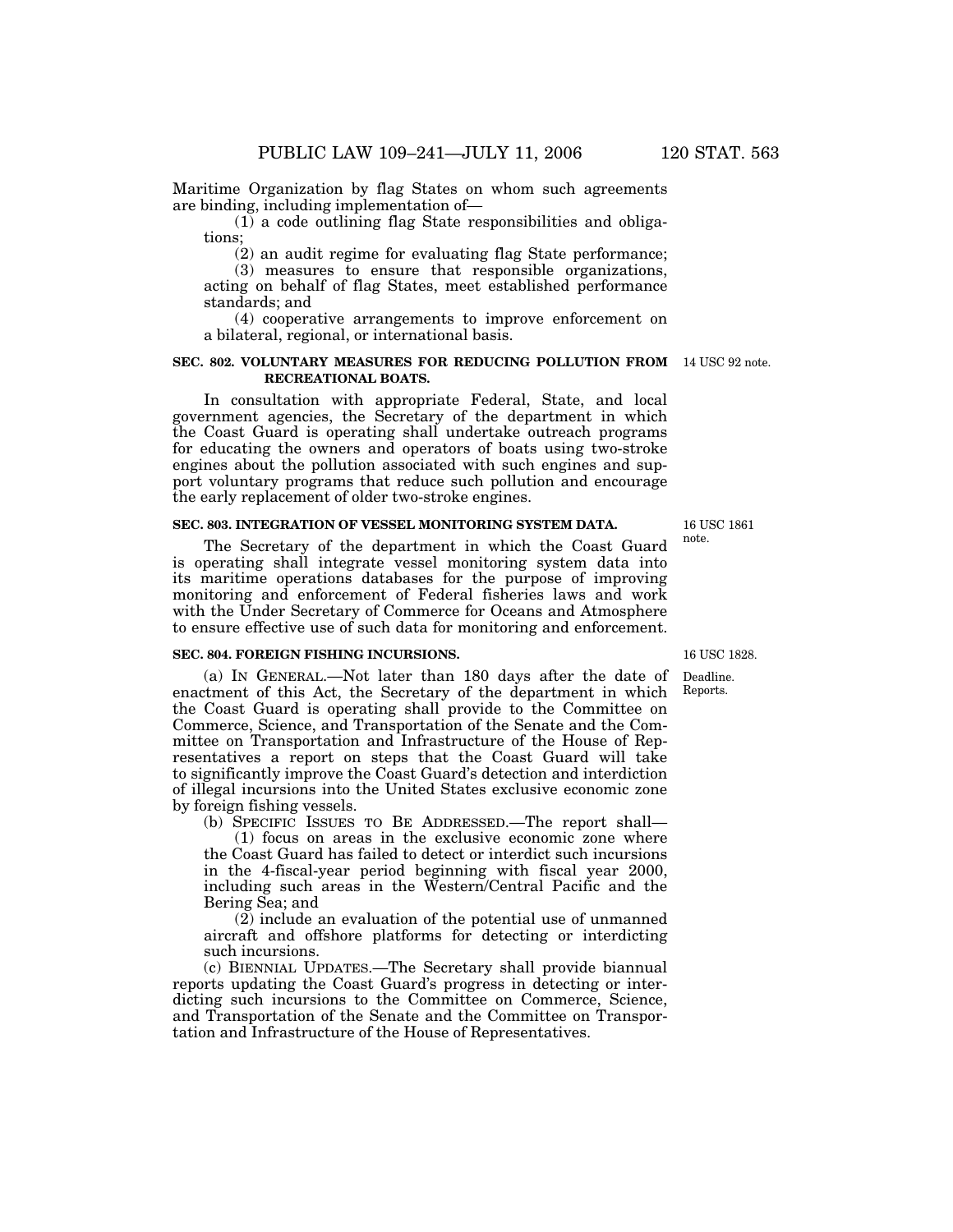## **TITLE IX—TECHNICAL CORRECTIONS**

#### **SEC. 901. MISCELLANEOUS TECHNICAL CORRECTIONS.**

(a) REQUIREMENTS FOR COOPERATIVE AGREEMENTS FOR VOL-UNTARY SERVICES.—Section 93(a)(19) of title 14, United States Code, is amended by redesignating paragraphs (1) and (2) as subparagraphs (A) and (B), respectively.

(b) CORRECTION OF AMENDMENT TO CHAPTER ANALYSIS.—Effective August 9, 2004, section 212(b) of the Coast Guard and Maritime Transportation Act of 2004 (118 Stat. 1037) is amended by inserting "of title 14" after "chapter 17".

(c) RECOMMENDATIONS TO CONGRESS BY COMMANDANT OF THE COAST GUARD.—Section 93(a) of title 14, United States Code, is amended by redesignating paragraph (y) as paragraph (24).

(d) CORRECTION OF REFERENCE TO PORTS AND WATERWAYS SAFETY ACT.—Effective August 9, 2004, section 302 of the Coast Guard and Maritime Transportation Act of 2004 (118 Stat. 1041) is amended by striking "of 1972".

(e) TECHNICAL CORRECTION OF PENALTY.—Section 4311(b) of title 46, United States Code, is amended by striking " $4307(a)$  of" and inserting  $4307(a)$  of".

(f) DETERMINING ADEQUACY OF POTABLE WATER.—Section 3305(a) of title 46, United States Code, is amended by moving paragraph (2) two ems to the left, so that the material preceding subparagraph (A) of such paragraph aligns with the left-hand margin of paragraph (1) of such section.

(g) RENEWAL OF ADVISORY GROUP.—Effective August 9, 2004, section 418(a) of the Coast Guard and Maritime Transportation Act of 2004 (118 Stat. 1049) is amended by striking ''of September 30, 2005'' and inserting ''on September 30, 2005''.

(h) TECHNICAL CORRECTIONS RELATING TO REFERENCES TO NATIONAL DRIVER REGISTER.—

(1) AMENDMENT INSTRUCTION.—Effective August 9, 2004, section 609(1) of the Coast Guard and Maritime Transportation Act of 2004 (118 Stat. 1058) is amended in the matter preceding subparagraph (A) by striking "7302" and inserting  $202^{\circ}$ ".

(2) OMITTED WORD.—Section 7302(c) of title 46, United States Code, is amended—

 $(A)$  by inserting "section" before " $30305(b)(5)$ "; and

(B) by inserting "section" before " $30304(a)(3)(A)$ ".

(3) EXTRANEOUS U.S.C. REFERENCE.—Section 7703(3) of title 46, United States Code, is amended by striking "(23 U.S.C.) 401 note)''.

(i) VESSEL RESPONSE PLANS FOR NONTANK VESSELS.—

(1) CORRECTION OF VESSEL REFERENCES.—Section 311 of the Federal Water Pollution Control Act (33 U.S.C. 1321) is amended by striking ''non-tank'' each place it appears and inserting ''nontank''.

(2) PUNCTUATION ERROR.—Effective August 9, 2004, section 701(b)(9) of the Coast Guard and Maritime Transportation Act of 2004 (118 Stat. 1068) is amended by inserting closing quotation marks after "each tank vessel".

 $(i)$  PUNCTUATION ERROR.—Section 5006 $(c)$  of the Oil Pollution Act of 1990 (33 U.S.C. 2736(c)) is amended by inserting a comma after "October 1, 2012"

(k) CORRECTION TO SUBTITLE DESIGNATION.—

Effective date.

Effective date. 33 USC 1223 and note.

Effective date. 46 USC 4508 and note.

Effective date. 46 USC 7302 and note.

Effective date. 33 USC 1321 and note.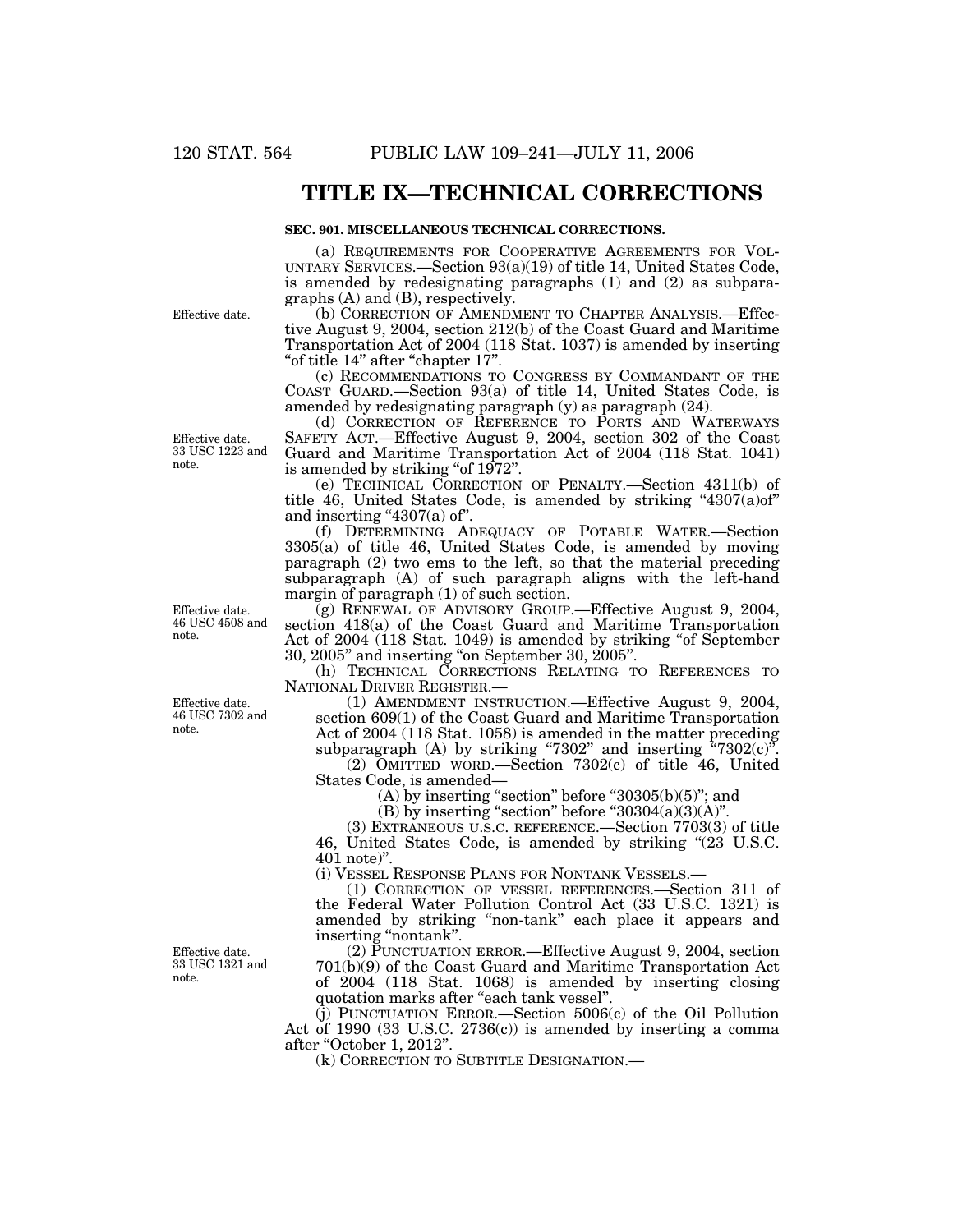46 USC 70101.

(1) REDESIGNATION.—Title 46, United States Code, is amended by redesignating subtitle VI as subtitle VII.

(2) CLERICAL AMENDMENT.—The table of subtitles at the beginning of title 46, United States Code, is amended by striking the item relating to subtitle VI and inserting the following:

''VII. MISCELLANEOUS .......................................................................................70101''.

(l) CORRECTIONS TO CHAPTER 701 OF TITLE 46, UNITED STATES CODE.—Chapter 701 of title 46, United States Code, is amended as follows:

(1) Sections 70118 and 70119, as added by section 801 of the Coast Guard and Maritime Transportation Act of 2004 (118 Stat. 1078), relating to firearms, arrests, and seizure of property and to enforcement by State and local officers, are redesignated as sections 70117 and 70118, respectively, and moved to appear immediately after section 70116 of title 46, United States Code.

(2) Sections 70117 and 70118, as added by section 802 of such Act (118 Stat. 1078), relating to in rem liability for civil penalties and to certain costs and withholding of clearance, are redesignated as sections 70120 and 70121, respectively, and moved to appear immediately after section 70119 of title 46, United States Code.

(3) In section  $70120(a)$ , as redesignated by paragraph  $(2)$ of this section, by striking ''section 70120'' and inserting ''section 70119''.

(4) In section 70121(a), as redesignated by paragraph (2) of this section, by striking ''section 70120'' and inserting ''section 70119''.

(5) In the analysis at the beginning of the chapter by striking the items relating to sections 70117 through the second 70119 and inserting the following:

''70117. Firearms, arrests, and seizure of property.

''70118. Enforcement by State and local officers.

''70119. Civil penalty.

(h).

''70120. In rem liability for civil penalties and certain costs.

''70121. Withholding of clearance.''.

(m) AREA MARITIME SECURITY ADVISORY COMMITTEES; MARGIN ALIGNMENT.—Section 70112(b) of title 46, United States Code, is amended by moving paragraph (5) two ems to the left, so that the left-hand margin of paragraph (5) aligns with the left-hand margin of paragraph (4) of such section.

(n) TECHNICAL CORRECTION REGARDING TANK VESSEL ENVIRON-MENTAL EQUIVALENCY EVALUATION INDEX.—Section 4115(e)(3) of the Oil Pollution Act of 1990 (46 U.S.C. 3703a note) is amended by striking ''hull'' the second place it appears.

(o) CORRECTIONS TO SECTION 6101 OF TITLE 46, UNITED STATES CODE.—Section 6101 of title 46, United States Code, is amended—

(1) by redesignating subsection (h) as subsection (i); and (2) by redesignating the second subsection (g) as subsection

(p) DRUG INTERDICTION REPORT.—

(1) IN GENERAL.—Section 103 of the Coast Guard Authorization Act of 1996 (14 U.S.C. 89 note; 110 Stat. 3905) is amended to read as follows:

46 USC 70101 *et seq*.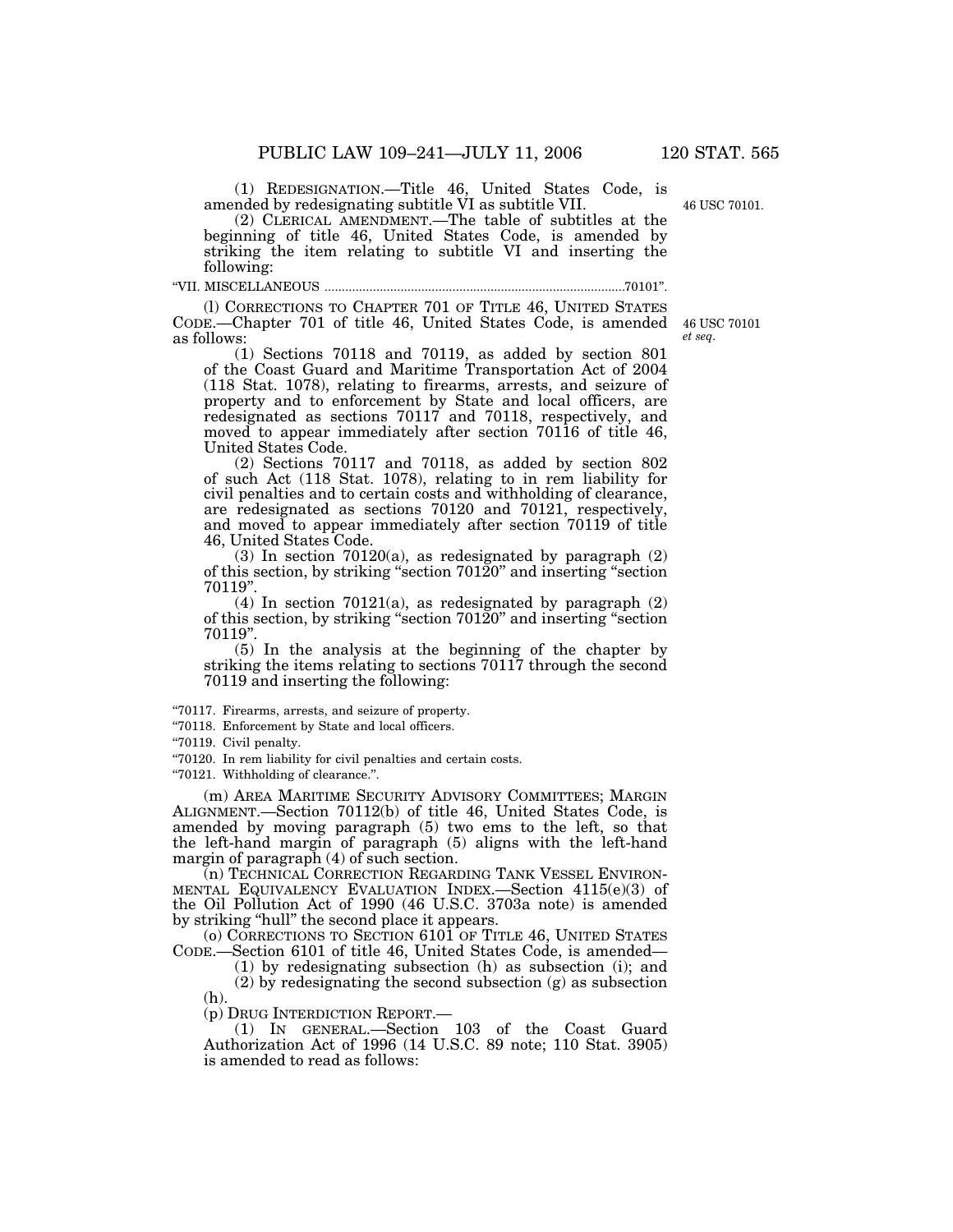## **''SEC. 103. ANNUAL REPORT ON DRUG INTERDICTION.**

''Not later than 30 days after the end of each fiscal year, the Secretary of the department in which the Coast Guard is operating shall submit to the Committee on Commerce, Science, and Transportation of the Senate and the Committee on Transportation and Infrastructure of the House of Representatives a report on all expenditures related to drug interdiction activities of the Coast Guard on an annual basis."

(2) CLERICAL AMENDMENT.—The table of contents in section 2 of such Act is amended by striking the item relating to section 103 and inserting the following:

#### ''Sec. 103. Annual reports on drug interdiction.''.

(q) ACTS OF TERRORISM REPORT.—Section 905 of the Omnibus Diplomatic Security and Antiterrorism Act of 1986 (46 U.S.C. App. 1802; 100 Stat. 890) is amended by striking ''Not later than February 28, 1987, and annually thereafter, the Secretary of Transportation shall report'' and inserting ''The Secretary of the department in which the Coast Guard is operating shall report annually''.

(r) CORRECTIONS TO DINGELL-JOHNSON SPORT FISH RESTORA-TION ACT.—

(1) SECTION 4.—Section 4(c) of the Dingell-Johnson Sport Fish Restoration Act (16 U.S.C. 777c(c)) is amended by striking '', for each of fiscal years 2006 through 2009,''.

(2) SECTION 14.—Section 14(a)(1) of the Dingell-Johnson Sport Fish Restoration Act (16 U.S.C. 777m(a)(1)) is amended by striking ''For each of the fiscal years 2006 through 2009, not more than'' and inserting ''Not more than''.

#### **SEC. 902. CORRECTION OF REFERENCES TO SECRETARY OF TRANSPORTATION AND DEPARTMENT OF TRANSPOR-TATION; RELATED MATTERS.**

(a) GOVERNMENT ORGANIZATION.—Title 5, United States Code, is amended—

(1) in section 101 by inserting ''The Department of Homeland Security.'' after and immediately below ''The Department of Veterans Affairs.'';

(2) in section 2902(b) by inserting ''the Secretary of Homeland Security," after "Secretary of the Interior,"; and

(3) in sections  $5520a(k)(3)$ ,  $5595(h)(5)$ ,  $6308(h)$ , and  $9001(10)$ by striking ''of Transportation'' each place it appears and inserting "of Homeland Security".

(b) FINANCIAL MANAGEMENT.—Title 31, United States Code, is amended—

 $(1)$  in section  $3321(c)(3)$  by striking "of Transportation" and inserting "of Homeland Security.";

 $(2)$  in section 3325(b) by striking "of Transportation" and inserting "of Homeland Security";

(3) in section  $3527(b)(1)$  by striking "of Transportation" each place it appears and inserting "of Homeland Security"; and

(4) in section  $3711(f)(2)$  by striking "of Transportation" and inserting ''of Homeland Security''.

(c) PUBLIC CONTRACTS.—Section 3732 of the Revised Statutes (41 U.S.C. 11) is amended by striking "of Transportation" each place it appears and inserting ''of Homeland Security''.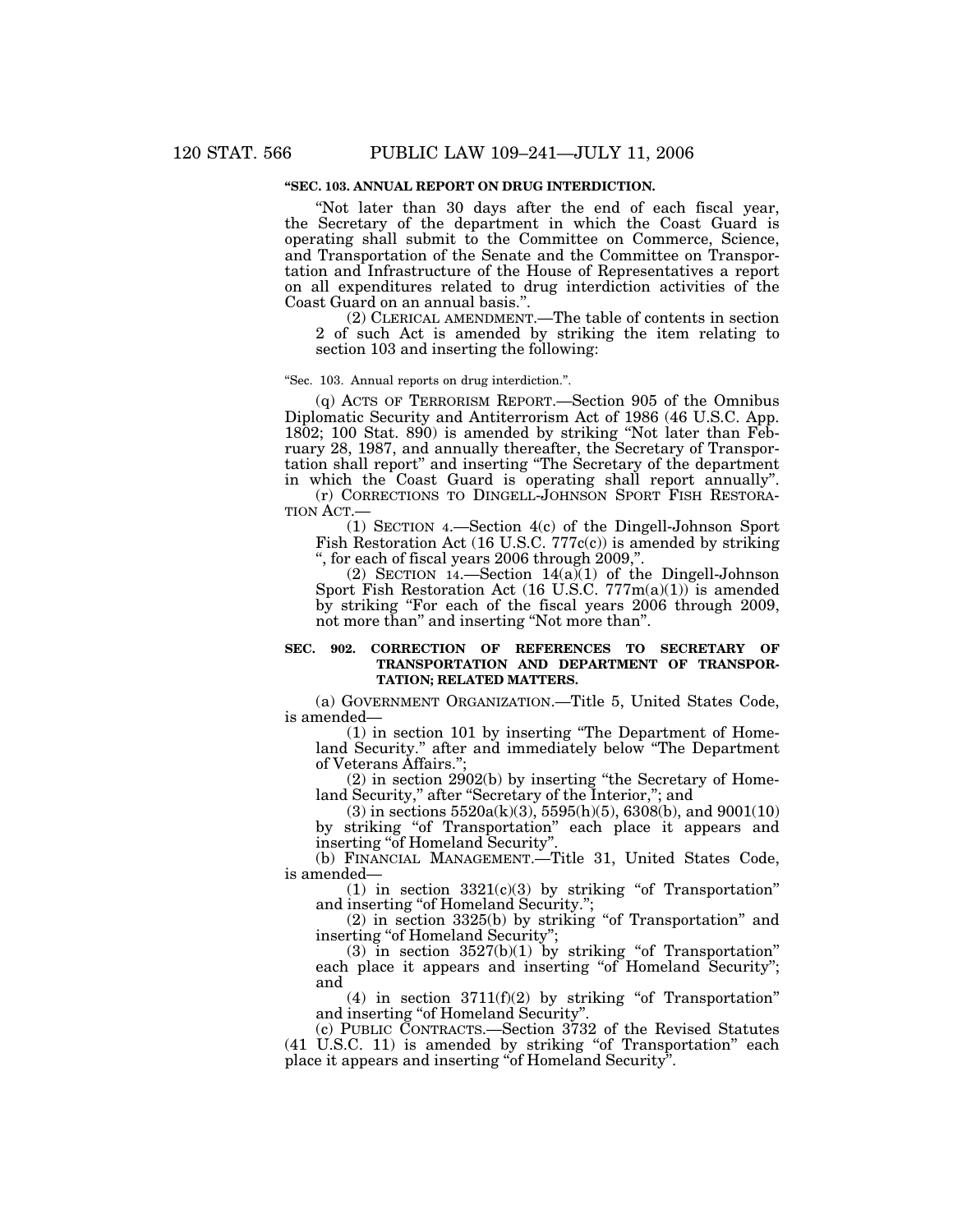(d) PUBLIC PRINTING AND DOCUMENTS.—Sections 1308 and 1309 of title 44, United States Code, are amended by striking ''Secretary of the Department of Transportation'' each place it appears and inserting ''Secretary of the department in which the Coast Guard is operating''.

(e) SHIPPING.—Title 46, United State Code, is amended—

 $(1)$  in section 2109 by striking "a Coast Guard or";

(2) in section 6308—

(A) by redesignating subsections (b) and (c) as subsections (c) and (d), respectively; and

(B) by striking subsection (a) and inserting the following:

"(a) Notwithstanding any other provision of law, no part of a report of a marine casualty investigation conducted under section 6301 of this title, including findings of fact, opinions, recommendations, deliberations, or conclusions, shall be admissible as evidence or subject to discovery in any civil or administrative proceedings, other than an administrative proceeding initiated by the United States.

''(b) Any member or employee of the Coast Guard investigating a marine casualty pursuant to section 6301 of this title shall not be subject to deposition or other discovery, or otherwise testify in such proceedings relevant to a marine casualty investigation, without the permission of the Secretary. The Secretary shall not withhold permission for such employee or member to testify, either orally or upon written questions, on solely factual matters at a time and place and in a manner acceptable to the Secretary if the information is not available elsewhere or is not obtainable by other means.'';

(3) in subsection (c), as redesignated by this section, by striking "subsection (a)" and inserting "subsections (a) and  $(b)$ "; and

(4) in subsection (d), as redesignated by this section, by striking "subsections (a) and (b)" and inserting "subsections"  $(a)$ ,  $(b)$ , and  $(c)$ ".

(f) MORTGAGE INSURANCE.—Section 222 of the National Housing Act of 1934 (12 U.S.C. 1715m) is amended by striking "of Transportation'' each place it appears and inserting ''of Homeland Security''.

(g) ARCTIC RESEARCH.—Section 107(b)(2) of the Arctic Research and Policy Act of 1984 (15 U.S.C. 4106(b)(2)) is amended—

 $(1)$  by redesignating subparagraphs  $(I)$  through  $(K)$  as subparagraphs (J) through (L), respectively; and

(2) by inserting after subparagraph (H) the following:

''(I) the Department of Homeland Security;''.

(h) CONSERVATION.—

(1) SECTION 1029.—Section  $1029(e)(2)(B)$  of the Bisti/De-Na-Zin Wilderness Expansion and Fossil Protection Act of 1996 (16 U.S.C. 460kkk $(e)(2)(B)$ ) is amended by striking "Secretary of Transportation, to represent the United States Coast Guard.'' and inserting ''Commandant of the Coast Guard''.

(2) SECTION 312.—Section 312(c) of the Antarctic Marine Living Resources Convention Act of 1984 (16 U.S.C. 2441(c)) is amended by striking "of Transportation" and inserting "of Homeland Security''.

(i) INTERNAL REVENUE CODE OF 1986.—Section 3122 of the Internal Revenue Code of 1986 (26 U.S.C. 3122) is amended by striking "Secretary of Transportation" each place it appears and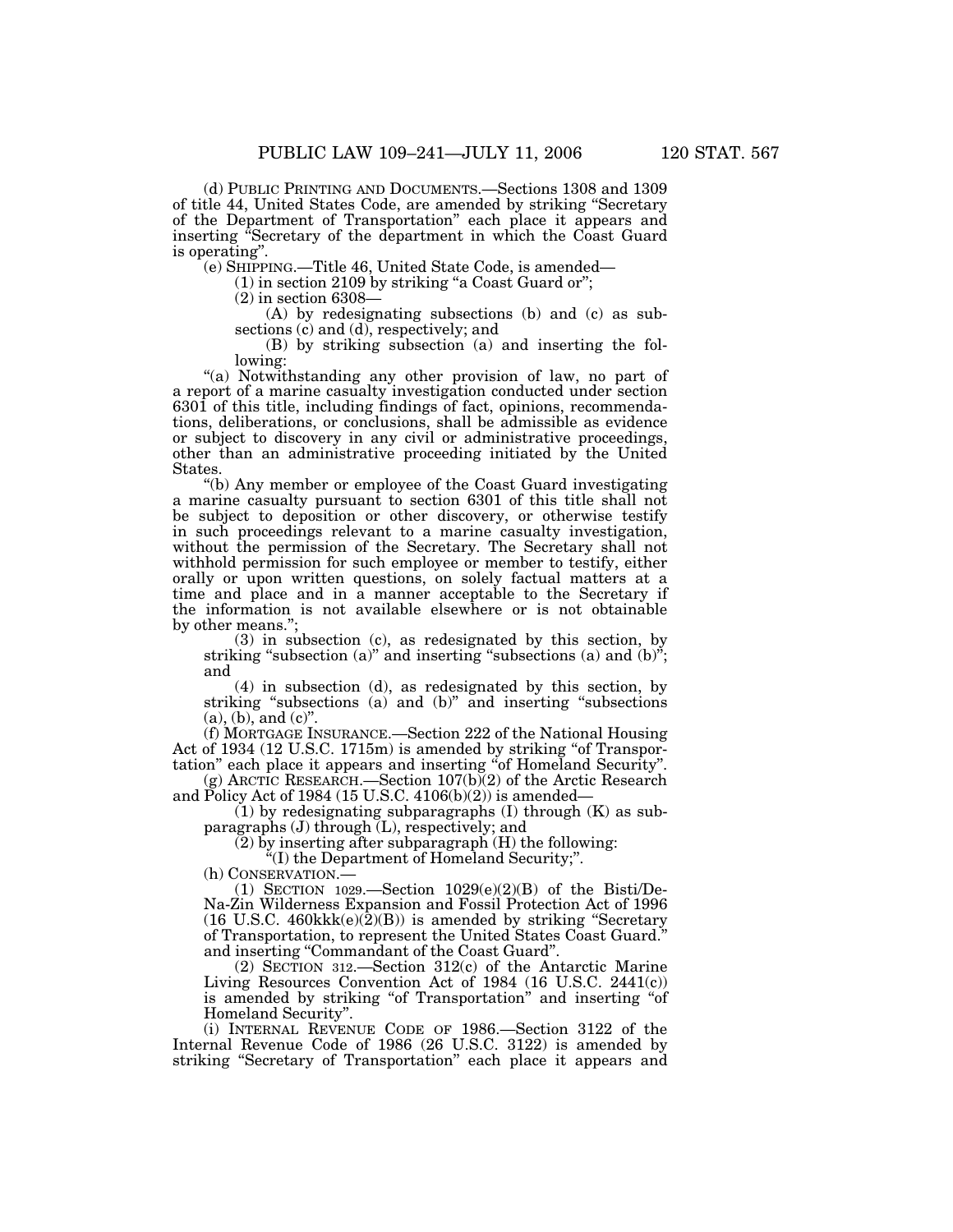inserting "Secretary of the Department in which the Coast Guard is operating''.

(j) ANCHORAGE GROUNDS.—Section 7 of the Rivers and Harbors Appropriations Act of 1915 (33 U.S.C. 471) is amended by striking "of Transportation" in each place it appears and inserting "of Homeland Security''.

(k) BRIDGES.—Section 4 of the General Bridge Act of 1906 (33 U.S.C. 491) is amended by striking ''of Transportation'' and inserting "of Homeland Security"

(l) OIL POLLUTION.—The Oil Pollution Act of 1990 (33 U.S.C. 2701 et seq.) is amended—

 $(1)$  in section  $5001(c)(1)(B)$   $(33 \text{ U.S.C. } 2731(c)(1)(B))$  by striking "Commerce, the Interior, and Transportation," and inserting ''Commerce and the Interior and the Commandant of the Coast Guard,'';

(2) in section  $5002(m)(4)$  (33 U.S.C.  $2732(m)(4)$ ) by striking "of Transportation." and inserting "of the department in which the Coast Guard is operating."

(3) in section  $7001(a)$  (33 U.S.C. 2761(a)) by striking paragraph (3) and all that follows through the end of the subsection and inserting the following:

''(3) MEMBERSHIP.—The Interagency Committee shall include representatives from the Coast Guard, the Department of Commerce (including the National Oceanic and Atmospheric Administration and the National Institute of Standards and Technology), the Department of Energy, the Department of the Interior (including the Minerals Management Service and the United States Fish and Wildlife Service), the Department of Transportation (including the Maritime Administration and the Pipeline and Hazardous Materials Safety Administration), the Department of Defense (including the Army Corps of Engineers and the Navy), the Department of Homeland Security (including the United States Fire Administration in the Federal Emergency Management Agency), the Environmental Protection Agency, the National Aeronautics and Space Administration, and such other Federal agencies the President may designate.

"(4) CHAIRMAN.—A representative of the Coast Guard shall serve as Chairman.''; and

(4) in section  $7001(c)(6)$  (33 U.S.C. 2761(c)(6)) by striking ''other such agencies in the Department of Transportation as the Secretary of Transportation may designate,'' and inserting "such agencies as the President may designate,"

(m) MEDICAL CARE.—Section  $1(g)(4)(B)$  of Public Law 87–693  $(42 \text{ U.S.C. } 2651(g)(4)(B))$  is amended by striking "of Transportation," and inserting ''of Homeland Security,''.

(n) SOCIAL SECURITY ACT.—Section 205(p)(3) of the Social Security Act  $(42 \text{ U.S.C. } 405(p)(3))$  is amended by striking "of Transportation'' each place it appears and inserting ''of Homeland Security''.

33 USC 494.